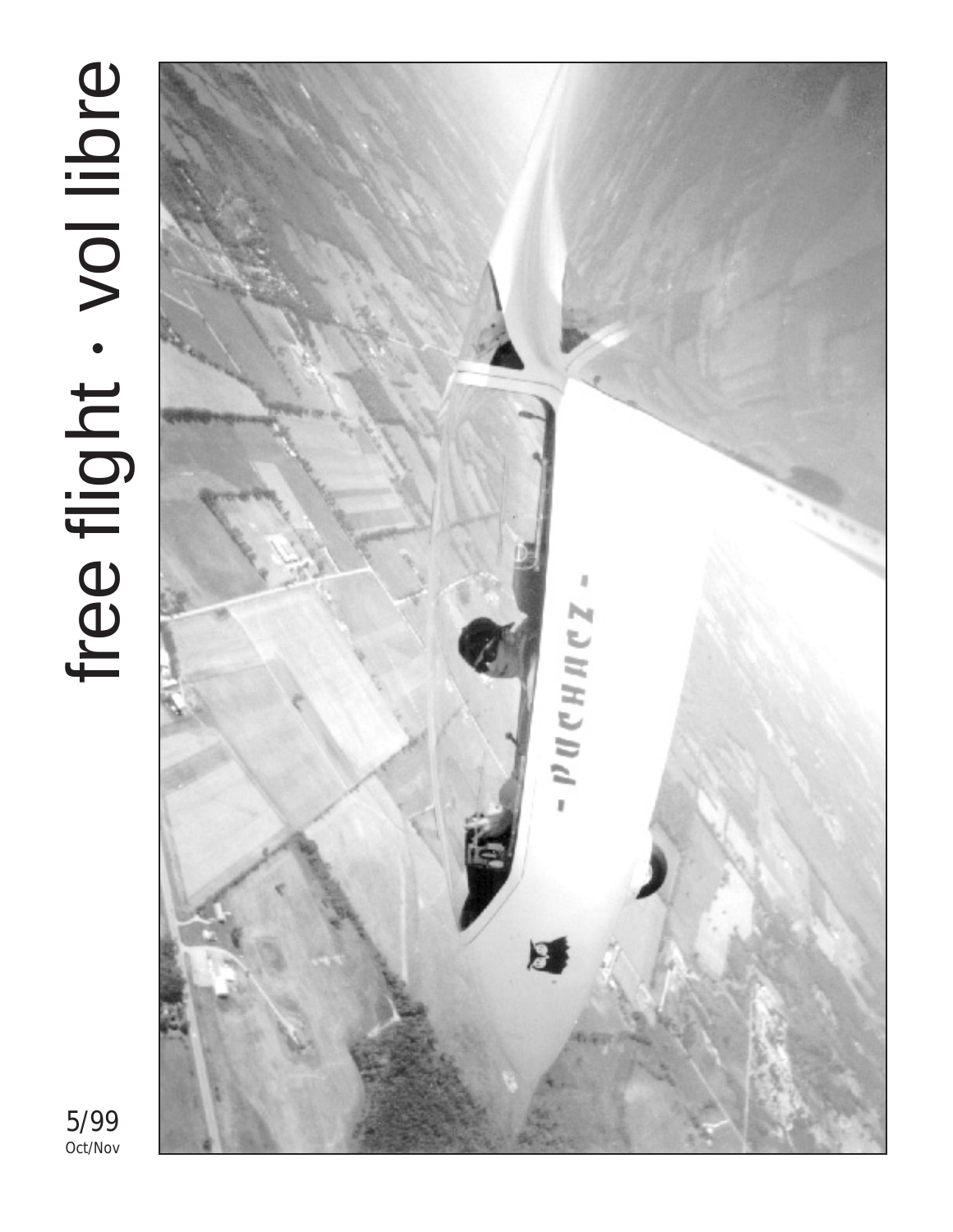

**More lost friends** As I write this, I have just returned from Hawkesbury where I attended a funeral service in memory of Robert Gairns, a man of undying enthusiasm for our sport. It was a very simple and moving ceremony, the way Bob would have done it, held in the main hangar. At the invitation of MSC's president, Peter Trent, over 200 people attended, his friends from SAC & EAA. While the papers wrote that Bob, a confirmed bachelor, had no family in Canada, it was obvious to anyone attending that his real family is the Montreal Soaring Council, and to them I offer my most sincere condolences. I did not know Mike Cook, having met him only once in Vancouver. He too will be missed by his family, friends and fellow club members.

What caused the four fatal accidents this year are more than likely different sets of circumstances. Some of them may even remain undetermined. Nonetheless, I do hope that this will prompt each and every club to review, reassess and reinforce their safety measures. We owe this much to our departed friends.

**Membership shenanigans, take 2** This may sound like a road movie. First of all, I got feedback from a few individuals about this issue. That in itself is unusual. Most people were surprised and appalled. Well since then, more instances and from the same organization. Read this: Walter Weir got two badge claims from individuals who have never been SAC members. Hard to believe that these individuals are in their first year of membership. As I mentioned before, another member contacted the office to find out why he needs a Silver badge to be a SAC member. What is strange, in every instance, the club once contacted, claims it is a mistake. Folks, the cost of running SAC has to be supported by all those who benefit from its existence and the work its volunteers do for all of us. I am getting more and more upset when I see gouging. We are looking at what legal action we could take against those who collect SAC membership fees from their members and fail to pass them on. Believe me, we are serious.

**1999 Nationals** Next week I will be sending out plaques to the pilots who came in second and third place in the Sports, Standard & 15m classes. I want to thank Heri Pölzl for making this possible.

**New chairpersons** I am happy to announce, at least for those who are not frequent visitors of the Roundtable on our web site, that Jörg Stieber now chairs the Sporting committee. He replaces George Dunbar who has decided, after many, many years of great contributions beginning in 1969, to retire from the committee. George has served SAC in different capacities over the years beginning with SAC Secretary in 1954, including a stint as Director-at-Large from 1991-'94.

Frank Cwikla is succeeding Dave Hennigar as chair of the FAI Records committee. Frank is also from WGC and will be kept busy as more people are making record claims. Dave chaired the Records committee for five years. I thank Dave who, incidentally, remains as chairman of the Air Cadet committee.

**Robert Gairns** Pourquoi, me direz vous, voudrais-je vous parler de ce vieil écossais célibataire qui, au surcroît, ne disait pas un mot de français. Bob est mort au le 4 septembre, jour de mon anniversaire incidemment, au commandes se son PIK-3, planeur qu'il avait restauré ces derniers mois. Permettez-moi de partager cet anecdote avec vous, anecdote d'autant plus inattendue que Bob était un modèle de la frugalité légendaire des écossais. C'est en 1990, et en tant que président de AVV Champlain, je travaille fébrilement à emprunter, auprès des membres la somme nécessaire à l'achat de notre terrain de Saint Dominique. Un matin, je reçois, à mon bureau de Kodak, un coup de fil de Bob, que je connaissais à peine et surtout de réputation. Il me demande si je peux le reçevoir. Il se pointe donc à mon bureau et après quelques mots de courtoisie me tient ce discours. Il me dit qu'il a été mis au courrant de notre projet et qu'il croit fermement que le vol à voile à besoin de clubs francophone solides dans la région de Montréal et que cela passe par l'achat d'un terrain. Sur ce, il dépose sur mon bureau un chêque de \$5000, somme que nous lui avons remboursée quelques années plus tard.

*Pierre Pepin* president Bob est mort à 81, un homme comme j'apprécie, un homme qui avait ses bottines au même niveau que ses babines. En clair, ses actions étaient au même niveau que son discours. C'est pas courrant. À bientôt.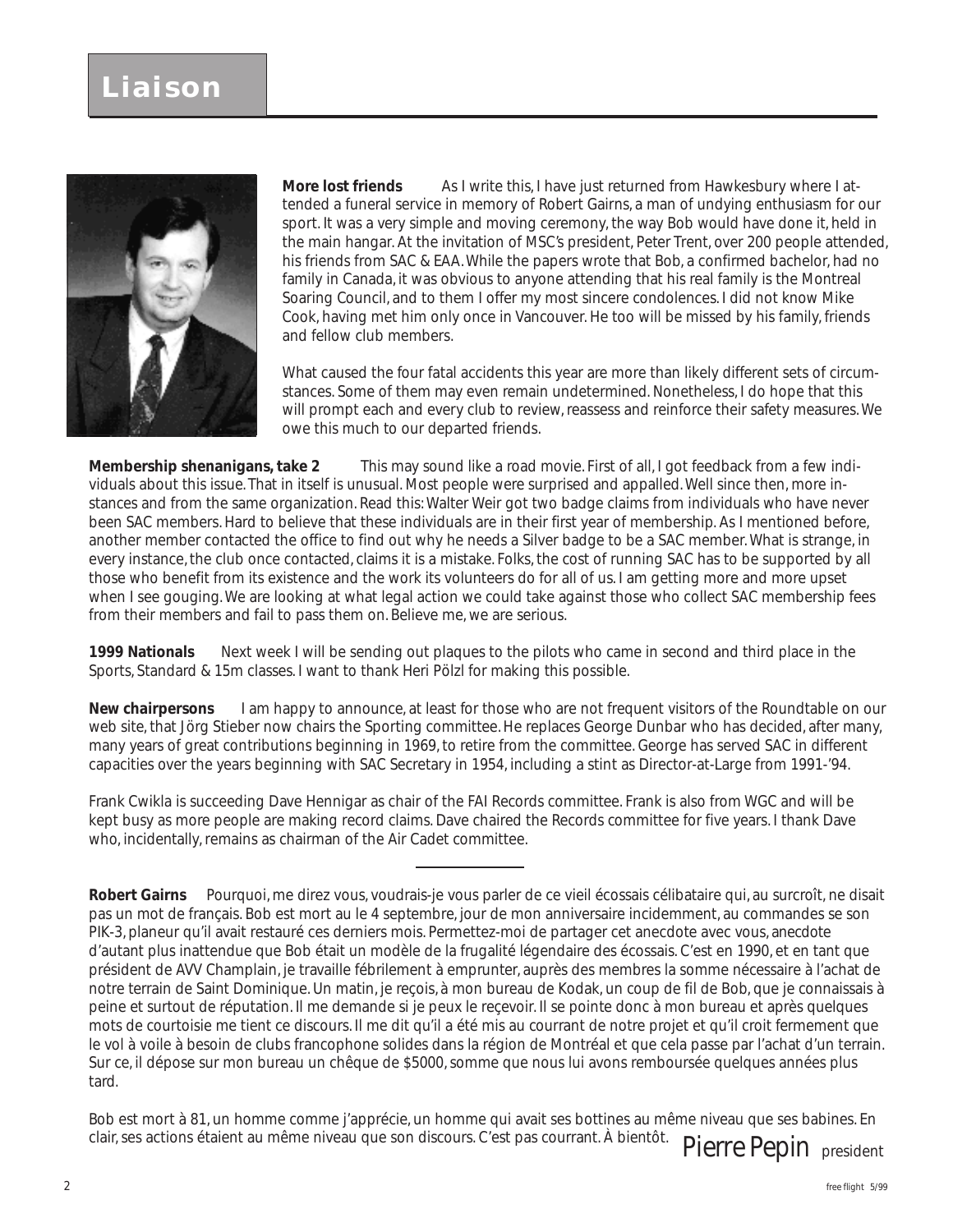# free flight • vol libre

### 5/99 Oct/Nov

The journal of the Soaring Association of Canada Le journal de l'Association Canadienne de Vol à Voile

- 
- 
- 
- - - -
			- -
- **the zen of editing 4** editorial putting together an issue ✦ *Tony Burton*
- **the inventor of the aeroplane 6** review of a book on Sir George Cayley ✦ *Barrie Jeffery*
- **26th world gliding championships 8** a Bayreuth contest retrospective ✦ *Christine Futter*
- **Leszno the feel of a 1-design meet 10** flying and crewing at the World class contest ✦ *Charles & Kris Yeates*
	- **a perfect solution for clubs 12** a proposed fix for the PW-5 marketing disaster ✦ *Fred Weinholtz*
		- **flying in the mud or dust 14** mud bowl, that is ✦ *Eric Gillespie*
			- **a concept of soaring 15** why do we fly ✦ *Earl Menefee*
			- **cross-country? let's go! 16** CAS clinic report ✦ *Ray Wood, Andrea Kuciak, et al*
				- **safety culture 18** revisiting a philosophy ✦ *Ian Oldaker*

### DEPARTMENTS

- **5** *Letters & Opinions*  honours to a much-reprinted article, on Okanagan traffic and accidents, Bryce Stout, thanks for *free flight*
- 17 Safety & Training it's only a mistake if...
- **20** *Hangar Flying*  sporting committee change, new Canadian TP database, Ontario Soaring Association upcoming events, Robert Gairnes, SAC trophies update, sheer stupidity in 2 parts, Canadian sweep US Region 8 Sports class contest, transponders soon obsolete?
- **23** *Soaring Stuff*  sales
- **26** *FAI Page*  badge register



### **Cover**

Here's Emil Kaminski in some heavy sink over SOSA this summer.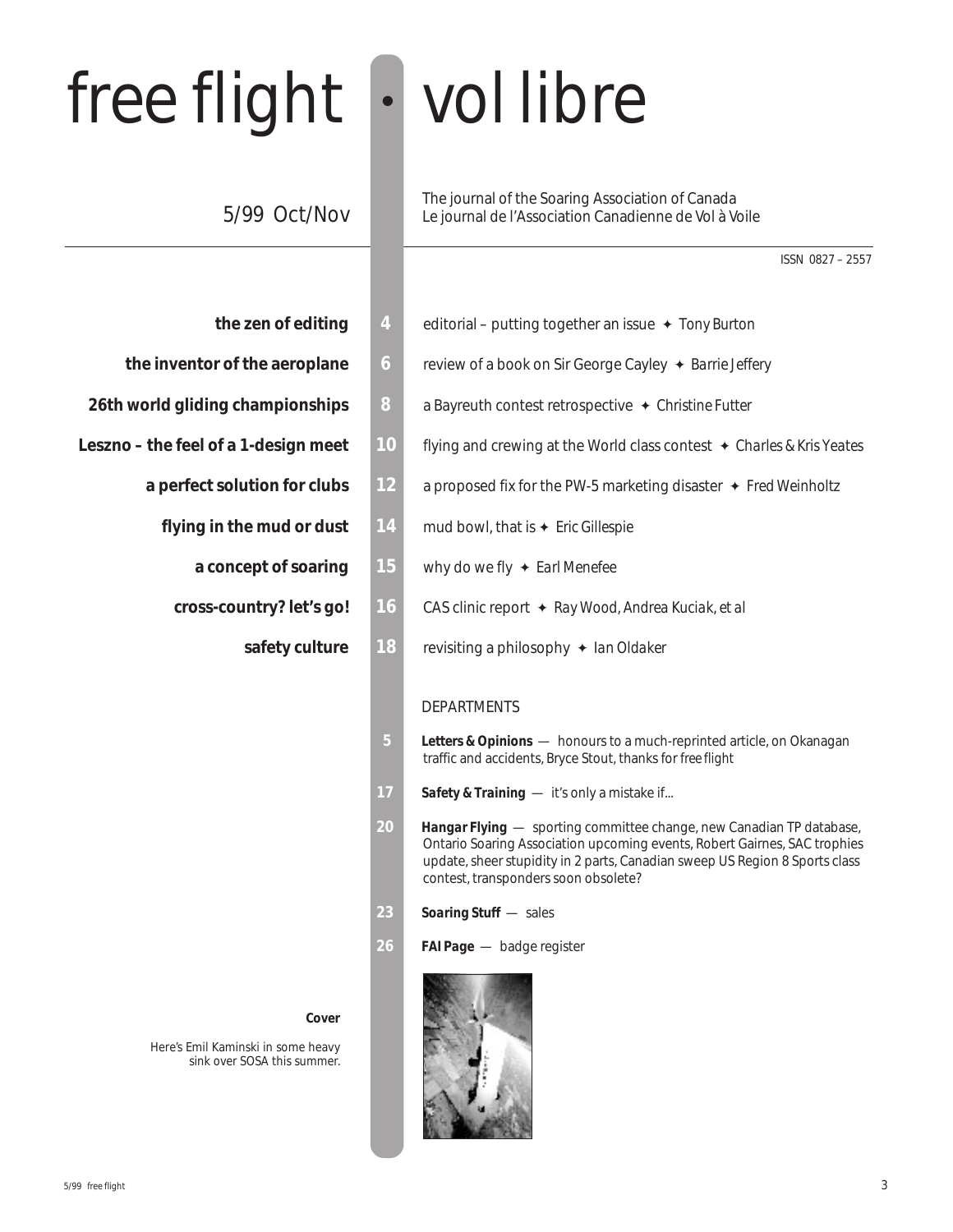# *The Zen of Editing*

### **Tony Burton**

 $\bigcap$  OME TIME AGO, a comment came my way that perhaps the number of reprints appearing in *free flight* might be reduced if the editor gathered several issues worth of back-up articles and material to fill blank pages as they arose. Leaving aside the point that my main use of "borrowed" articles is to *compliment* the content mix, not just top it up, the practicalities of building such a treasure trove (the accurate jargon is "slush pile") clearly had not been considered by anyone who had tried editing even a club newsletter.

This thought moved to the front of my mind again about two weeks before the "deadline" of this issue. At that time I had little except the promise of a world contest article, the Mud Bowl story, and a few smaller reports. Not exactly panic time yet, but it looked like it was going to be a skimpy 20 page issue.

Then what always almost seems to happen, happened. Barrie Jeffery e-mailed to ask if I might want him to send me a book report on Sir George Cayley and the first glider. Is the Pope Catholic, etc!? Then Art Grant sent me his harrowing tale of an almost accident. Then Charles Yeates e-mailed me to say how much he had enjoyed the World Class contest in Poland ...

... The zen of editing kicked in...

Let's see ... arm-twist Charlie; not for a "blow-by-blow" story, but for a sense of the feel of a one class competition — the story is excellent and well complimented by Kris' experiences as crew. In a Calgary library I found a picture out of a 19th century magazine which illustrated Barrie's review nicely. A paper by Fred Weinholtz on the marketing of the PW-5 (or the lack thereof) was in the Australian magazine and that was a good tie-in with the World Class story. Jim McCollum phoned to suggest that "Soaring Stuff" go in this issue for your Christmas gift buying — two more pages filled. The June *SOARING* magazine had an intriguing article on the design requirements for ultralight gliders to soar continuously in "microlift" conditions. I contacted the author for further clarifying text, and this technical material further points the way towards where many of us may go in the 2000s. Now, what to do for the editorial page? Earl Menefee presents his thoughts about why we all bother with this sport or why I'm bothering to do *free flight*. Perfect — now some odds and ends to fill "Hangar Flying", and then make the whole mess look pretty and error free.

Then on the deadline day, what should appear on my e-mail but a complete analysis of Art's almost-accident by his club's safety officer, a report from the CAS cross-country clinic, and a valuable safety culture discussion from Ian Oldaker. So, out goes the ultralight sailplane design article (it will be in the next issue), another planned accident analysis, and the club address list in order to stay within 28 pages, and this small diary of events got long enough to be promoted to an editorial in its own right.

Voilà! From despair to one of the better issues you will read, all in about ten days. Of course, by now you will probably appreciate that living on the edge like this is nervous making. If you want to see a *free flight* with lots of local colour, remember that *you* enjoy reading someone's story because they wrote it for you — do the same for them — and give me fair warning too! And you thought being an editor was dull ... ❖



#### **The SOARING ASSOCIATION of CANADA**

is a non-profit organization of enthusiasts who seek to foster and promote all phases of gliding and soaring on a national and international basis. The association is a member of the Aero Club of Canada (ACC), the Canadian national aero club representing Canada in the Fédération Aéronautique Internationale (FAI), the world sport aviation governing body composed of national aero clubs. The ACC delegates to SAC the supervision of FAI-related soaring activities such as competition sanctions, issuing FAI badges, record attempts, and the selection of Canadian team pilots for world soaring championships.

*free flight* is the official journal of SAC.

Material published in *free flight* is contributed by individuals or clubs for the enjoyment of Canadian soaring enthusiasts. The accuracy of the material is the responsibility of the contributor. No payment is offered for submitted material. All individuals and clubs are invited to contribute articles, reports, club activities, and photos of soaring interest. An e-mail in any common word processing format is welcome (preferably as a text file), or send a fax. All material is subject to editing to the space requirements and the quality standards of the magazine.

Images may be sent as photo prints or as high-resolution greyscale/colour .jpg or .tif files. Prints returned on request.

*free flight* also serves as a forum for opinion on soaring matters and will publish letters to the editor as space permits. Publication of ideas and opinion in *free flight* does not imply endorsement by SAC. Correspondents who wish formal action on their concerns should contact their Zone Director.

Material from *free flight* may be reprinted without prior permission, but SAC requests that both the magazine and the author be given acknowledgement.

For change of address and subscriptions for non-SAC members (\$26/\$47/\$65 for 1/2/3 years, US\$26/\$47/\$65 in USA & overseas), contact the SAC office at the address below.

**President** Pierre Pepin<br>**Vice President** Richard Lond **Executive Director** Jim McCollum **Treasurer** Jim McCollum<br> **Legal Counsel** Robert Wappe **Secretary** vacant

**Vice President** Richard Longhurst **Legal Counsel** Robert Wappel

**SAC office:** 101 – 1090 Ambleside Dr Ottawa, ON K2B 8G7

tel: (613) 829-0536 fax: 829-9497 e-mail: *sac@sac.ca* website: *www.sac.ca*

Deadline for contributions:

5 **th**

**January, March May, July September, November**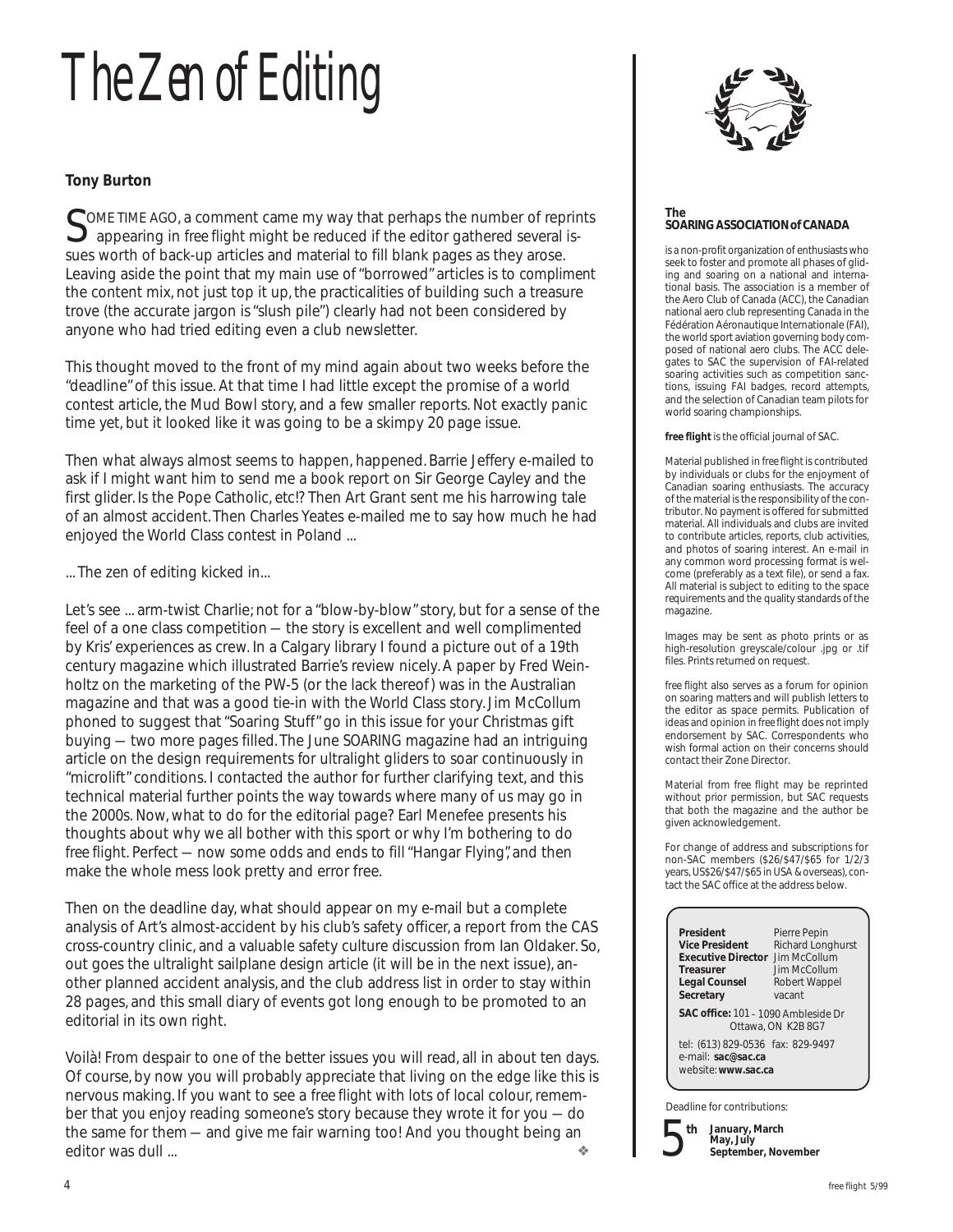### **L'ASSOCIATION CANADIENNE DE VOL À VOILE**

est une organisation à but non lucratif formée d'enthousiastes et vouée à l'essor de cette activité sous toutes ses formes, sur le plan national et international. L'association est membre de l'Aéro Club du Canada (ACC), qui représente le Canada au sein de la Fédération Aéronautique Internationale (FAI), laquelle est responsable des sports aériens à l'échelle mondiale et formée des aéro-clubs nationaux. L'ACC a confié à l'ACVV la supervision des activités vélivoles aux normes de la FAI, telles les tentatives de record, la sanction des compétitions, la délivrance des insignes, et la sélection des membres de l'équipe nationale aux compétitions mondiales.

**vol libre** est le journal officiel de l'ACVV.

Les articles publiés dans *vol libre* proviennent d'individus ou de groupes de vélivoles bienveillants. Leur contenu n'engage que leurs auteurs. Aucune rémunération n'est versée pour ces articles. Tous sont invités à participer à la réalisation du magazine, soit par des reportages, des échanges d'idées, des nouvelles des clubs, des photos pertinentes, etc. L'idéal est de soumettre ces articles par courrier électronique, bien que d'autres moyens soient acceptés. Ils seront publiés selon l'espace disponible, leur intérêt et leur respect des normes de qualité du magazine.

Des photos en couleurs ou noir et blanc seront appréciées, mais s'il vous plaît, pas de négatifs ni de diapositives.

*vol libre* sert aussi de forum et on y publiera les lettres des lecteurs selon l'espace disponible. Leur contenu ne saurait engager la responsabilité du magazine, ni celle de l'association. Toute personne qui désire faire des représentations sur un sujet précis auprès de l'ACVV devra s'adresser au directeur régional.

Les articles de *vol libre* peuvent être reproduits librement, mais le nom du magazine et celui de l'auteur doivent être mentionnés.

Pour signaler un changement d'adresse ou s'abonner, contacter le bureau national à l'adresse à la gauche. Les tarifs au Canada sont de 26\$, 47\$ ou 65\$ pour 1, 2 ou 3 ans, et de 26\$US, 47\$US ou 65\$US à l'extérieur.

### **EDITOR**

Tony Burton Box 1916 Claresholm, AB T0L 0T0 tel & fax (403) 625-4563 e-mail *free-flt@agt.net*

Any service of Canada Post to above address. Any commercial courier service to 335 - 50 Ave W

#### **COMMERCIAL ADVERTISING**

SAC office (613) 829-0536 e-mail *sac@sac.ca*

Date limite:



**janvier, mars mai, juillet septembre, novembre**

### **letters & opinions**

### **Honours to a much reprinted article**

I was pleased to read in the Apr/May *free flight* that Jörg Stieber had received SAC's "Best Author" certificate for his outstanding article on Collision Avoidance. It was only procrastination that prevented me from writing earlier to congratulate him. Seeing his article in the current *Sailplane & Gliding* magazine in the UK finally reminded me that I should write to express my thanks for such an excellent article. I believe it should be considered essential reading for all pilots and should be incorporated in the SAC instruction manual.

#### **Terry Beasley**

*Jörg has been reprinted in many English language soaring magazines — a reflection not only of the excellence of the article itself, but also of the serious concern internationally on the rash of mid-air collisions which have occurred world-wide in the past several years. Tony*

### **On Okanagan traffic and accidents**

Initial radio reports talked about a glider being involved (at Penticton), but it became apparent soon that was not the case. It appeared that a Mooney and a Cessna did not see each other, and used opposite runways. The investigation now centres around what caused the pilot error.

This has, of course, made us extra aware of the need to look out and be always attempting to keep that 3D picture of traffic as clear as possible in one's mind. Our club (Silver Star) has adopted a 10 o'clock briefing with some safety aspect brought up and discussed. We have an active skydiving operation at our Vernon airport along with a fair bit of other traffic, but our Unicom seems to work well. One safety concern I have is that airlines seem to be cancelling IFR quite often around Vernon on approach to Kelowna and they seem to roar through from anywhere from 11,000 to as low as 3000 feet. Even if we had transponders it wouldn't help as WestJet does not carry TCAS nor do they monitor 122.8. The only preventative action we can take is to be on ATIS at Kelowna and advise the airliners of our existence.

Mike Cook was a friend and we talked soaring over the phone once in a while. Looking back at thirty years of soaring I think of Frank Archibald, Keith Duckham, Don Mills from VSA, and a friend of mine in Holland who had an elevator incorrectly hooked up and now is wheelchair bound ... and that brings home the need to excercise caution and leave no room for error.

#### **Hans Kruiswyk**

### ✝ **Bryce Stout**

Erin Soaring suffered a major loss with the death of Bryce Stout in a glider accident. Though he had been a member for only 12 years, he had become such an important part of our organization that it seemed like he had always been with us. He had served in official capacities as director, president, and CFI — he wanted to see that things were done in an orderly and correct fashion. It was common to see him on the tractor mowing the runway. He often made a point with his inimitable humour, and he was an accomplished pianist.

Bryce started his gliding career in Winnipeg and flew in Regina and SOSA, prior to joining Erin. Bryce was involved with SAC on the Insurance committee.

We at ESS know that we have lost an enthusiastic instructor, worker and, most of all, a friend. We extend heartfelt condolences to his wife Ruth and his family and friends.

To honour Bryce, we have set up a scholarship fund whose purpose is to provide the major cost of glider training for one or more students of high school age each season. We expect to obtain charitable status with Revenue Canada to make donations tax deductible. Donations may be sent to: The Bryce Stout Soaring Scholarship Fund, c/o Erin Soaring, Box 36060, 9025 Torbram Road, Bramalea, ON L6S 6A3.

**Peter Rawes**

### **Thanks for free flight**

When I first started gliding last season at Saskatoon Soaring, I emailed you asking for back issues of *free flight* and I'm *still* working my way through them. They've provided me with some great reading during my breaks between classes at university, and sustained my interest in the sport through the long Saskatchewan winter. Now, as my second season of soaring comes to a close, I thought I'd drop you a line and say thanks!

This has been a good year for me in the sport. I managed to get my licence, and got to fly a couple different ships. Once I'm done playing the world's oldest university student and get back to work, I may even buy a glider of my own, or at least a share in one.

Keep up the good work on *free flight*. I really look forward to every new issue. They fit in my backpack and provide food for thought and for my spirit through the interminable non-soaring season.

**Dave Luukkonen**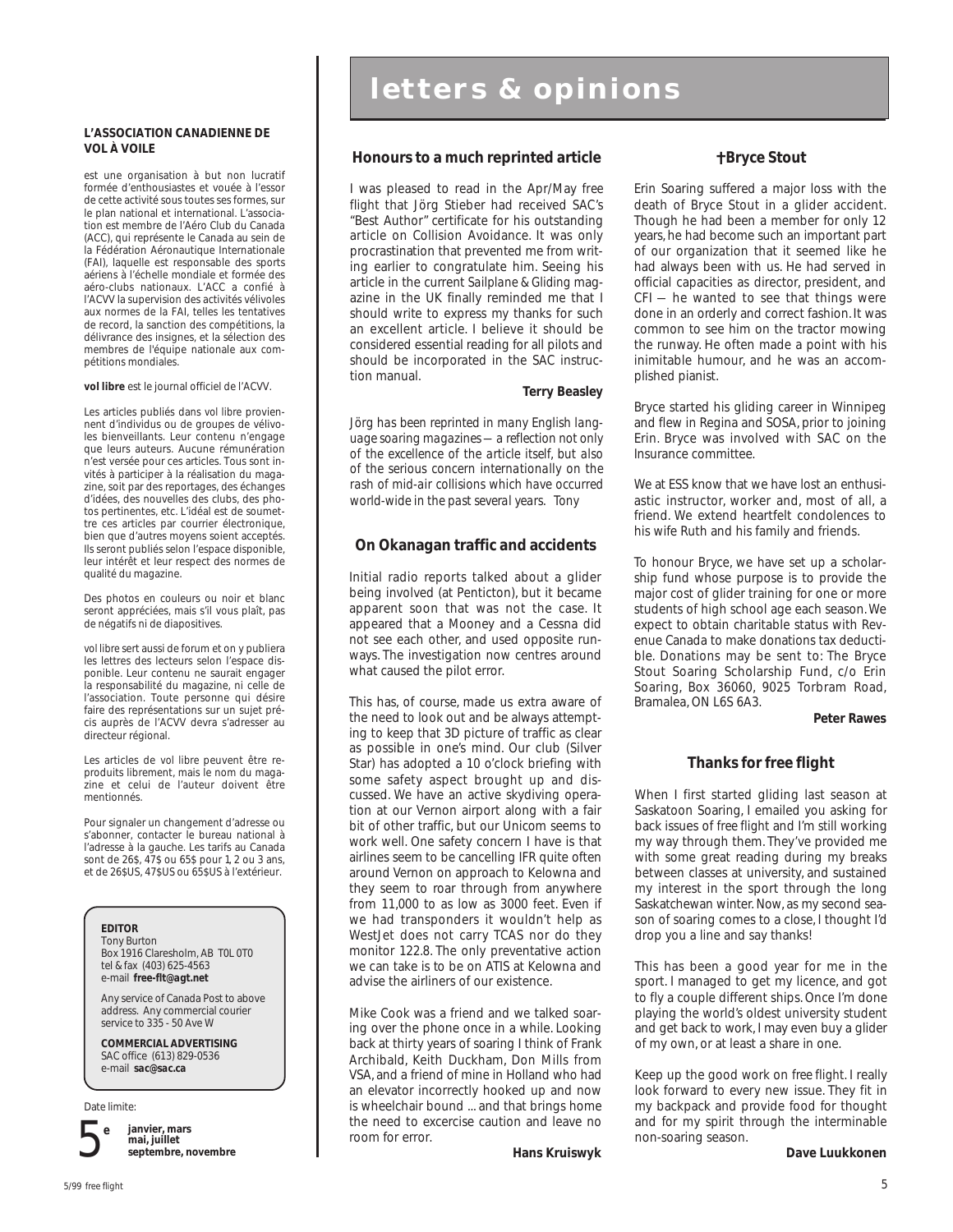# **The Inventor of the Aeroplane**

Book review, **Barrie Jeffery**

HO DID INVENT THE AEROPLANE? I have asked the question of a few friends and relatives recently, and got the strangest answers: "Didn't Bell have something to do with it?" "Well, the Wright Brothers were the first to fly a powered plane successfully, anyway!" "That Italian guy who painted ceilings?" ... What *are* they teaching in schools these days?! Actually it's not that simple. The question of who should be credited with an invention rarely has a clear-cut answer that all can agree on. Ideas seem to occur and prototypes to be realized when the mind set of humanity reaches a certain fullness, and coincidences of insight and accomplishment are common. But Laurence Pritchard, C.B.E., secretary of the Royal Aeronautical Society for twenty-five years, has no compunctions about his answer to my question. His book may convince you. After reviewing voluminous notebooks, journals, and letters that were made available only in the late 1950s, he wrote the book, *The Inventor of the Aeroplane*, which answers my question of who *did* invent the aeroplane — Sir George Cayley.

"Right", you may say, "Of course! ... but who the dickens was Sir George Cayley?"

Born to inherit a large estate in Yorkshire, Sir George lived from 1773 to 1857. He trained under two respected and open-minded men of scientific and engineering interests. Sir George himself became a true applied scientist and creative engineer. While his consuming interest was the idea that man could and would learn to fly, he also had time from his land management duties to invent the "tension

### **Mechanics' Magazine,**

MUSEUM, REGISTER, JOURNAL, AND GAZETTE.

No. 1520.] SATURDAY, SEPTEMBER 25, 1852. [Price 3d., Stamped 4d. Edited by J. C. Robertson, 166, Fleet-street.



wheel" (forerunner of the bicycle wheel), the first artificial hand, and the caterpillar-style tread, and he contributed to the design of an important auditorium.

He was also a consummate observer of nature, particularly of birds in flight. He knew the wing loadings of a range of birds, *inter alia* noting that sea birds had generally higher weights per square foot of area ("probably after they had breakfast", a friend of Sir George observed).

History's first human flight occurred in Montgolfier's balloon when Cayley was ten years old. While balloons were a subject of much of Cayley's thought and writing, he never wavered from the thought that the only alternative for sustentation in the air, the "inclined plane" would eventually prove to be a superior device for airborne travel, and that speeds as much as 20 to 100 miles an hour might be achieved.

Cayley was a man of some standing in society, and his interest in flight did not come without the exercise of moral courage. Lord Stanhope wrote to him, for instance, about the proposed formation of a society to promote the discovery of aerial navigation: "publicity ... might expose to great ridicule the individuals who encourage the discovery."

Cayley did his homework. He measured the flight speed of birds, and related the resistance (lift) of their wings to the speed of flight. By comparing their glide angle to the

angle of their wings, he determined their angle of attack and was thereby able to resolve the forces of lift and drag on the bird. Recognizing that the drag was the only thing that required the application of power in level flight, he formulated the dictum:

*The whole problem is confined within these limits, viz. to make a surface support a given weight by the application of power to the air.*

As early as the late 1700s, Cayley had deduced the principles and resolved the flight problem into its theoretical components as described above. He set them forth in a paper in 1804.

His work was far from being limited to theory. He made whirling-arm force measurement devices to measure the resistance of surfaces of a known area. He made shapes of equal cross-section, weighting and dropping them to determine the relative drag. For instance, a circle with a 6" diameter was compared with a streamlined shape. Each was weighted until the dropping speeds were equal in a 30-foot drop. Cayley found that the circle had 4.8 times the weight of the elongated shape. He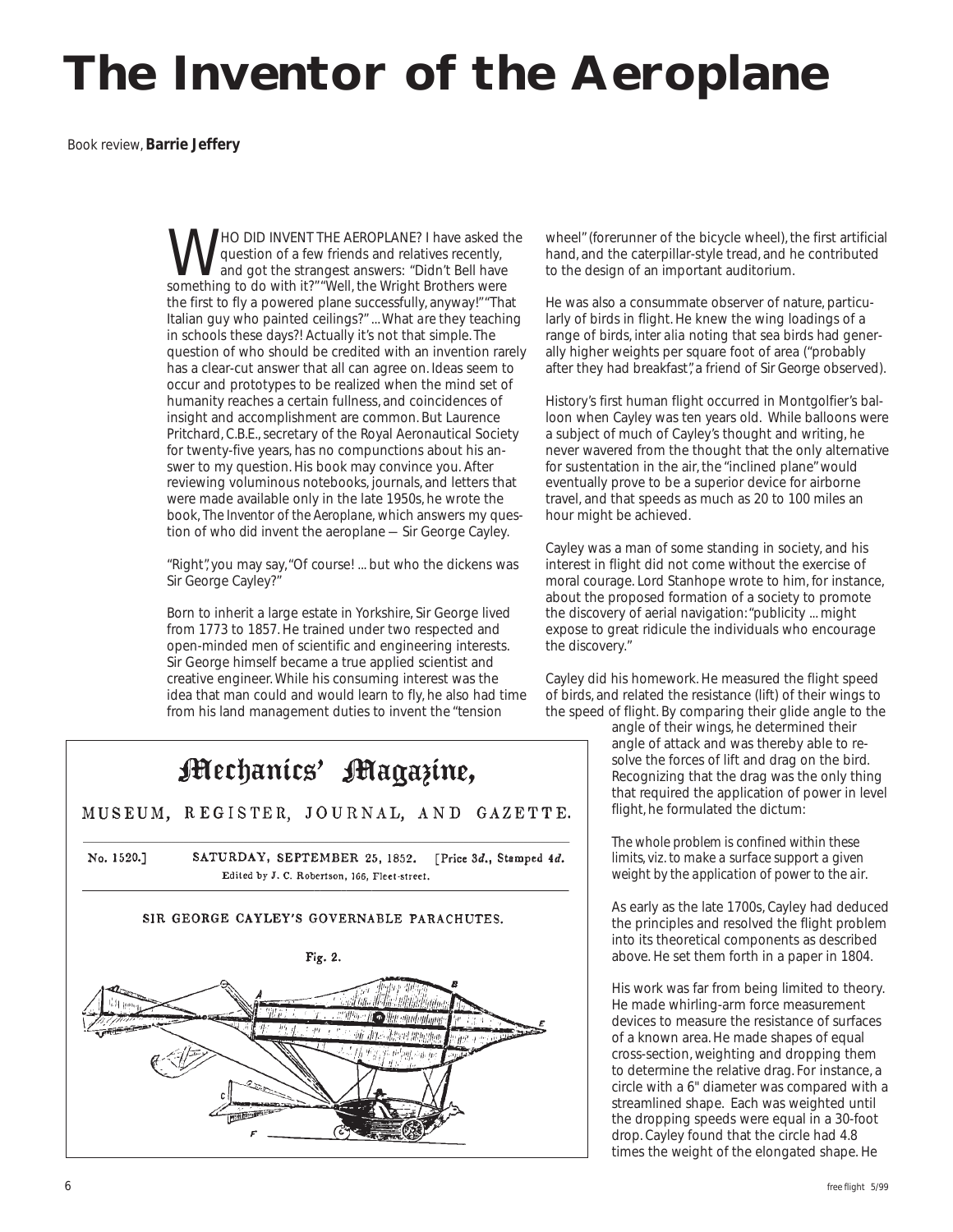postulated a minimum-drag shape based on the measured cross-sections of trout and dolphins. Cayley's postulated shape was shown by von Karman to closely fit a NACA airfoil.

Having established the practicality of controlled gliding flight, and demonstrated it with models large enough to carry a man, he turned his attention to the problem of power. In this he was eminently successful in establishing the principles (by 1807), and even working models, of 'air engines' having 'the power of a horse but weighing less than a man'. They didn't work well though. It was a case of cost and the limited facilities he could bring to bear on the manufacture of engines, working with one hired technician on his estate. His cylinders of copper sheeting were just not a good enough fit on the pistons. He realized that air had much more potential as an expansive medium than steam, and even made an experimental engine in which the air was heated on each stroke by a shot of gunpowder. Steam engines were well developed by Cayley's time but the weight was prohibitive, of the order of 200 pounds per horsepower. Although later engineers like Napier, Sterling, and Ericsson had more success with air engines, Cayley was 'actually successful in realizing power from them', and he was widely recognized as the original inventor.

Of greatest interest to us were his model and full-scale flying machines. Here are some of the characteristics of them, and principles he observed so obvious to us today:

• The wings should be canted up at the outer ends (dihedral) and the centre of gravity should be below the centre of lift for stability.

• The centre of lift is not at the centroid of a surface (unless the surface is perpendicular to the flow), but is some distance forward of it when the angle is acute. Cayley had done tests with surfaces set at angles varying from 3 to 18 degrees to the airstream, a hundred years before the wellknown Wright Brothers wind tunnel experiments.

• A horizontal "rudder" (stabilizer) fixed some distance behind the wing is needed to effect stable gliding flight. The rudder should be set at about 8 degrees to the angle of the wing in order to produce a steady glide.

• A vertical rudder can be used to turn the craft to one side or the other.

Cayley made models, 'large enough for aerial navigation'. One craft had 300 square feet of wing area and weighed 56 lb, or 140 lb gross with loading. (He says elsewhere that a 14-foot square would be adequate to support a man he was more concerned with structural integrity than aspect ratio.) Of the flight tests in his 1804 paper, he says:

*It was beautiful to see this noble white bird sail majestically from the top of a hill to any given point on the plain below it with perfect steadiness and safety, according to the set of the rudder, merely by its own weight, descending in an angle of about 8 degrees with the horizon.*

Pritchard notes: "This is the first recorded study of gliding flight in the history of aeronautics." The flights must have taken place at least 100 years before the Wright Brothers'

successes. It is something of a tragedy that the records of manned gliding flight in Cayley's gliders were not recorded in the detail that his other work enjoyed. Sir George's son "who succeeded him at Brompton, disapproved of his father's activities, and tried to conceal traces of them". Sadly, one of the gliders ended up serving as a roost in the chicken yard at Brompton. The best evidence puts the first manned gliding flight as occurring in 1849. It seems "a boy of about ten years of age was floated off the ground for several yards on descending a hill, and also for about the same space by some persons pulling the apparatus against a very slight breeze".

Cayley's granddaughter wrote in 1921:

*"I remember in later times hearing of a large machine being started on the high side of the valley behind Brompton Hall where he lived, and the coachman being sent up in it, and it flew across the little valley, about 500 yards at most, and came down with a smash. What the motive power was I don't know, but I think the coachman was the moving element, and the result was his capsize and the rush of watchers across to his rescue. He struggled up and said, "Please, Sir George, I wish to give notice. I was hired to drive and not to fly."*

She wrote the following year that she believed the flight had taken place in 1852. The point about 'motive power' is interesting. Although 'well aware of the advantages of the airscrew', Cayley experimented with ornithoptering surfaces because of simple leverage mechanisms he was able to use, and the coachman may have been vigorously flapping 40 square foot wings while the main surfaces provided the 'sustentation'.

Otto Lilienthal was three years old at the time of this flight, and he has been justly celebrated as one of the greatest figures in the history of flying. He flew fixed wing gliders 'successfully and progressively' from 1891 to 1896 'while studying the subject exhaustively' *(Everyman Encyclopedia)*, and became the first casualty. But the names of Cayley's first fixed-wing aviators, boy and man, are lost to history.

In 1843, 14 years before his death, Sir George Cayley was praised as one "who may almost be called the father of British aerostation". He was also respected by all as a kindly, humane man. In 1961 Captain Laurence Pritchard has called him the 'Inventor of the Aeroplane'. The gliding movement has perhaps the best claim on him, and might well call him, based on his pioneer analysis and experimental work of 200 years ago, 'The First Glider Builder'.

Norman Emmott *(One Foot on the Ground,* Lugus, 1992*)* quoted a member of a company building the inventions of my old friend W/C Jerauld G. Wright, whom Emmott called "the closest thing to a genius that I have ever met":

*You can't learn to invent, and you can't be taught, or take a course in inventing. You have to be touched by the finger of God.*

If anyone has been so touched, Sir George Cayley was. ❖

*The Inventor of the Aeroplane,* J. Laurence Pritchard, C.B.E. Max Parrish, London, 1961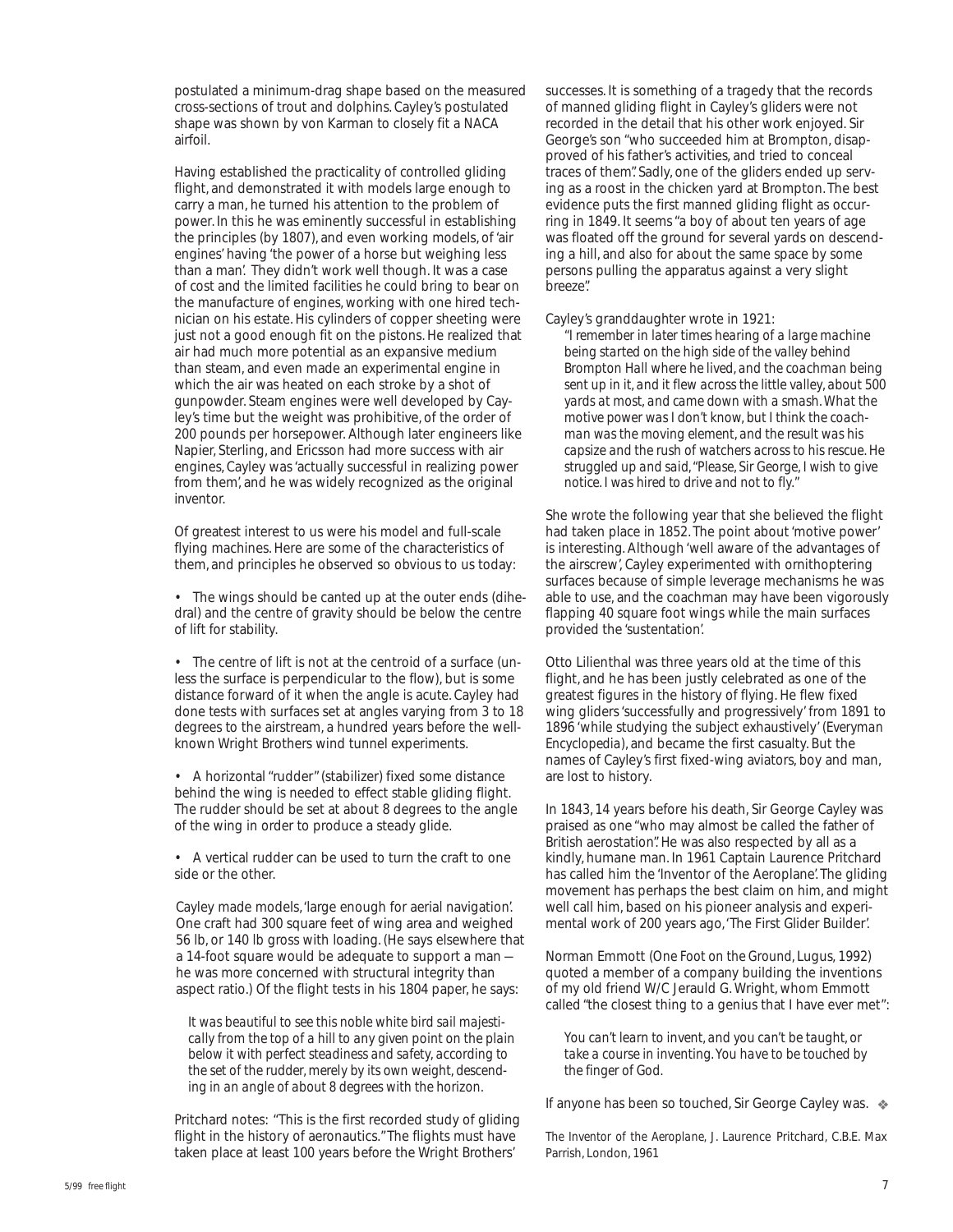# **26th World Gliding Championships**

**Christine Futter**, Gatineau GC

PILOTS REPRESENTED CANADA at the 26th World Gliding Championships in Bayreuth this summer. Nick Bonnière and Ulli Werneburg flew ASW-27s PILOTS REPRESENTED CANADA at the 26th World<br>Gliding Championships in Bayreuth this summer.<br>Nick Bonnière and Ulli Werneburg flew ASW-27s<br>in the 15m class and Ed Hollestelle flew an LS-8 in the Standard class. They were supported by several crew. Annemarie Hollestelle and Kurt Hertwig crewed for Ed; Udo Rumpf crewed for Ulli; I crewed for Nick and also acted as Team Captain and reporter; and George Szukala, who is now stationed with NATO in Germany, helped crew for Nick and gave valuable assistance to anyone else who needed it.

Unlike St. Auban, which is in the Alps, the terrain around Bayreuth is much more like what we fly over here in Ontario. However, there was one difference, and that was in the outlanding fields. Here in eastern Ontario, we have lots of big, flat fields. In this part of Germany, there are many more very small fields that slope up, down, and across the ground, so this was one more feature to be thought about when planning an outlanding. When we first arrived, few of the fields had been cut, but the excellent weather of the first part of our stay meant that, every day, more hayfields and wheat fields were being cut. This gave more to choose from, and none of the Canadian pilots had to make a landing in an unsuitable one — occasionally in a distant one, perhaps, but not in one that was obviously hazardous.

Our pilots, unfortunately, weren't up with the leaders, though their scores were between 77 and 87% of the winners' scores. You can look at that in whatever way you like. In a 100 metre dash, you are out of the running with 99.99% of the winner's time, so percentages are not a

The team at the opening ceremonies in downtown Bayreuth, l to r: Nick Bonnière, Annemarie Hollestelle, Christine Futter, Kurt Hertwig, Udo Rumpf, Ed Hollestelle, Ulli Werneburg, and George Szukala. *photo not available for pdf file*

useful comparison. It also tells you that with almost 90% of the winner's score, you still finish in the mid-thirties. Whatever the reasons might be for this, our pilots did acquit themselves well. Each achieved a competition personal best in distance or speed or both. Unfortunately, the distances and speeds achieved by other pilots were greater. "The important thing is not to win but to have taken part," sounds good but it doesn't really ring true. Having said that, what did the Canadian team do in Bayreuth? (Those of you with access to the Internet *<www.magma.ca/~bonnfutt/World99>* will have been able to read the daily reports we sent back to Canada, but not everyone has Internet access.)

Nick and Ulli and I started off at the Schleicher factory in Poppenhausen, about an hour from Frankfurt by train. This was where Nick and Ulli picked up their gliders, and it was at the nearby Wasserkuppe that they flew for the first few days, managing to check out a number of turnpoints, and even flying to Bayreuth, 150 kilometres away, one day. The Wasserkuppe is the site where gliding first developed as a sport. Lilienthal leapt off hillsides in northern Germany, but it was at the Wasserkuppe that people first got together in organized gliding activity.

From the Wasserkuppe, Nick and Ulli went to a gliding club at Zell, a turnpoint about thirty kilometres from Bayreuth. Ed was already there, as were the French and New Zealand teams. They flew there a couple of days and then, finally, moved to Bayreuth for the practice days. The weather at this time was *fantastic*. People were calling it 'Texas weather' because it was warm and dry with a high cloudbase — not contest weather at all. This was all to change once the contest proper got under way, but while it lasted, it was great. Not that it stopped Nick and Ulli from landing out. They needed just one more thermal at the end of one practice day, but that wasn't to be. Foolishly, since the instructions were so clear and straightforward, we didn't take the GPS coordinates with us on the retrieve. Big mistake. Germans like to have road signs pointing to places you've never heard of and can't find on the map so you have no idea if you are going in the right direction or not. However, we did finally find them, but I think that may have influenced their thinking when they landed another day at a small airport about 35 kilometres away and took aerotow retrieves back to Bayreuth — much to crew delight.

This trip was the first time I have used a GPS for finding Nick when he has landed out, and it was great. The other two retrieves we made were relatively straightforward, but in both cases, the GPS got us right to the spot. If we had had it for the first retrieve, at least we would have known if we were going in the right direction and per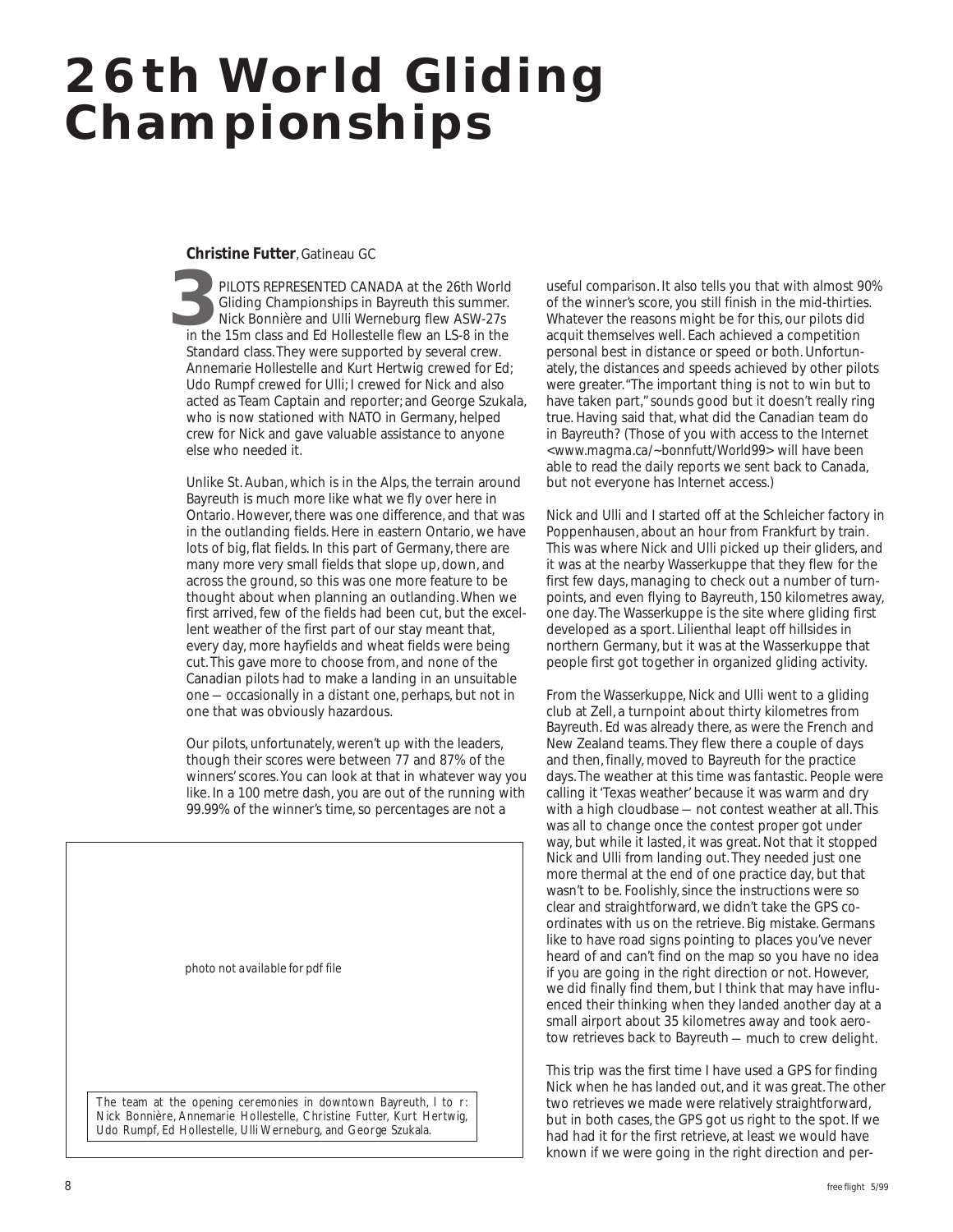haps wouldn't have driven up and down quite so many suburban streets in our attempt to get out of the city.

The "real-time" flight recorders were the big news of this contest. Up to 15,000 people a day world-wide were accessing the site and watching the pilots go around the courses. During the early part of the contest, both Nick and Ed carried them, so we were able to see how they were doing, though with a short delay. Later, the leaders were the ones who carried them, so no more Canadians were featured. The gliders were also accompanied on course by motorgliders filming what was going on. The footage will be used to produce a video that will be ready in the fall.

Another new thing, to us at least, was the Cat's Cradle distance task. Pilots were given a mandatory first turnpoint (which could be more than 100 kilometres away) and a selection of about twenty other turnpoints they could use, and a specified length of time to complete the task. Up to this point, it sounds similar to our PST tasks. However, you only got points for distance, not speed, and when the end of the allotted time ran out, that was the distance flown as shown by the GPS. This means that, as the time is running out, you can fly downwind as far as you can until the time expires. That is your finish point for the task. Then, hopefully, you tiptoe back to the airport and, in this contest, pilots got a 15% bonus for landing there.

There was considerable emphasis on safety, in the air and on the ground, for gliders, vehicles, and pedestrians. Some of the days, when all the gliders came back at once, it seemed impossible that they would all manage to land safely, but they did. The runway sloped up to the midpoint and then down the other side. Gliders would come hurtling in, land either just before or just after the brow of the hill and would then disappear, leaving spectators with the impression that over the hill there would just be a tangled mass of shattered fibreglass!

There were five runways, four on the grass and one concrete, and pilots announced which one they intended to use. This helped maintain some order in the chaos. They were also strongly encouraged to make straight-in landings so, again, this lessened the chaos. At least this meant that most of them were going in the same direction.

Launching 123 gliders using about twenty towplanes took close to an hour and twenty minutes. The Standard class took off from a runway on one side of the airfield and the 15m and Open classes from the other. Each class had a different drop point and start point, so this helped separate the gliders. The towplanes were Wilgas, Robins, a Husky and a Zlin. Most of them were German, but there were also Polish and Russian ones. For some reason, the towpilots never managed to master the art of switching to all-out without having a hesitation that allowed the glider to run over the rope if pilot and wing runner weren't very alert. In the 27s, the wheel brake is on the end of the spoilers, so Nick took off with spoilers open. Other gliders took off with crew hanging onto the tail to hold the glider back until the towplane really did go all-out. They also used much shorter tow ropes than we are accustomed to. Nick and Ulli really didn't care for the Wilgas. They could get off the ground, but then they

climbed very slowly to the release point at 2000 feet, which makes for an uncomfortable ride when you are full of water on a short rope.

The first two tasks were well over 500 kilometres — not something we are used to in Canadian contests. However, this was during the 'Texas weather' period, so was perfectly possible. Even on less good days, the task committee set tasks over 400, and on really awful days, they were sent off on tasks of close to 300 kilometres. The task committee and the pilots benefited from meteorological reports given by professional weathermen who were glider pilots. (They kept talking about very small windows that might allow tasks to be flown but weren't, so the South African team went to the local equivalent of Home Hardware and bought them an actual small window.) Unfortunately, it didn't do much for the weather. After the first few days of unexpectedly fantastic weather, conditions reverted to the more typical German weather we had been expecting. Out of fourteen possible contest days, the pilots flew only seven.

It's certainly an experience to compete in a world championship, but it must be demoralizing to fly your fastest or longest flight and still only finish in the bottom third of the pack. I am sure our pilots have the potential to finish higher, but how are they to do this? More competitions to sharpen their competitive skills? Here, that would mean flying in the States and most people can't afford to take time off for our Nationals and also for US Regionals or Nationals. More funding so they could take more time off and fly more competitive ships at home? Sure, but where is the funding to come from? Gliding may be great for forming character and instilling a sense of responsibility and self-discipline in young people but not in vast numbers of them here in Canada, so it would be difficult to convince governments to fund us. Businesses sponsor those activities that will bring benefits to them, and again, the number of people involved in or interested in gliding is very small, so the return on the investment would be very small. That said, we were all grateful for the support we did receive from *Kyber Pass*, *Hakmet*, from *Air Canada* as a company and from individual Air Canada pilots, and, of course, from the people who contributed to the Wolf Mix Fund and to the SAC World Contest Fund. Thank you everybody.

### **Results**

|                | Standard - 47 gliders |                    |               |                   |
|----------------|-----------------------|--------------------|---------------|-------------------|
| 1              | JM Caillard           | France             | Discus 2a     | 6616              |
| $\overline{2}$ | JRP Coutts            | New Zealand        | LS8           | 6502              |
| 3              | L Aboulin             | France             | Discus 2b     | 6467              |
|                | 35 E Hollestelle      | Canada             | LS8           | 5773              |
|                | 15 Metre – 43 gliders |                    |               |                   |
| 1.             | G Galetto             | Italy              | Ventus 2a     | 6618              |
|                | 2 S Ghiorzo           | Italy              | Ventus 2      | 6537              |
|                | 3 S Raimond           | <b>Netherlands</b> | <b>ASW 27</b> | 6463              |
|                | 36 D Bonnière         | Canada             | <b>ASW 27</b> | 5212              |
|                | 38 U Werneburg        | Canada             | <b>ASW 27</b> | 5084              |
|                | Open – 32 gliders     |                    |               |                   |
| 1              | H Karow               | Germany            | Nimbus 4      | 6623              |
| $\overline{2}$ | <b>JW Andersen</b>    | Denmark            | Nimbus 4T     | 6578              |
|                | 3 B Gantenbrink       | Germany            | Nimbus 4T     | 6452              |
|                |                       |                    |               | $\Rightarrow$ p25 |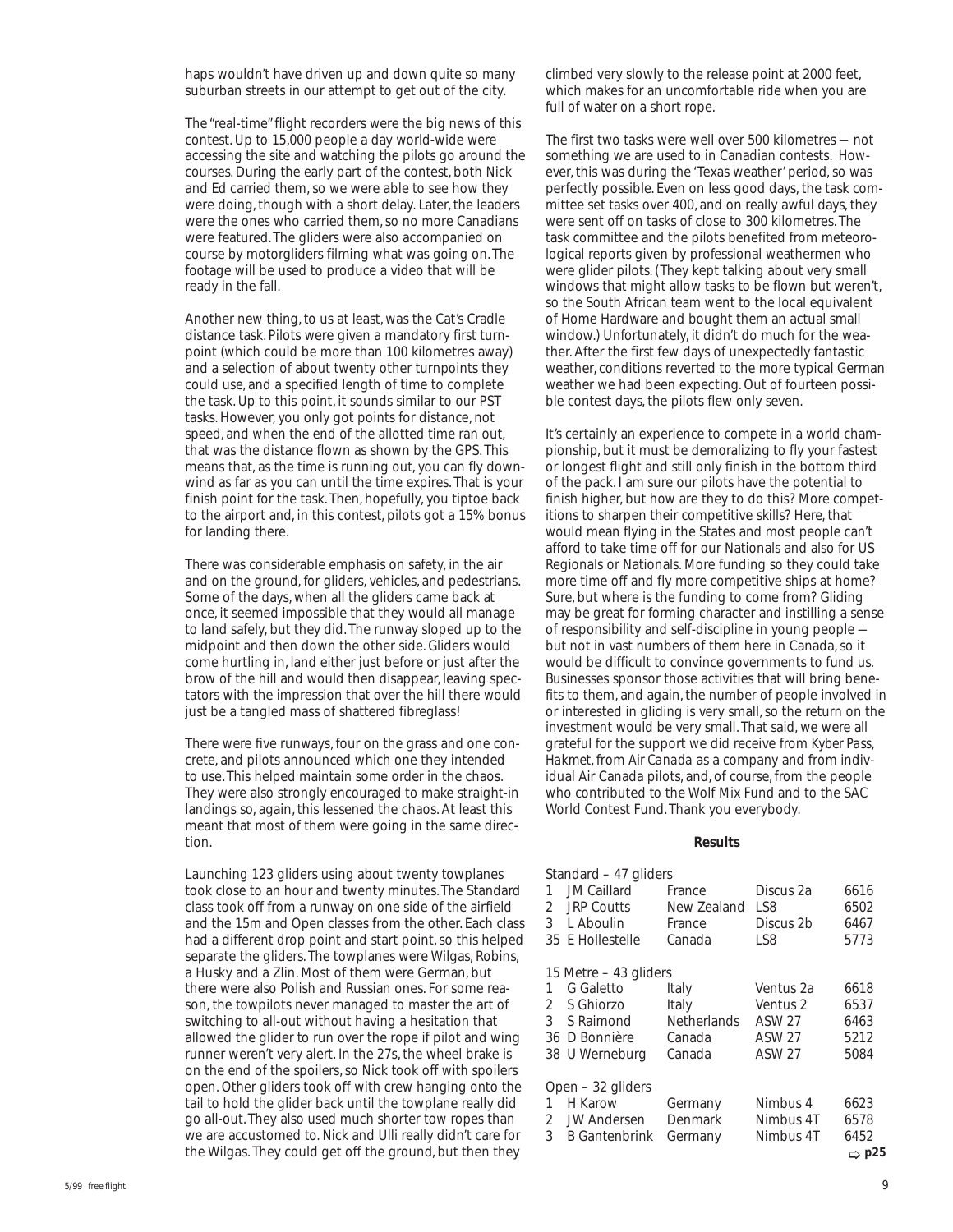# **LESZNO – the feel of a 1-design meet**

**Flying and crewing at the World class competition**

**Charles & Kris Yeates**, *Bluenose SC*

OLDING THE WORLD CLASS competition and the European Women's Gliding Championships at the same time in Leszno, Poland, was fortunate for me. It **H**brought into focus the feel of a one-design competition compared to traditional class competitions.

First reaction: twenty-five pilots flew the PW-5 enthusiastically in a hard fought contest in changeable weather that thoroughly tested a full range of skills, judgement and stamina as should international competition at all levels. It was completely satisfying though ego-bruising for all whom did not share the awards podium. Julien Henry and Frédéric Hoyeau of France flew brilliantly and consistently to win the top places, while Sebastian Kawa of Poland came in third. On reflection, these were the same feelings that I had experienced in World Gliding Championships of years before — twice at Leszno in the Open class, once in England in the Open class and once in Argentina in the Standard class. So what was different this time?

1. The one-design competition created a level playing field. A pilot truly measured his/her abilities with those of the other pilots, not their pocketbooks.

2. The PW-5 performance polar requires more all round pilot effort because one is flying 34/1 compared to 58/1 in the Open class. More thermals are needed for a given distance, so a greater percentage of a task is spent circling. This highlights and emphasizes the need to find lift lines, choose the best thermals and use centering skills



to get fastest climb rates. Crossing gaps is more difficult and judgement of the best potential route is essential. In such circumstances there is a higher risk of errors that cost points and spread competitor scores on a given task. The French and Polish teams used team flying to great advantage in these conditions.

An illustration from a couple of years ago could make the point. At Waikerie, South Australia, I made a checkout flight in an ASH25E. We circled in the first thermal to 9000 as the cu built rapidly over inhospitable ground to the north. We went north because the L/D of the ship and a motor reduced landout risks to almost nil. *We never thermal-turned again.* A 530 kilometre triangle was completed at 123 km/h. We dolphined along as cloudbase rose to almost 12,000, and thermals whooshed. It was so docile that my checkpilot went to sleep for more than an hour and a half. It was an extraordinary afternoon — but would it have made a testing contest day?

3. The World Class glider is light, making assembly and gridding easy. The ship is amazingly agile in the air, but the crew of a PW-5 really appreciates the ease of disassembly in fields. One day we had to carry "YC" piece by piece out of a rye crop that stood over four feet high. There had been no better choice. The landing was accomplished by a round-out that delicately lowered the tailplane into the crop at forty knots airspeed. The glider stopped in fifteen metres as if on an aircraft carrier. Low mass and inertia meant no damage.

4. Every PW-5 was equal — well, almost! The Jury inspected each ship to ensure it fitted Class size and shape specifications and that it would be ballasted to fly the competition within a couple of kilos of allowable gross weight. However, the French pilots plus five others noticed a subtly written change in the rules for this competition that allowed moving ballast to the tail area for optimum location of the C of G. By a smidgen this improved climb rates and the L/D at cruising speeds, and this arrangement had good effect after forty hours of focused flying. It is expected that when the next comps are held in Spain, all PW-5s will have ballast in the tail.

5. Competition pilots can buy performance polars as fully equipped gliders and trailers and enter one's class of choice for:

| World Class | PW-5              | 34/1 | \$40,000  |
|-------------|-------------------|------|-----------|
| Standard    | Genesis 2         | 45/1 | \$90.000  |
| 15m         | ASW <sub>27</sub> | 48/1 | \$125,000 |
| Open        | ASW22B            | 60/1 | \$195,000 |

As most soaring friends are not interested in competitions or performance cross-country flying, the second hand sailplane market is searched regularly for the best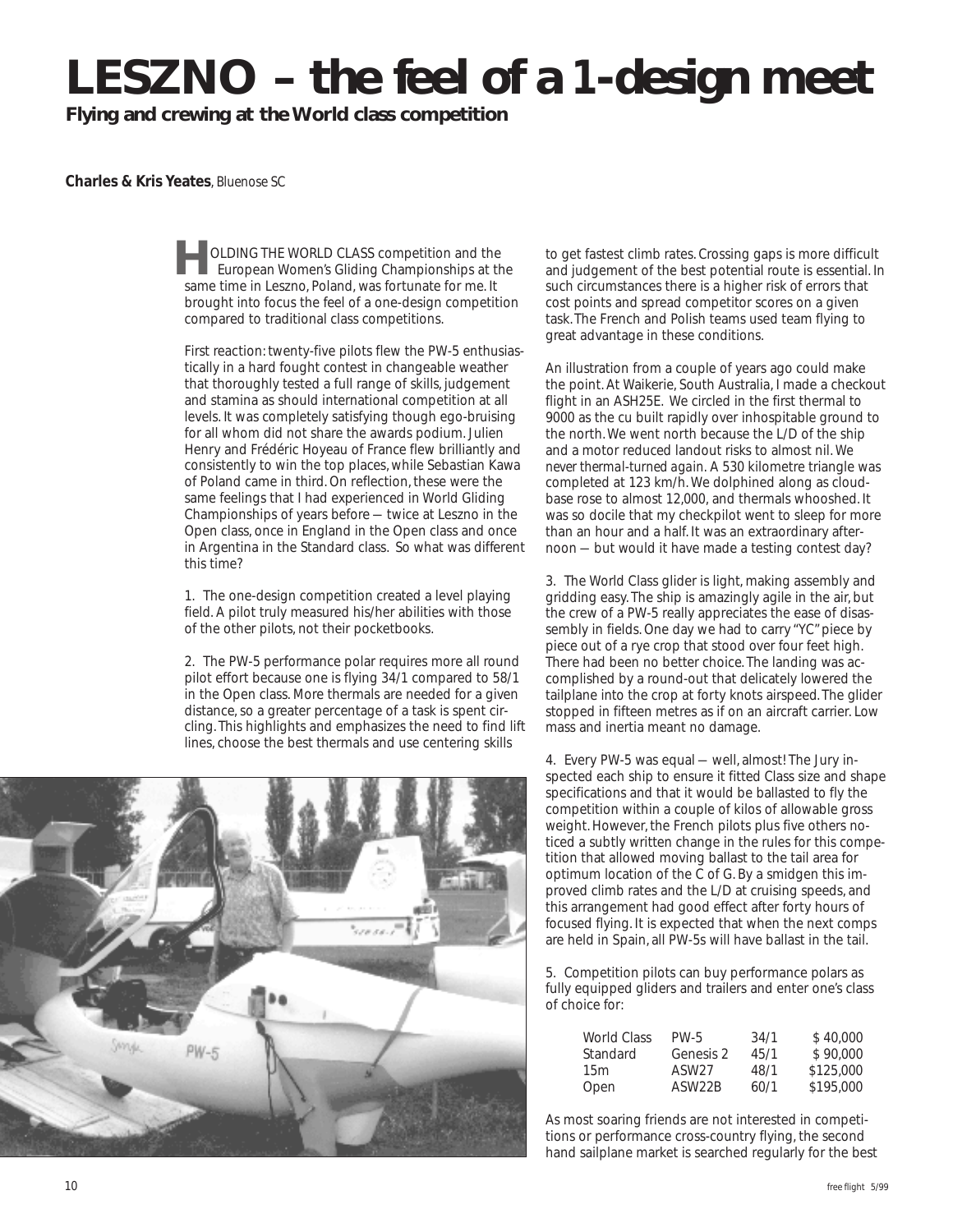L/D for the lowest dollar by clubs and aspiring first time private owners. Fortunately, the PW-5 is a good club machine for fun flying that can also satisfy cross-country and contest urges all the way to world championships.

*Conclusion*: One-design competitions are more like traditional class contests than they are different, and there are advantages to competing in the World Class.

One leaves international events with special memories and the PW-5 competition was no different. For example:

• The adventure of taking our car, glider and trailer to Europe by 'roll on – roll off' vessel. It was slightly cheaper than renting the equivalent rig over there.

• Leszno – delightfully quiet town of 50,000 – the well equipped apartment – the first supermarket but no strip malls – exceptional number of tall "model quality" fashionably dressed women (first remarked by Kris, first noticed by Charles?) – huge grass airfield at edge of town, well equipped as a permanent training centre.

• Weekend parachutists from the local club tumbling out a dozen at a time from an Antonov AN22 biplane – with the instructor bellowing steering instructions via a bull horn from the ground.

• Shapely Kathrin Woetzel of Germany (placed 9th in the World Class final results) wowed everyone as she routinely assembled, prepared and gridded her ship while dressed in a wee bikini.

• Getting antsy after a week of unusable weather, the task master jumped at a meteorologist defined "window of opportunity", and assigned all classes out and return tasks with cu bases of 3000, lift of 2-4 knots and twenty knot headwinds. What a struggle! – 66 of 68 ships landed out. The two French PW-5 pilots got back – brilliant flying but it was a No-Contest because no other World Class pilots made the required 100 kilometre minimum scoring distance. Alena Netusilova (Czech 15m pilot) pushed too far and elected to land downwind only four kilometres from the finish. She stalled into a grain field and bruised three vertebrae, damaged her Ventus 2A and left the contest.

• Cat's Cradle tasks (distance over a fixed time interval with defined area and limited turnpoints) were formidable, especially when a 15% bonus was earned by all pilots landing back at Leszno. Do you continue along a strong convergence line with an hour of the time interval left or do you turn for home? This was a real decision that faced me. I followed the street. While I flew further than the winners, they got back at the end of the day and I did not, so the 15% bonus gave them the win.

The next day, a second Cat's Cradle was launched knowing that many cu-nims would bloom. Cloudbase at 4000, rain and weak to non-existent thermals between storms made for another intriguing day. Pushing through the mists with sheets of rain on one side and a curtain of cloud hanging down a few hundred feet on the other 'with no gyros' was a risky business. The German Team Captain asked that the day be cancelled an hour after the launch as the first storms appeared before the start gates opened, but the organization said no way. Fortunately there were no incidents to mar that contest day.

If I had the chance to compete again at the world level, the World Class glider competition would be my choice.

### **The supporter's view — Kris**

As Crew / Team Captain / Wife, the World Class competitions at Leszno, Poland generated many memorable experiences for me.

Last winter Charles signed me up for SCUM, an American group described as soaring's most "Supportive, Competent, Understanding and Misguided" persons *(also Sailplane Crew Union Member – ed)*. Leszno was a grand place to learn and polish my skills as a hard working SCUM.

I first crewed for YC in Brandon, Manitoba during the 1998 Canadian Nationals and was lucky to meet experienced crew women who patiently taught me valuable crewing lessons. Most of all they worked hard to keep me calm, as I've got a tendency to panic first and think second! In the weak soaring conditions at Brandon, there was ample opportunity to learn map reading, to retrieve from farmers' fields and to follow basic driving instructions like, two miles to fork in road, then first left after the big oak tree! Luckily for me, Manitoba had straight roads and lots of folks who understood English — Poland, on the other hand, presented a real language challenge. Because of all the Zs, (Przybyszewo, or Wloszakowice, for example), pronunciation and communication was quite problematic.

The first retrieve was easy. I took down the detailed directions from YC using a pair of mobile phones, found Mariusz, an English-speaking university grad and glider pilot, and Rafal, a local guy, hooked up the trailer and away. It was a breeze. We sped as fast as possible over two-lane highways and through small villages to YC which was hidden in a field of four foot high rye. It was amazing to see the PW-5 nestled in the crop with a group of enthusiastic children keen to help carry out the dismantled bits one by one. Sign language sufficed and the task was accomplished in jig time.

I learned each retrieve could be an adventure. The time the trailer detached *twice* just outside the airfield stands out vividly! I learned many things that day, first of all, to check the hook-up, even when told by Rafal it was okay. Before calling Charles to advise we'd be late, I had sense enough to get help from Bob Hurni and Pat Tuckey (USA) to see that all was in hand — I didn't want to add to the pilot's stress load. Now I am a more knowledgeable and experienced hooker-upper.

Retrieves were what added excitement to our lives, especially the one that took us to an abandoned Russian jet airfield. YC and François Pin (USA) both landed there at the end of a Cat's Cradle. We followed the American crew much of the way but they disappeared ahead al-though, curiously, they somehow arrived later. We found friendly locals to lead us the final few kilometres. At one point it was startling as we left a good-sized village and headed down a lonely country road that deteriorated into a *narrow* dirt track in the forest.

We wondered if maybe we were being lead down a garden path. It was wonderful to burst out of the forest and arrive on the end of a huge paved runway but  $\Rightarrow$  **p22**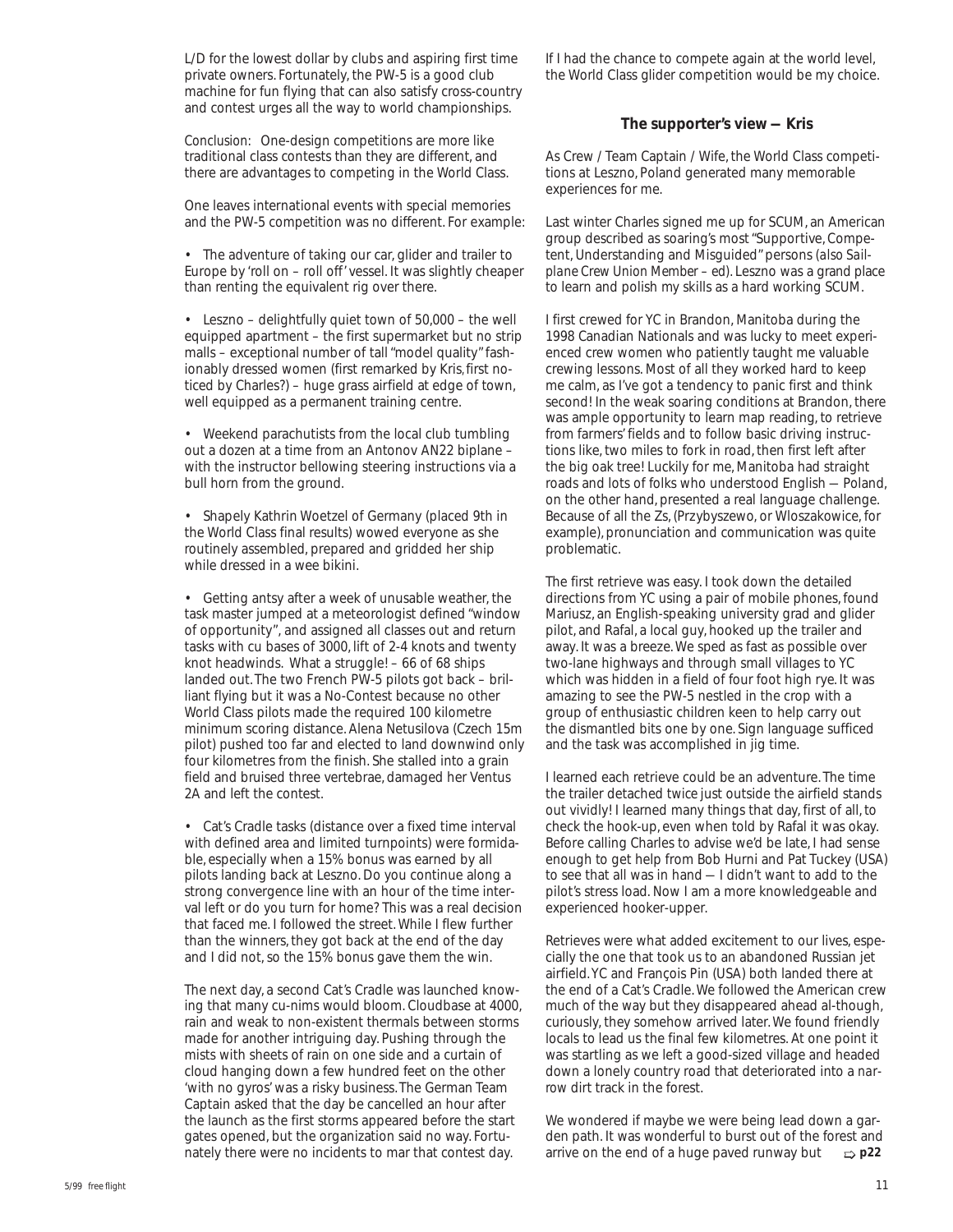## **A perfect solution for clubs**

### **a proposed fix for the PW-5 marketing disaster**

**Fred Weinholtz**, *from AG/Skysailor*

WOULD LIKE to draw your attention to the fact that, with 40,000 gliding members in the German Aero Club, one WOULD LIKE to draw your attention to the fact that, with<br>40,000 gliding members in the German Aero Club, one<br>third of the world wide gliding community lives and flies in our country. The nearly 1000 German clubs still stick to the system of the late 1920s, which was created to guarantee that everybody interested could afford the pleasure of gliding. This was and is achieved by the iron principle that all work to be done within the community is done on an honorary basis by all who are able to do it. This principle includes all club members, the president as well as the winch driver, the secretary and the instructor.

In my club, 86 active members are flying eleven seats on four double-seaters and on three single seaters, all owned by the club, 25 members are students, without a licence. Past experience has shown that a sufficient number of students is the backbone of successful club op-

erations. The cost for the members are: yearly subscription including insurance is 400 DM adults, 200 DM youth. One winch launch is 6 DM for adults, 4 DM for youth. One gliding hour (depending on the type) is from 12 DM (K8) to 24 DM (ASK-21 or Twin Acro), and free after four hours in a single flight. At an average of 50 launches and 40 hours per year, the total costs are about 1000 DM for youth (25 DM/hr) and 1500 DM for adults (37.50 DM/hr).

Looking back at the development of German clubs during the last 50 years, I recognize several double seater plus single seater pairs used for instruction and practice in certain time periods (see table below). Merely by the purchase of a new PW-6 double seater and PW-5 pair for instruction and practice, instead of buying the more expensive gliders, a club can save 40% or 60,000DM. Even more money could be saved as a result of cheaper insurance, recovered hangar space, simpler (light weight) trailers, lower maintenance, etc, etc. I am sure no glider pilot has got any doubts about how important the availability of money is for club survival.

Just fifty years ago the PW-5 would have been a "superorchid", ardently longed for its performance. Today, the glide angle and the minimum sink are even below the ones of the Club Class. But does not a glide ratio of 33/1 meet perfectly the expectations on a glider for instruction and practice? Does the World Class glider not fulfill the wishes of the masses of gliding folks who desire nothing more from soaring than fun, excitement and recreation? Is a glider able to perform all legs of a Gold badge, including Diamonds, not good enough for a club? Moreover, does it not meet the requirements of those who want to compare their skills with others, who are eager to fly contests and records? Is it not competitive on all

The IGC backed the wrong horse by trying to stimulate world records and world championships for the World Class. They did not take into consideration the fact that more than 90% of all glider pilots around the globe are absolutely uninterested in these matters.

levels up to world championships? It must be a real pleasure to accommodate double the number of PW-5s in a hangar compared to

normal standard gliders. And whoever complained about the painfully strenuous ground transport of the heavy two-seaters — particularly in beginners' courses on hot summer

days — will welcome the lightweight PW-6 very much.

In the air the PW-5 is easy to handle and extremely maneuverable. I myself flew in a thermal a number of sixteen second circles with about 45 degrees of bank without touching the stick, just by a well-set trim. Because of the narrow radius of its circles, this glider often climbs better than other leading competition sailplanes. This, of course, decreases the difference of the cross-country performance by more than would be expected from the simple comparison of glide angles.

The trailers for road transport can be a lot lighter and consequently simpler than the ones used for conventional gliders. And what a great relief it is for the instructor if he has to send only one person to retrieve a pilot after his Silver C distance. Last but not least, the winch launches are cheaper because less fuel is consumed and the release height is increased, and the cables are less loaded and last longer.

Not long ago the World Class idea was launched with much enthusiasm. Cleverly invented and carefully formu-

| Year | Two-seat / single-seat pairs of training ships flown     | Cost of pair<br>(DM) | Glide<br>angle | Avg. monthly<br>income in Ger | Cost of pair<br>(mo. of income) |
|------|----------------------------------------------------------|----------------------|----------------|-------------------------------|---------------------------------|
| 1954 | Doppelraab / Grunau Baby (est. cost if bought)           | 12,000               | 18             | 450 DM                        | 27                              |
| 1960 | Rhönlerche / Specht doubles, K8 / Spatz singles          | 18,000               | 23             | 700 DM                        | 26                              |
|      | 1970 K7 / ASK-13 / Bergfalke doubles, K8 / Spatz singles | 30,000               | 27             | 1200 DM                       | 25                              |
| 1999 | ASK-21 / Twin Acro doubles, ASK-23 / LS4 singles         | 150,000              | 43             | 3500 DM                       | 43                              |
|      | But if a PW-6 / PW-5 pair were used                      | 85,000               | 34             | 3500 DM                       | 24                              |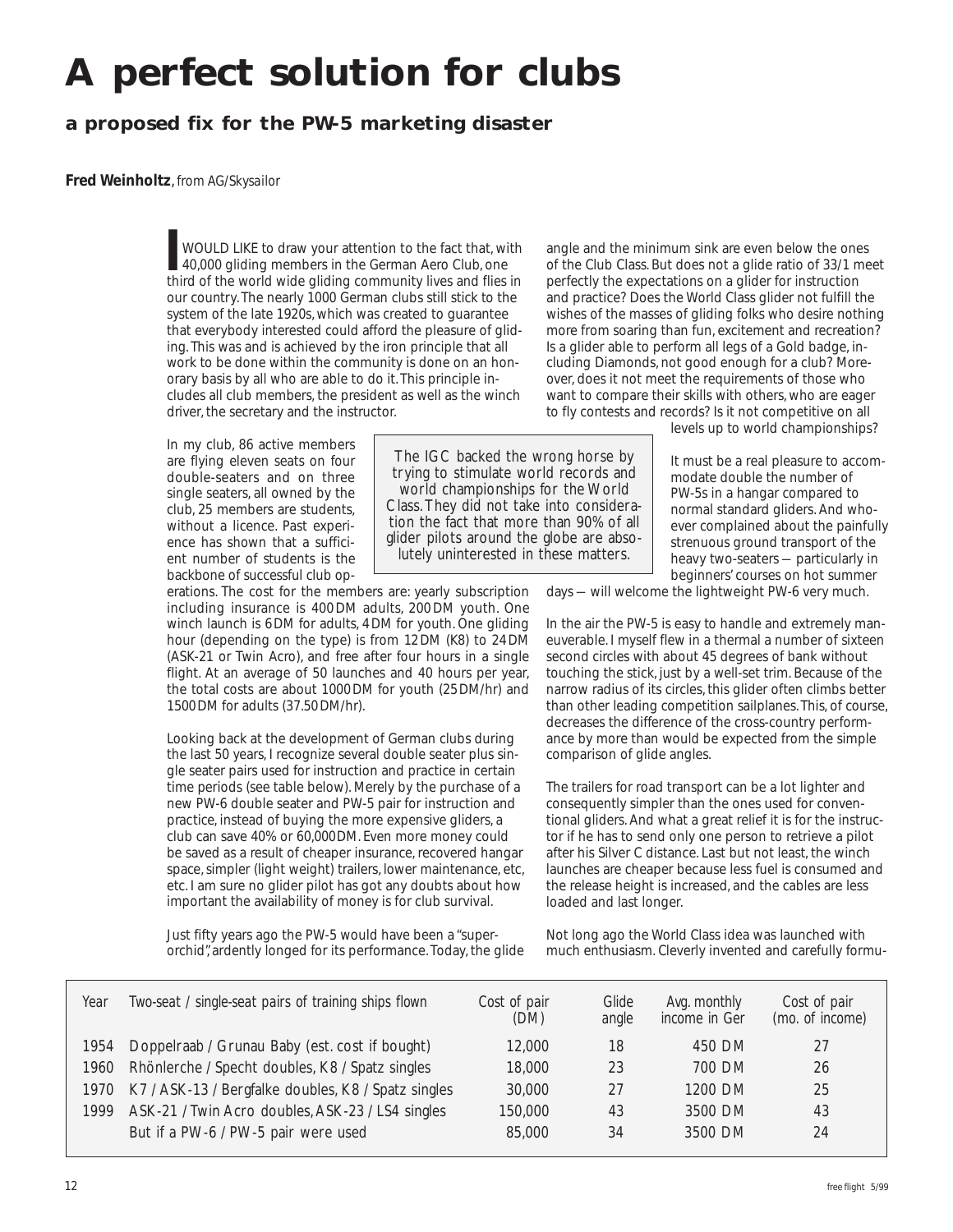lated rules had the task to consolidate the importance and to secure the continuation of this class into a far future. Careful market analysis indicated a world wide demand of approximately 4000 World Class gliders. But no such thing has happened. Just 220 PW-5s have been sold in five years and the demand has already faded.

I want to repeat some arguments I put forward ten years ago. The IGC backed the wrong horse by trying to stimulate world records and world championships for the World Class. They did not consider the fact that more than 90% of all glider pilots around the globe are absolutely uninterested in these matters. And more than 9/10 of the last 10% are bound to other classes and types of gliders. Not the least because of their good financial situation they fly "orchids", or at least gliders with glide angles better than 40 for purchase prices of three to ten times more than that of a World Class glider. The remaining one percent are a bit more than 1000 pilots. Some of them have bought World Class gliders. The others obviously have not got the money, or are for other reasons not interested in buying a glider at all and prefer to depend on their clubs.

It is a great pity that the IGC neglected the needs of the gliding clubs — especially the European ones — and tried to satisfy the (supposed) requirements of the few handfuls of top pilots, an error which, to my great regret, IGC makes far too often. IGC is in my opinion top-heavy in favor of "the upper 1000". Instead, they should have taken into consideration that more than three fourths of all glider pilots on our globe fly in the European clubs, and that the views in these clubs regarding the sport of gliding are certainly positive and healthy, but differ a lot from the views of clubs overseas — and even more from the views of many top competition and record pilots.

To convince the European clubs, a marketing strategy would have been necessary which had at its centre the value of World Class gliders as a pair (double and single seater) for typical club operations: instructing, practising, and pleasure flying, including cross-country flights. The possibility to fly world records and become a world champion with the PW-5 should have been mentioned as a welcome extra, *not* placed at the centre. In spite of this error, interest in the larger gliding value of the World Class was surprisingly encouraging in the beginning. I had not expected that, because the German manufacturers of conventional sailplanes really did not sing the praises of the new class. Obviously they had not realized that they, in particular, could capitalize on a gliding population that would grow because of a successful World Class.

But the opposition of the German sailplane industry would not have been necessary to damage the World Class. I am sorry to say, but the PW-5 manufacturers in Swidnik did everything themselves to prevent the World Class from achieving the success so many hoped for. They really made every effort to follow a most unprofessional marketing policy. They themselves strangled the sprouting and even the least interest in the PW-5 by not reacting to letters, faxes, and telephone calls. They ignored rigorously the most legitimate wishes of their customers. Coolly they refused to install simple technical equipment like a TE probe in the fin, automatic control connections, simple ballast fixtures, etc. Their outrageous

price policy, contrary to the terms of agreement with IGC, and their incredible refusal to pay the agreed price reduction for the PW-5s sent to the World Air Games in Turkey, took care of the rest.

Then, a fatal winch launch accident occurred in Innsbruck. Today we know that this crash was not caused by the glider, but by wrong actions of the winch driver and the pilot, obviously from lack of experience. It is a great pity that a few glider pilots misinterpreted and spread rumours about this accident in an absolutely irresponsible way. They promoted a bad reputation for the PW-5, claiming it as dangerous and unsafe on winch launches, and this did considerable damage to the credit of the PW-5. The result was that a number of clubs dependent on winch operations for reasons of cost dropped all consideration of purchasing a World Class glider.

Hearing this story, a pessimist would say now that the great idea of the World Class has faded away. But glider pilots are optimists. So they should recognize that it is worthwhile to set the little glimmer of life for this class ablaze, to fan the flames, and by this to achieve the ambitious goal of reviving worldwide gliding as sport. But how can we succeed:

- 1 We must find reliable manufacturers who bring PW gliders to the market in perfect shape and who treat their customers as if they really want to sell the glider. *(The NZ "Gliding Kiwi" reports that PZL Bielsko in Poland is going to start manufacturing the PW sailplanes within six months. This factory is now in private hands with a large injection of Austrian capital. ed.)*
- 2 We must convince German manufacturers that they would be the most favoured beneficiaries of an increasing gliding community caused by a prosperous World Class.
- 3 We must explain to the clubs that the PW gliders are safe in all operations, easy to fly in the air and handle on the ground, with pleasant characteristics, and considerably less expensive. Moreover, they are good for Diamond flights, and for records and championships on all FAI levels.
- 4 The manufacturers and dealers must market pairs of PW-6s and PW-5s to the gliding centres, let the club members fly these gliders, and rent them for small charges to club courses, gliding holidays and weekend activities.
- 5 Let us report enthusiastically in our magazines on thrilling and successful flights, on good results of instruction activities and other interesting stories in connection with the World Class.

We must keep our faith in the World Class and plead its cause wherever and whenever we have got the opportunity to do so. I am sure it will be worthwhile. ❖

*Born in 1926, Fred Weinholtz played a prominent role in the revival of German soaring after WWII and directed the World Championships in 1981. He has instructed since 1955, competed actively from 1960-70, and earned his Diamond badge in 1976. He is past vice-president and secretary of the IGC. IGC declared him "Secretary of Honour" for life in 1997, and FAI awarded him the Lilienthal Medal (1991) and the Bronze Medal (1997). A widely published writer, he has received numerous other honours in a lifetime of aviation achievement.*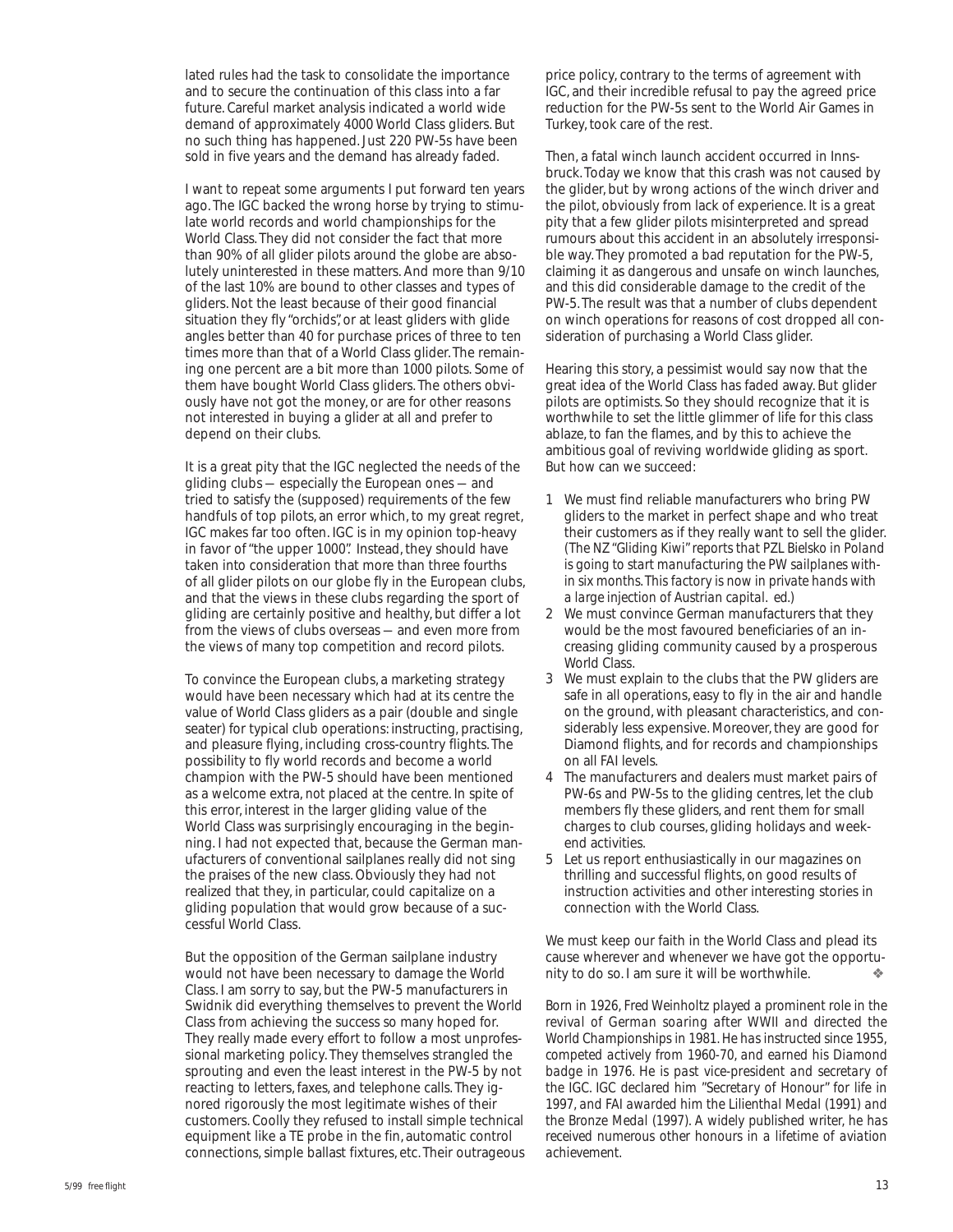# **Flying in the mud or dust (bowl that is)**

**A new pilot's intro to contest soaring**

**Eric Gillespie**, SOSA

 OON AFTER COMPLETING the Silver badge and 300 kilometre Diamond Goal flight (see the 4/99 issue of *free flight*), other pilots began suggesting that **EXECUTE COMPLETING** the Silver badge and 300 kilometre Diamond Goal flight (see the 4/99 issue of *free flight*), other pilots began suggesting that entering a gliding competition might be the next step in a logical cross-country flying progression. However, still being quite new to the sport, I found the thought of a contest somewhat intimidating. The rules and scoring systems appeared relatively complex and difficult for a novice pilot. As well, competition stories of large gaggles and straight-in landings etc. did not sound all that attractive. However, the "Mud Bowl", SOSA's annual club soaring contest was quickly approaching, and with a bit of encouragement from some of the senior pilots, I decided to enter.

The origins of the Mud Bowl seem to differ depending on who you ask.

When it began it was held in the spring, hence the term Mud Bowl, according to some observers. Now that the contest has been moved to early August, it has more recently been dubbed the Dust Bowl, a name that it has certainly lived up to, at least for the past few years. At the same time, this seems to be an unofficial moniker, as the contest organizers continue to refer to it as the Mud Bowl. This lends support to an alternative theory, that the contest was named after the original trophy, which was supposedly made of mud. Given that a trophy no longer appears to exist, this supports this second version of events. In any case, the contest has been popular for many years with both SOSA pilots and with those from other clubs, who have always been welcome to participate and who often do.

The spirit of the Mud Bowl has been, and was again this year, completely that of a "fun fly". The rules were kept very simple, allowing pilots to do a three hour PST (Pilot Selected Task), with the only exception being a final mandatory turnpoint within approximately 10 kilometres of the field to better organize returning traffic. Otherwise, every pilot was free to choose a task that suited their own aircraft and personal level of comfort. As has also been the case in the past, this year's competition attracted a full range of entries from 1-26 drivers right up to ASW-27s and the like.

This year, there were over twenty participants each day. However, a well-organized launch grid with three towplanes and reasonable weather kept gaggles to a minimum around the start gate. At one point I realized that I was in a thermal with seven other sailplanes. Still, by keeping an appropriate spacing between aircraft at the same altitude and learning not to get overly concerned with planes more than 500 feet above or below, I found that everyone including myself remained comfortable.

The range of entries meant that in addition to being able to fly with some other relative newcomers, pilots were often able to share part of their flight with both former and current Canadian champions, who have also competed for Canada at the world level. For me, this was a definite highlight of each day's flying.

Day One of the contest was cancelled due to heavy rains and associated thunderstorms that were severe enough to knock out power throughout the area for a number of hours. Day Two proved to be better, with competitors flying flights at speeds in excess of 87 km/h.

Day Three was the best in terms of weather, provided that pilots were able to deal with some of the heavy overdevelopment that occurred in certain areas. While a few land-outs did occur, the best speed posted was 107.7 km/h over a distance of about 325 kilometres. In the end though, very little emphasis was placed on scoring, other than for the top three or four positions (congratulations to Wilf Krueger in K2 who ended up being the overall winner). For the rest of the field, considerable leniency was permitted to keep the contest fun, including allowing some scoring even though turnpoints had been missed, allowing turnpoints that officially were not part of the contest, and allowing relights and fresh starts for planes that landed out during the course of the day.

Perhaps the two biggest smiles of the weekend, that also exemplified what the Mud Bowl is really all about, came on Day Three.

Part way through that afternoon, a pilot announced that he was in the process of landing out and would not be returning to the field by air. Shortly thereafter, he called that he was not going to land out, as he had "found some lift, so that I can now go and land out somewhere else" ... which he did. A bit later, the club's 1-26 also landed out, as it had the day before, and a number of times earlier this season on various badge leg attempts. Once again in the spirit of the contest, the pilot was able to obtain an aeroretrieve and was permitted to relaunch and fly a second flight as part of the competition. Knowing the history of the 1-26's escapades, when the pilot announced that he was indeed re-starting, Contest Ground's only comment over the radio was, "well .... I'll bet your crew is really happy to hear this".

Generally, after the flying ends, some form of social dining event has traditionally been organized for at least one of the evenings. This year was no exception, with "Italian Night" on Day Two. It was great for a younger pilot to be able to sit and chat with much more experienced pilots who had flown on the same day, ➯ **p25**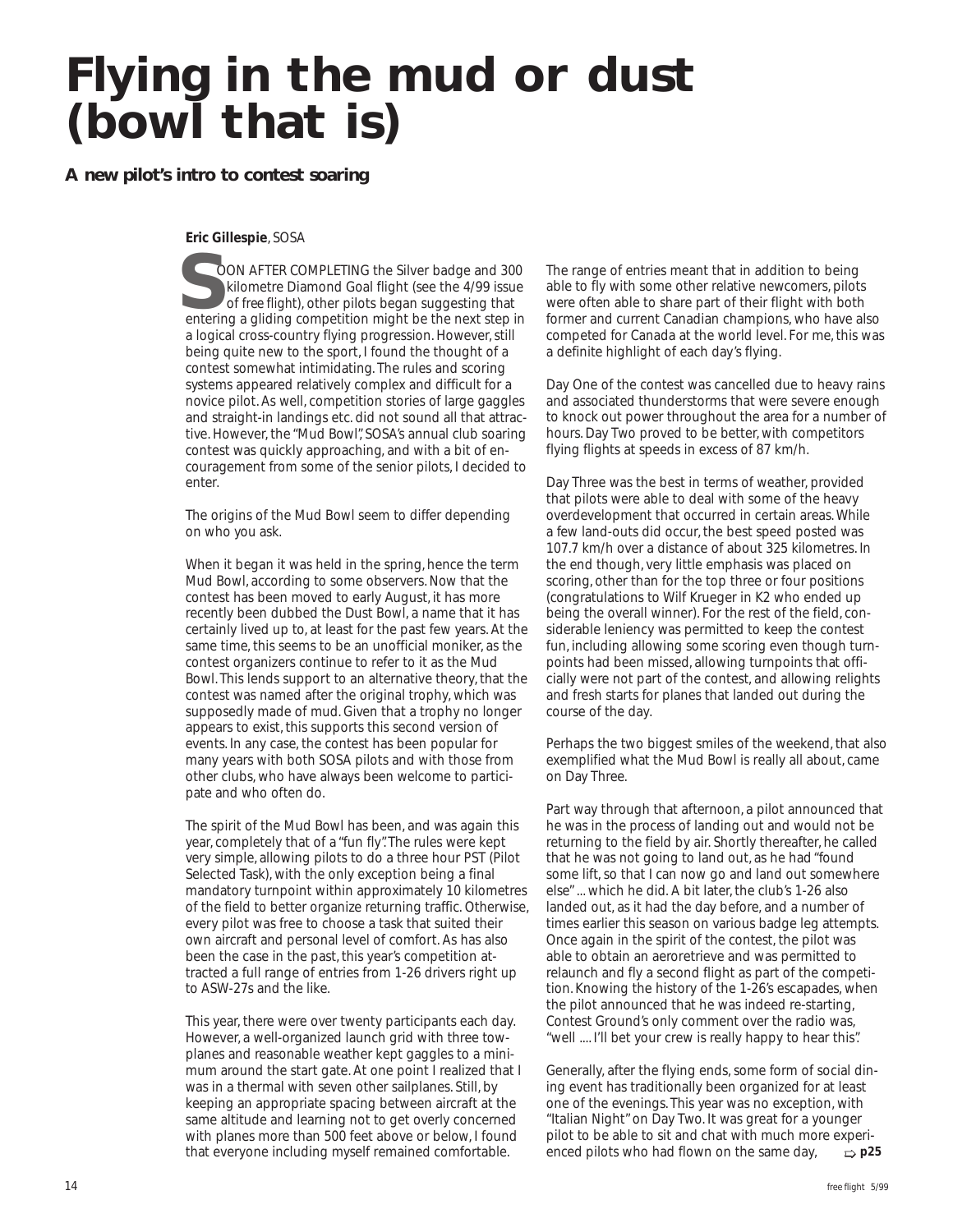# *A concept of soaring*

**Earl Menefee**

from *Sailplane Builder*



OR YEARS I'VE WONDERED what it is that attracts so many of us to soaring. What is so compelling? OR YEARS I'VE WONDERED what<br>is that attracts so many of us to<br>soaring. What is so compelling?<br>Most of us who are addicted will admit that it is a lot of hard work. If that's true, why do we find the appeal of motorless flight so strong that at times we lose sight of, or perhaps even deny, our common sense duties and obligations? Surely, these questions have bothered others of us too. Also, it is very likely such questions have been asked by those affected by a loved one's soaring, but who themselves do not directly participate in this timeconsuming activity.

Well, for once let's look at soaring and its associated activities directly in the eye, and question what we find there. This may not be the best course to follow, since occasionally it happens that when we chase a question down to its ultimate end, we discover an answer that is not exactly what we had hoped to find. But, let's take that look anyhow.

First there is without a doubt, the beauty of it. There are fantastic vistas of aerial scenes exposed to what would otherwise be unknowing eyes. Views heretofore enjoyed only by the wild soaring birds. Sights of such colour and magnificence passed too quickly in powered aircraft to be readily absorbed in our minds. The slowly sweeping masterpieces of nature are laid out before our view while man's scars gradually disappear to their proper insignificance. Even the beauty of the flight itself, a seemingly effortless, wheeling glissade across the sky, either to some pre-named goal or just for the love of it. Or, the beauty of the aircraft themselves which are, through a long process of evolution, gradually approaching the quintessence of aerodynamic perfection.

All this and more if we keep on searching. There is the release we feel (or escape, if

you will) from our daily and sometimes humdrum lives. This alone is enough to cause some people to continue their interest in high performance gliding.

Often when soaring in a gradually ascending and controlled gavotte of circling sailplanes, or perhaps coasting along the windward side of a cumulus street, we find ourselves near the top of the infinitely soft water vapor cotton balls beholding the elegance of these clouds and of the changing landscapes far below. We may then become aware of a sense of detachment from everyday concerns. It's a separation from worldly cares experienced in few other ways. The solitude and quiet can become so complete that signs of human existence (other than our own) have completely disappeared and we are left alone with our conscience and Healer in a manner seldom achieved in the life of the non-soaring man.

A hedonistic pursuit? Perhaps. For even all the other facets of the soaring game such as constructing, instructing, crewing, repairing, flying the towplane for some other lucky blighter, or even working with others on the same dreams and compulsions on soaring organizations of even national importance, can all bring a large measure of pleasure just due to association. The days, even years we may spend in building or lovingly repairing a sailplane, are all touched with a certain magical glow simply because we are continually aware, as we stumble on, that this too has something to do with soaring and, as such, that it is enough to make it all enjoyable. When the time does finally come for the first long anticipated flight, it unfailingly seems to make such sustained effort worthwhile. Hundreds, even thousands of hours of groundwork fade away and are readily compensated for by the completion of a terrific hour or two of seemingly effortless flight.

Also, there's the challenge of it. We dare to emulate the birds — they that appear so free — though they too are confined by gravity, worldly cares and family obligations which may not be so apparent to us. But man has, for perhaps longer than recorded history, envied their apparent escape and exultation. We too can rejoice in a soaring flight well done. The adventure of it is sometimes fraught with a dash of danger that makes the uninitiated question our actions with a jaundiced eye. Our answer to their concern is, of course, that we do it for the same reason that man has always taken up his challenges. Soaring stirs his heart. For its very essence is beauty, and in this he glories and finds his love of it.

In theatre, it is the accolades and the applause that create in some actors a continual need of recognition, while to others in the same craft it is the thrill of knowing that they have achieved a near perfect performance. To the soaring pilot who has savoured the magnificence of a glorious flight without power, little else will suffice until he too has tasted it again and again.

Finally, in time, the realization comes that perhaps inexorably advancing age, or maybe ones native ability, or even personal financial resources do have their limits after all, and he (or she) recognizes that one can taste only so much of the wine before the bouquet slowly begins to fade. So, he then may recall the beauty he has enjoyed due to his soaring activities, the pleasure of just being associated with motorless flight, and with the people with the same dreams and flight aspirations.

He may at that time begin to settle back to earth, knowing he has shared in one of the most intriguing and beautiful of sports in his allotted time on this earth.  $\triangleleft$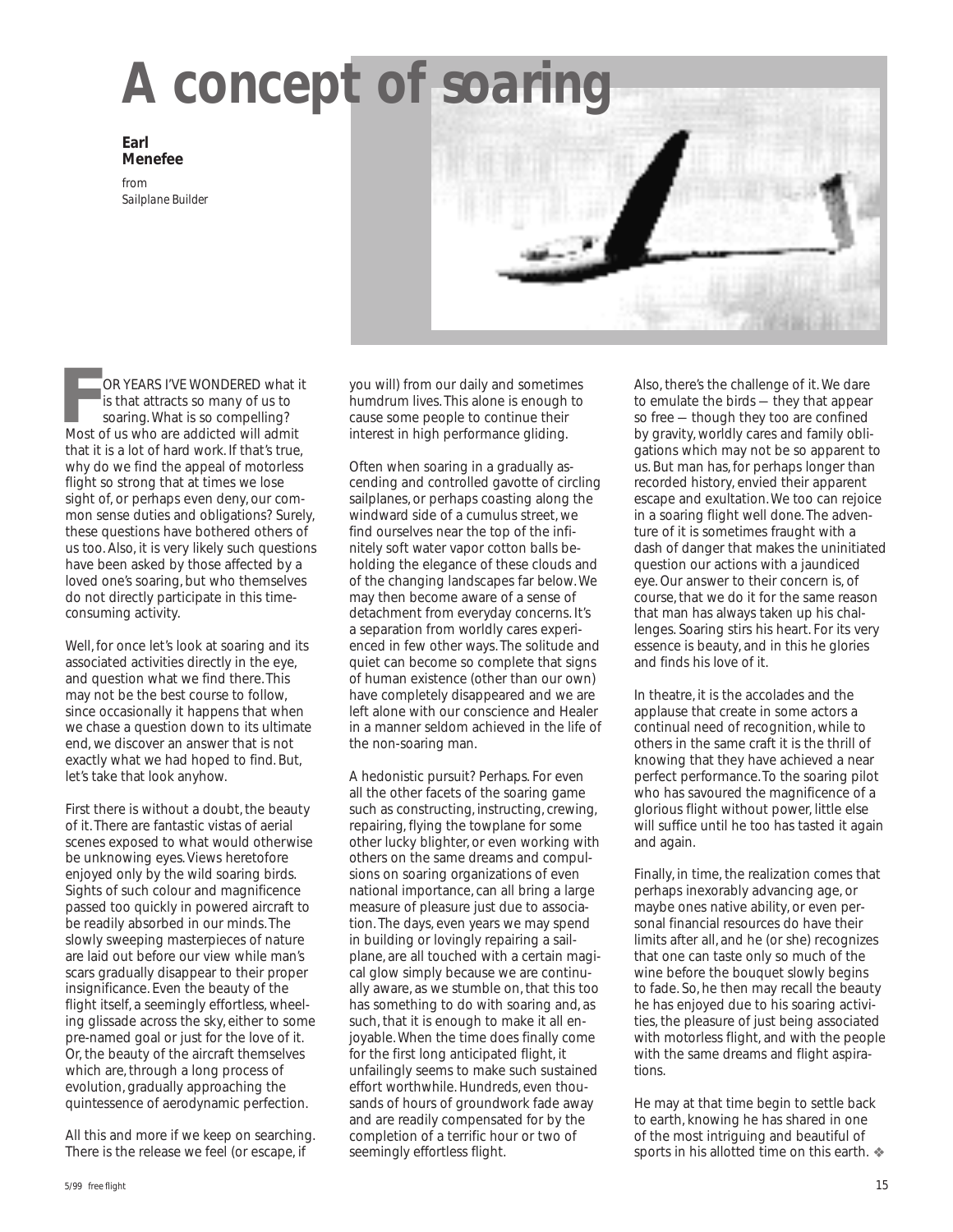# Cross-country? Let's go!

*"Cross-country soaring may initially seem like a leap of faith, nonetheless that faith develops from time spent soaring and in contact with more experienced pilots."*

> observations by **Ray Wood, Andrea Kuciak, Eric Gillespie, "the Eagle"** & **Terry McElligott**

HE ABOVE QUOTE is taken from the manual supplied as part of this year's Canadian Advanced Soaring cross-country clinic, which was held at SOSA. For anyone in the clinic doing their first low final glide, heading toward a distant runway that seemed awfully far away and absurdly close to the horizon, it became a sort of mantra. But it worked. T<sub>i</sub>

There's no big secret to cross-country flying. Instead, you have to consider a lot of small ones. Holding a crosscountry clinic at your club is a great way to decipher those little gems of knowledge. In keeping with the CAS philosophy of cross-country for everyone, there were students of all skill levels at the clinic. The 1999 event was held on 16-20 August. Sunday the 15th was a day of high cloudbases, light winds and wide thermals. Tuesday and Wednesday,17 and 18 August, were interesting flying days, as was the following Sunday, when an informal post-clinic contest was held. Monday, Thursday and Friday were bad weather days but they were profitably spent in lectures. The clinic instructors and shepherds included Dave Springford, Jörg Stieber, Scott McMaster, Tim O'Hanlon and Tony Rywak. A good technical manual covering cross-country tactics and soaring weather was supplied.

So, four out of eight days were flyable, counting from Sunday to Sunday. Shepherded cross-country flights were accomplished ranging from 100 to more than 300 kilometres, depending on conditions, time and comfort levels. Talk about learning curves! There was something for everyone. What did the students have to say?

Ray Wood, a relative newcomer to soaring, has done duration flights and Silver distance attempts. He did not fly in this year's clinic, but participated as a very interested observer who looks forward to flying next year.

Ray's thoughts: "I think the CAS clinic is probably the best stick to beat the 1-26 habits out of a budding X-C pilot. The insights into making a sailplane go fast over the anticipated route have moved me forward a long way (pun intended!) If it could be arranged for more two-seat training at such events, I'm certain the experience would be of great value. As it stands, with the knowledge gained last week I am a better, more confident pilot now." And Ray was only there to watch!

Andrea Kuciak, also relatively new to cross-country, says: "... the one thing I really hadn't been taught before was the whole statistical concept of being able to find more

thermals the farther you go ... it sounds obvious when written like that but Jörg Stieber's presentation on the subject of when it pays off to get as far as you can, really drove the idea home. Enough so that I am starting to get over my 1-26 tendencies of staying in one spot."

"My big lesson was to keep moving, so as not to get fixated on lift that was substandard for the day, unless I was under my working band (the altitude band in which you stop to climb in only the best lift). In correlation to that, I had it pounded into my head that I should always be looking for lift in the direction I want to be going in other words, toward the next turnpoint."

"I would also like to mention final glide exercises ... (they) taught me a lot about what a final glide looks and feels like, not to mention how to properly use a final glide calculator. We did a final glide from Reid's Field (a strip about 14 kilometres away from SOSA) from 2000 feet and still did a contest finish."

Andrea and instructor Scott McMaster did this and some respectable cross-country distances in a Grob 103, a twoseat glider many people think of as a ship you use for intro flying, not to take cross-country or use for final glide practice.

Jim Kayer was the lone participant from outside SOSA at this clinic. He came from Toronto Soaring with his PW-5. "For me, the high point of the clinic was meeting all the other students. There are people out there who struggle with the same things I do. I was disappointed that there was no one there from any other club. I believe that the cross-pollination that results from bringing together people from different clubs helps everyone involved, and helps the sport of gliding. *free flight* should encourage participation by members of other clubs. I'll be back next year and will campaign to get other members of Toronto Soaring to join me. I was also inspired to obtain a flight computer such as a "Varicalc". These things are not a high priority at Toronto Soaring and I need an outside influence to show me what I am missing."

Sounds like Toronto Soaring might be signing people up to its own cross-country clinics in coming years.

Eric Gillespie, who wrote about an interesting Silver distance attempt in a previous issue of *free flight*, flew his Silver badge and shortly thereafter a Diamond Goal flight — all in his second year of flying. He said:

"In terms of the clinic, given that the opportunities to fly were somewhat limited by the weather this year, I believe that the biggest benefit came from the fact that a number of experienced pilots were available to ask and respond to all those questions that rarely can be answered while rigging or waiting on the flight line. Once a person can say that they find the basic idea of ➯ **p22**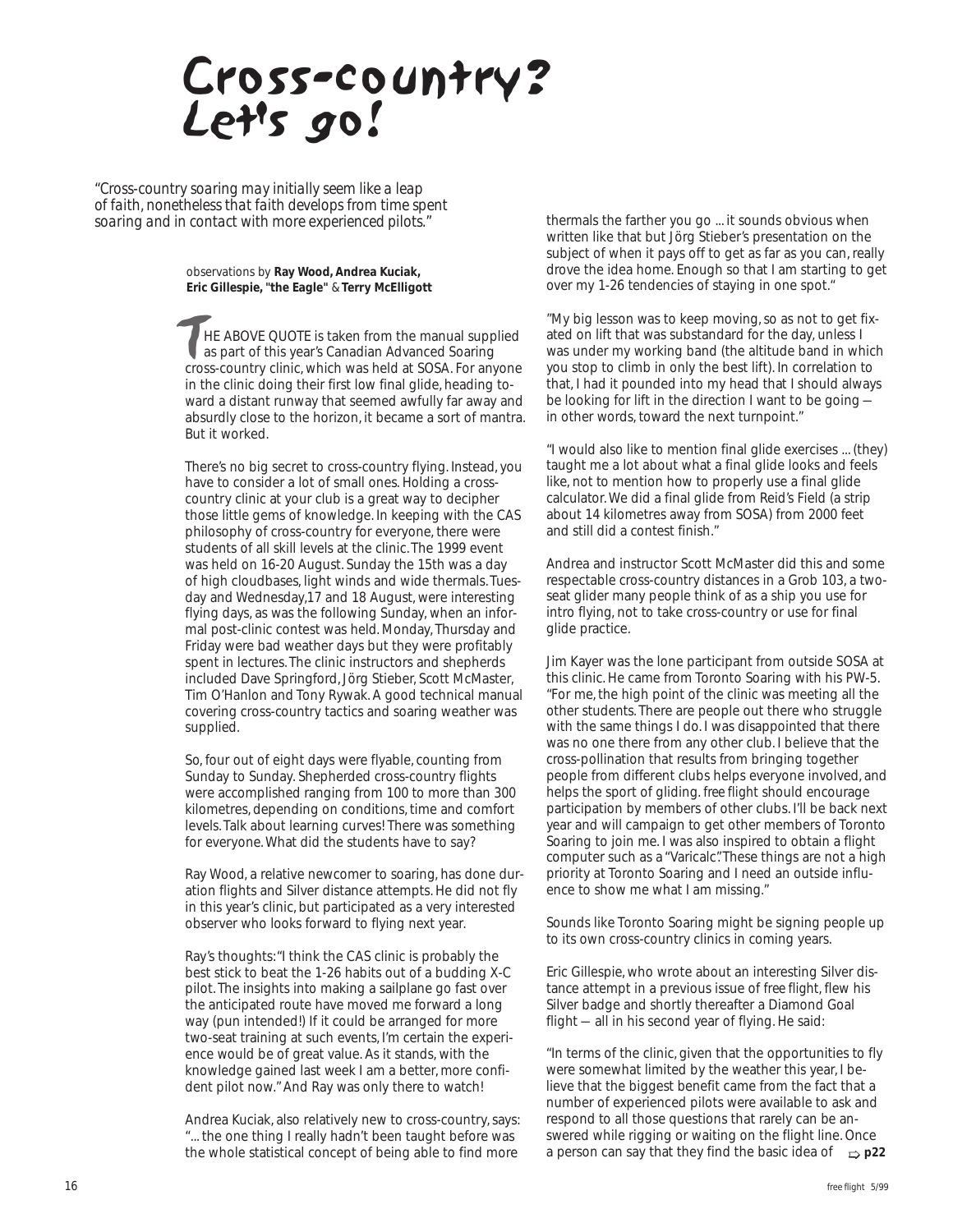### **safety & training**

### **It's only a mistake if ...**

**Art Grant**, Winnipeg GC

On a flight early in my training I mis-read<br>the altimeter and pulled off early. My instructor at the time, Jeff Tinkler, gave me some advice that has stayed with me. "It's only a mistake if you do it twice," he said,"the first time is a learning opportunity!"

Each fall I relate this lesson to my students. As an educator, I want my students to feel comfortable taking risks and making mistakes. One thing I do ask of them is to let us all share in their 'learning opportunity', so that we don't have to all make the same mistake. I am now going to follow my own advice, and give you an opportunity to learn from my "mistake". As you'll see, it's one that most people don't get to learn from by personal experience!

July had been among the most memorable months of my life. I had completed the SAC Instructor Course at Cu Nim with some of the most wonderful people I've ever met. I had vacationed in BC with friends and relatives. I had met some great people from VSA and the Invermere club. I had experienced the incredible highs of soaring in the mountains at Invermere and the terrible low of losing a good friend and fellow pilot in Mike Cook.

I had not flown my Jantar since returning to Starbuck two weeks ago. The day looked promising — light and variable winds and a few cu popping. I rigged and begged a tow to the flight line. My lousy number meant I was the last plane at the flight line to launch. A quick positive control check and I was away. Because of the numerous members and a few fams waiting at the flight line, I made sure that the takeoff was smooth. Gentle forward stick to get up on the main wheel, gently back when the speed was right, ease off the runway, stay low behind the towplane, and follow him up. Great!

The aerotow was uneventful. The day was beginning to die, with few bumps to lend encouragement. Oh, well! I need the circuit practice. Off tow at 3000 feet agl, I turned towards the last bump and trimmed. *What the hell?* Full back stick and still 55 knots? Something is not right here. Ballast? No, I don't need any in the Jantar. Trim? No, it's a spring, not a tab. Then, little things from the morning began to surface in my mind.

I have always had some difficulty installing the horizontal stab on the Jantar. It is, for me, a finger-biter, and it's difficult to see what's happening. It 'felt' like it connected, the sliding sleeve clicking into place. I lowered the stabilizer into its fitting, gave the elevator an up-and-down waggle and checked visually to see the stick moving. Seems right! At the flight line, I was already buckled in and ready to go when I called a club member to help me with a positive control check. At the back end, we had some confusion with the 'up elevator — down elevator' check, but I let it pass.

"Tango Oscar Whiskey, this is Oscar Romeo Romeo. I think I have a problem here." I asked the towpilot to form up with me to check my elevator. Full back stick, he sees only straight and level elevator. Damn! What to do? Fly the plane and think!

Jumping is an option. I've never used a parachute. I'm not sure I like the thought of trying, and my partners will be upset with the mess that option will leave their airplane in. (Why this was a problem, I'm not sure.) The plane is still flying. I have little control over the airspeed — I can lower the nose, but it takes a long time to come back up when I pull back. The duty instructor suggests I experiment with the dive brakes. Full out, the airspeed increases to about 68 knots. Back in, the speed returns to 55 or so. At 2000 feet I decide I'll take my chances and land the plane. Gear down — no affect on the airspeed. Tighten the straps. Ground suggests using the long diagonal, possible because there is little or no wind. Other pilots have stayed off the radio.

I set up for a real long final — about a mile and a half back at 800 feet or so. Spoilers cracked about an inch or so seems to give me about the right rate of descent. Going well. At about 30 feet above the ground the plane pitches forward and I'm getting a real good look at a wheat field. Spoiler in (automatic), the plane gently levels out on its own, and I sink into the runway. A long controlled roll-out and the plane stops. Canopy up. Raindrops begin to fall. Then it all hits me! Deep breathing to control the flood of emotion. A few tears (of joy?). A short prayer of thanks. It was not my time.

Jim Oke pulls up in the retrieve vehicle and I unbuckle. After I climb out, Jim reaches in and pulls the stick back and forth. The elevator is not moving. Examination confirmed what I knew. The sleeve was locked in place, but not over the connection. Down-elevator could be had when the tube bumped the connection up, but up-elevator was not possible.

Back at the flight line after the handshakes and hugs, some ideas emerged about preventing this from happening again. For starters, I don't plan on installing the hori-

zontal stabilizer on my own ever again. Visual confirmation of the connection is a must! Positive control checks will be done before buckling in, and I will make sure the helper on the other end knows what to feel for. We'll have a training session for him and other newer pilots.

Howard Loewen has an addition to the way he does his positives, and it will be added to mine ... he has the helper not only feel for control inputs, but has the helper move control surfaces to see that he has feedback on the controls. We surely would have caught the unhooked control using that!

I've had to work really hard on being methodical in my approach to flying. It seems I still have some work to do. Did I make the right choice? The outcome was certainly positive, but many things could have changed that. The rain that fell right after I landed might have upset the delicate balance. I might have been unable to handle gusts on final. I was lucky! A few of my fellow pilots have said they would have jumped, but they weren't there. I couldn't bring myself to leave a perfectly good plane, and what a wonderful plane my Jantar is.

So please learn from my 'learning opportunity'. I've been given another chance and promise not to let it become a mistake.

### **Safety Officer analysis**

### **Larry Morrow**, WGC Safety Officer

I would like to begin by thanking Art for his willingness to discuss this incident openly and pass on some lessons to other glider pilots. Discussing this incident and examining the glider revealed several opportunities to find the unconnected elevator before takeoff. I'll focus on these opportunities.

1 The horizontal stabilizer was installed by the pilot alone. This task is not easy for one person and a helper would have made it easier to hook up the elevator connection properly and inspect the connection before mounting the stabilizer.

Inspection of the aircraft with the elevator unhooked showed that the elevator droops down and does not move when the control column is moved. When the elevator is held in the neutral position, forward movement of the control column after a certain point will deflect the elevator downwards. This happens when the vertical pushrod in the fin moves upward far enough to contact the fitting on the elevator. When the control column is held back past this contact point the elevator is free floating.

During flight the pilot could only move the elevator downwards from its free floating (neutral) position. The pilot's weight was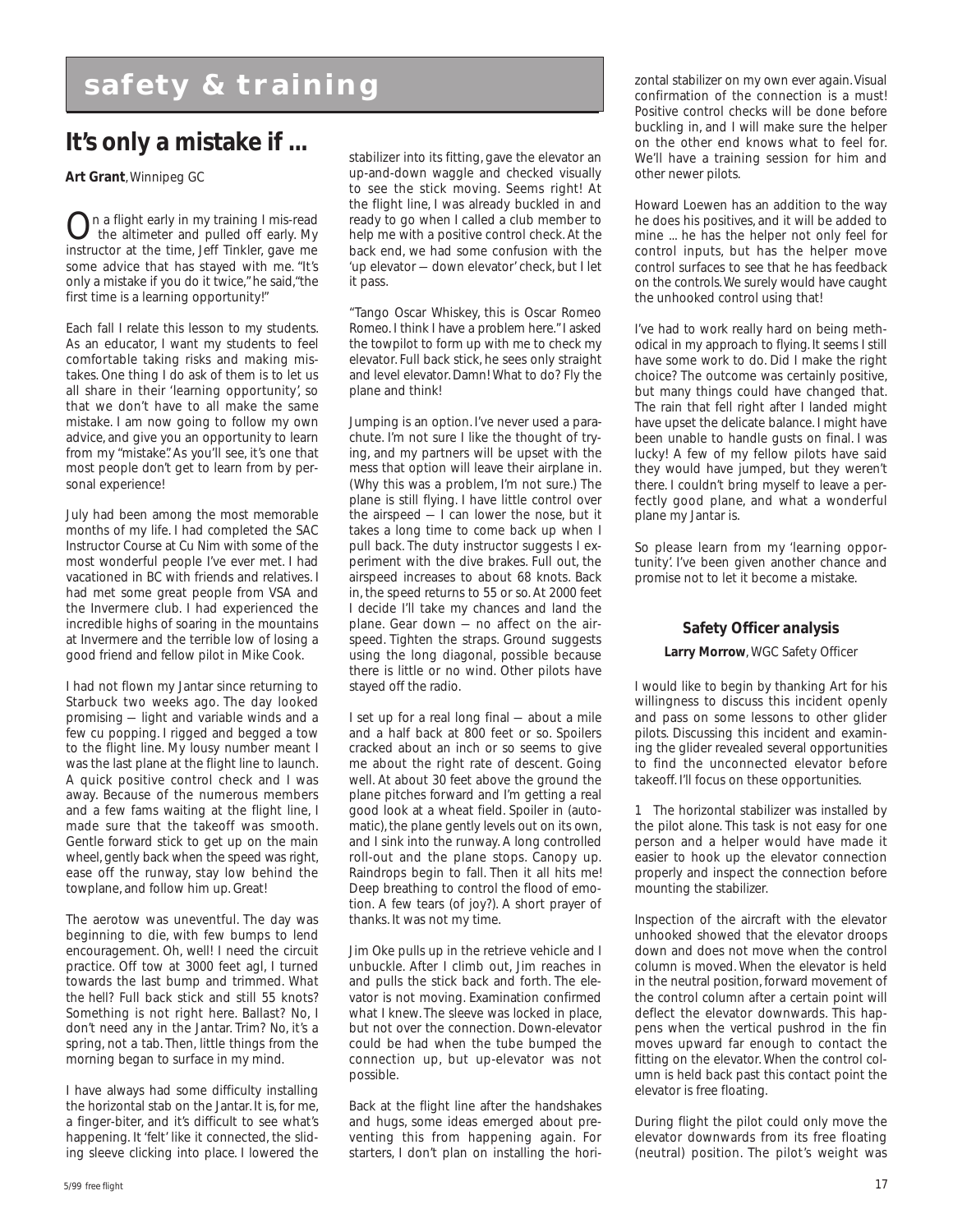light enough that the glider flew at an airspeed around 55 knots when the elevator was not disturbed. This balance point was enough to let the glider be aerotowed, maneuver in free flight and land with a small amount of spoiler extended under smooth conditions.

2 No Daily Inspection of the glider was performed. A DI would have revealed the problem if the control column were moved to its limits since the elevator would not move (see above). Also, moving the control surface as part of the DI could have revealed the problem since the elevator would not be constrained by the control column and the trim spring. For pilots who are unsure of the difference between the feel of an elevator with trim tabs versus one with an internal spring trim (most modern gliders), it would be worthwhile to examine several types of aircraft with an instructor.

The range of movement of the elevator is also different with the connection hooked or unhooked. No measurements of the angles of travel were performed but the elevator appears to droop to a larger angle than when it is hooked up and will not move upwards to its normal angle because of interference from the fittings in the tail.

3 A proper control check was not carried out as part of the pre-launch checks. The problem would have revealed itself visually at this point if enough of the elevator is visible when seated in the glider. Art has stated that when he is seated in the aircraft with the restraint system tight, it is difficult to see the tail of the glider. Reflecting on this later I realized that most people, myself included, tighten the restraint system when first entering a glider. However when using the CISTRSC checklist, "Straps" is the third item on the list and "Controls" is the first. Is this order intentional to allow the pilot to properly examine the control surfaces before tightening the straps?

4 A positive control check was performed, but the person securing the control surface was not experienced. The person at the tail expressed some concern that the control did not feel properly secured, but the pilot felt under pressure to launch and disregarded the comments. The glider was off the flight line for a considerable period of time before launching but the check was carried out just before launch. Art was engaged in moving gliders and helping other pilots at the flight line. A few minutes set aside beforehand might have helped to find the problem.

In conclusion, there were many opportunities to discover the unconnected elevator. We have discussed the incident in detail and new procedures are being adopted. This article has been a detailed look into the incident and I would like to thank Art again for his cooperation. ❖

### **Safety Culture**

revisiting a philosophy

### **Ian Oldaker**,

Chairman, Flight Safety & Training

IT'S VERY UNFORTUNATE and sad when a pilot gets killed, but it does happen, and we always hope that it won't again. How can we prevent another fatality you ask, and how can we prevent the smaller but also costly accident and more numerous incidents? Perhaps an examination of our individual responsibilities — to ourselves and to others may help. We need also to look at how disciplined we are to our flying, in other words, how we approach the next flight.

An accident that occurs in a club has a profound effect usually within the club, and sometimes more broadly within the soaring movement. Perhaps one of the more significant lessons that are learned from a particular accident and the responses to it is that there is often a broad measure of misunderstanding of what went on and of the actions taken to prevent a recurrence.

One of the unfortunate things about human beings is our failure to realize that an accident is very often the result of people not learning from the experience of others; we ignore obvious dangers because the safe solution is embarrassing — it seems "silly" or is "expensive". We often forget that the cost of the accident can be far higher, particularly if someone is hurt or killed.

### **Responsibility**

A responsible pilot is one who accepts full responsibility for the consequences of the decisions and actions that he or she makes. It also is the ability to act independently. Here we have a problem, because there are some of us who feel that we should be able to make an overriding decision; there are the CFI and instructors interested in a safe operation! Okay, this is the case for early solo pilots perhaps, but eventually we hope that each of us is given the responsibility to make all our own well-judged decisions.

An experienced pilot recently told me that a few years ago he was at a site where a local pilot was about to fly under marginal (for him) conditions. My friend told me he was concerned for this pilot's safety but, being in another country he was reticent to come out directly and say, "don't fly today". The pilot did say that it was no problem, and that he could handle it. He got into difficulties and subsequently crashed and was killed.

If this situation were to present itself in your club, what would you do? Do you feel a responsibility to the other pilot? We should think about this, work up a scenario or two, so that when a real-life situation occurs, we are ready with the words, and can provide the needed advice and cautions. If you are an experienced pilot, the pilot receiving the counselling should be able to accept the advice with good grace.

### **Discipline**

We rely on a host of systems and organizations in our daily lives to maintain their discipline to do things right. For example, an amber light means caution, slow down, the red is next. Look what happens when drivers accelerate — accident rates go up! We are losing the discipline of an ordered life. It is all very well to say, "I have enough rules and regulations in my 'normal' life, why can't I be free on the weekends?" I'm afraid that freedom comes with the price of maintaining a certain discipline so that we all know what the other person is going to do next. That's why we both turn to the right if we are on a collision course!

When a person is disciplined, it can mean that they are orderly, they have good selfcontrol and that their behaviour is ordered. We try to instill a disciplined behaviour into our pilots... do we? Yes, as far as checklists go, but do we extend this to ensuring that the pilot always follows the same routines when he or she goes to fly? There is nothing worse than being distracted when doing the pretakeoff checks, or when rigging, for example. Do you ensure that the pilot is free to do these things in a consistent manner? Not only must the pilot be disciplined to do these checks and to rig his glider correctly, but assistants such as wing runners must be disciplined too.

### **Incident reporting**

The purpose of having incident reporting is to be able to get details of fixes and operational practices to as many pilots and clubs as possible. An example here is the sending of notifications by the Soaring Association to all clubs and organizations flying gliders in Canada. Without the quick notification of serious problems to SAC, it cannot respond in a timely and responsible manner. Many incidents go unreported because the pilots feel they are inconsequential or that some form of disciplinary action will be taken against them. This is unfortunate, as how can we adequately review our practices if we lack information? Although the FT&S committee is currently not asking for all incidents to be reported to the SAC office, it is strongly suggested that clubs keep track of their own incidents. This should be done by the club's Safety Officer, anonymously if necessary even within the club, so that the lessons from the incident do not become lost. We can and should learn from the mistakes of others, because we do not live long enough to do them all ourselves!

Ideally, clubs should be collecting and then analyzing the data that comes from all sources, whether it is how to improve our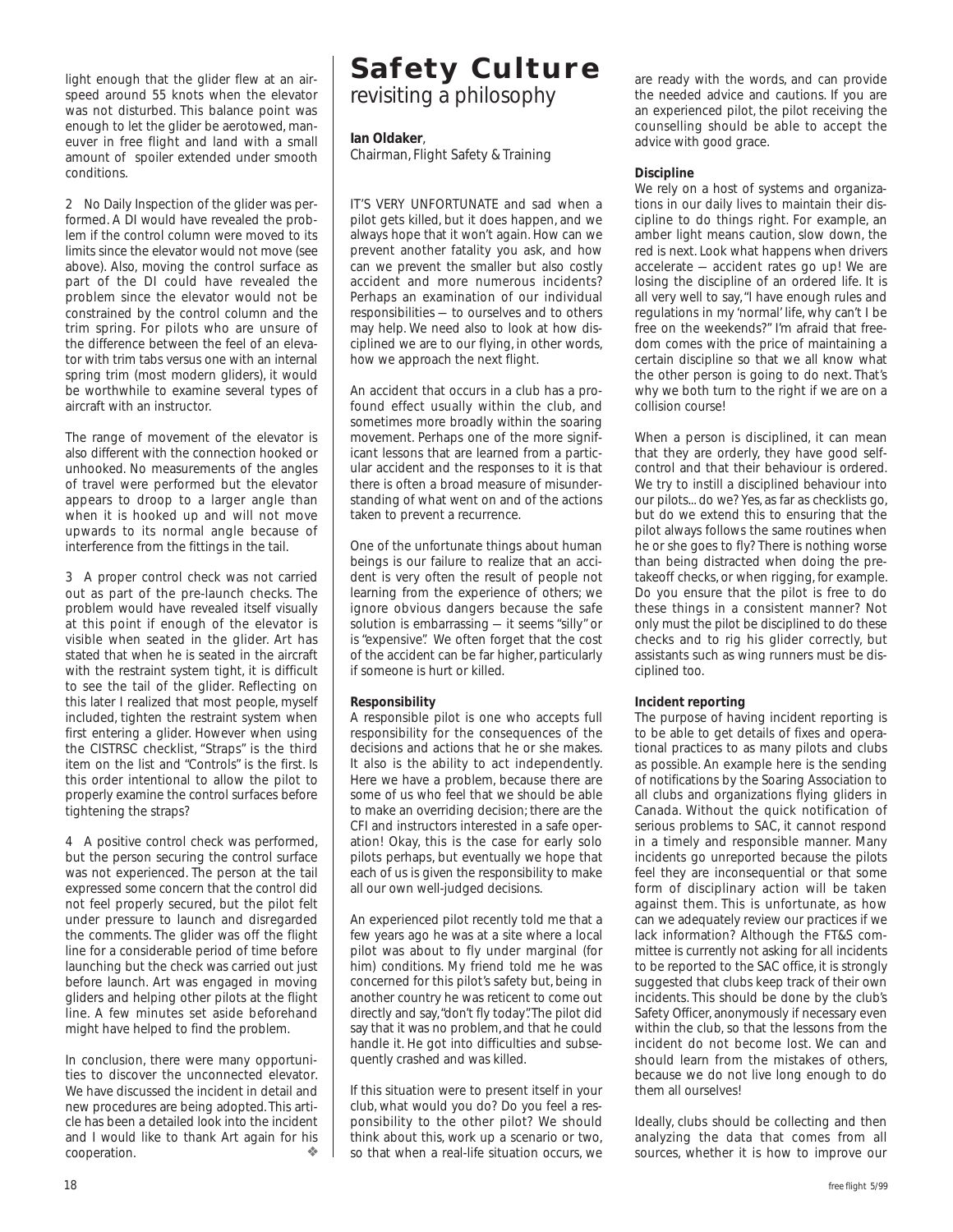cross-country speed while maintaining safety at a high level (read height above ground and choosing a field to land in!), or how to avoid bending our glider. To help in this, I have suggested in the past that we aim at developing in all our clubs a 'Safety Culture'. Information on incidents and of course accidents will ideally come from the pilot(s) involved, observers on the ground and from maintenance people, instructors and so on — in order to get a well rounded input for analysis and remedial recommendations. Terry Southwood published an article on how to analyze and learn from incidents *(ff 1/98)*, and the club Safety Officer should review this from time to time, to get the most benefit from looking at the club incidents.

### **After an accident**

After an accident many people say, "It won't happen to me because ... "I'm too careful/ experienced/disciplined", "I fly a different glider", "My glider doesn't have... (choose something)". Sure, the pilot may be more careful or fly a different machine; however, is this not simply an escapist's excuse? It can't happen to me (I'm invulnerable), they say. Instead if the pilots were to openly and fully discuss what went on, then the reasons for the incident could be better understood. Perhaps the need to share with others outside the immediate group or club would then become more apparent. Instead of an incomplete understanding of the events leading to the incident, we might recognize a whole lot more goes on before the incident comes to an end. In other words, we will develop a far broader outlook of the potential contributors to accidents and will be able to better assess our responses and our club's practices when looking at other pilots' incidents.

Immediately after an accident we tend to blame it on something that we can relate to, often on our own practices. The broader implications of club or training procedures (rules), of the weather or pilot factors (eg. food, fatigue) and of the aircraft itself may get forgotten in the rush to "explain" it. It is too easy to explain it quickly and to defend the explanation rather than to take a breath, obtain other opinions and to look into some other factors. After an accident there is often a tendency to rush into "doing something" to hope that the problem, if there was one, will go away; or to try and prevent a recurrence by instituting or revising a rule (restriction).

### **Discussing accidents**

Before we change our *modus operandi* there can be a host of issues to discuss, particularly if a rash of accidents or incidents has occurred. It is only by collecting and identifying common factors that we can begin to recognize trends and to take appropriate actions. If a club does not analyze its incidents and/or does not share the data in the longer term with the broader base of pilots in the Association, then we may never learn the right lessons from our accidents and incidents.

Many of us have been in soaring for 20-30 years, and we have seen a thing or two. How often do we say that history has repeated itself? We have learned our lessons — we hope — by listening to others and by keeping alert. Pilots newer to soaring have not yet felt the need perhaps, nor the responsibility to think deeply about safety and the implications of their flying habits. As competent pilots we believe we know how to handle ourselves and to avoid the obvious accidents. There is a bit of a complacency attitude in this statement, and we must beware — the most recent fatal accidents have happened to experienced pilots.

### **Thinking about difficult events**

Consider this: the most difficult situation that we will have to handle is the event we have not yet anticipated and thought about. And the most difficult situations for the new pilot are those that have not been experienced or analyzed. Therefore we need to train our students and ourselves to be as competent as possible so that there is a good chance for us to deal with the unexpected. We cannot expect every situation to have been thought through beforehand! If we neglect to train ourselves to think through various scenarios (or chains of events), are we 'setting up' ourselves for a later accident because we are relaxed and have a comfortable feeling that all is well?

### **Minimizing risk**

Our whole flying environment needs to be one of a Safety Culture in which the philosophy is to minimize risk. Recognizing that people make mistakes is a first step, but then we must minimize their consequences and maximize the chances that the mistake will be recognized and corrected before it is compounded. Notice that the onus for safety here is on the individual recognizing the error and correcting it, not on institutional rules or regulations. Yes, these help, but too many stifle individual initiative and should be looked at critically. Encouragement and acceptance of a review of all incidents are part of the Safety Culture. This minimizes the chance that problems will be omitted or neglected because of too rigid a set of rules and lists of responsibilities for individuals.

Are we guilty of learning too slowly from our own mistakes and those of others? We should constantly talk about our flying, the way we would handle different situations, whether to fly or not to fly under the prevailing conditions, whether to push on or not on a cross-country flight, and so on. But this should be done with care and responsibility bearing in mind the idea of a Safety Culture which hopefully will allow us all to improve continuously our own techniques and our training of up-and-coming pilots.

### **The SAFETY culture**

The Safety Culture demands that every action we take related to flying has a safety implication or thought behind it.

- Why do we fly a standardized circuit prior to landing? *So we have adequate height for our final turns for one thing!*
- Why do we do a walk-around inspection prior to each takeoff? *Someone once found a safety pin had fallen out of the elevator push-rod connection.*
- Why did the canopy fly open? *The pilot had not been trained to positively check the closing of it (and had not been briefed adequately when converting?)*

I don't mention the larger issues of chains of events leading crashes into the trees on takeoff, or of stalls and spins and so on, however these often start from the more simple examples just given.

The Safety Culture demands that we start our pilots on a safety oriented path — a cerebral path — from their first day of training and that we consciously feed them safety thoughts and train our pilots to be disciplined and consistent; for example, before getting in, always check:

- Am I ready to fly?
- Is the aircraft ready to fly, locks off, tail dolly off, etc? and
- Is the weather suitable for me to fly?

We should always do these checks quite consciously and in the same order.

### **Thinking ahead**

When training pilots prior to solo, the Safety Culture demands that we teach them to think ahead — what are the consequences of their actions? Where and how will the sailplane be flying one minute from now, two minutes later, in other words to have a good mental picture of the flight several minutes ahead and at all times. After solo the Safety Culture requires us to openly discuss problems and to think through incidents. It also requires us to share our experiences, so that others may learn from our flying and avoid making the same mistakes once again.

### **Instructor meetings**

If your club does not now hold instructor meetings and/or club get-togethers to discuss flying, seriously think about it. To start with, regular instructor meetings, at which safety issues are included as a priority, are vital. You will be surprised how many incidents will appear out of the woodwork. Some of them may sound innocuous enough taken individually, but when taken as a whole may show a trend that should be looked at further. I am continuously surprised at the positive reactions to such meetings when incidents, their causes and suggested remedies, are discussed openly and without recrimination.

Consciously develop and maintain a Safety Culture as a way of training your up-andcoming pilots to think, act, and fly "safety". If doing so may save the life of a friend of yours, isn't it well worth it? ❖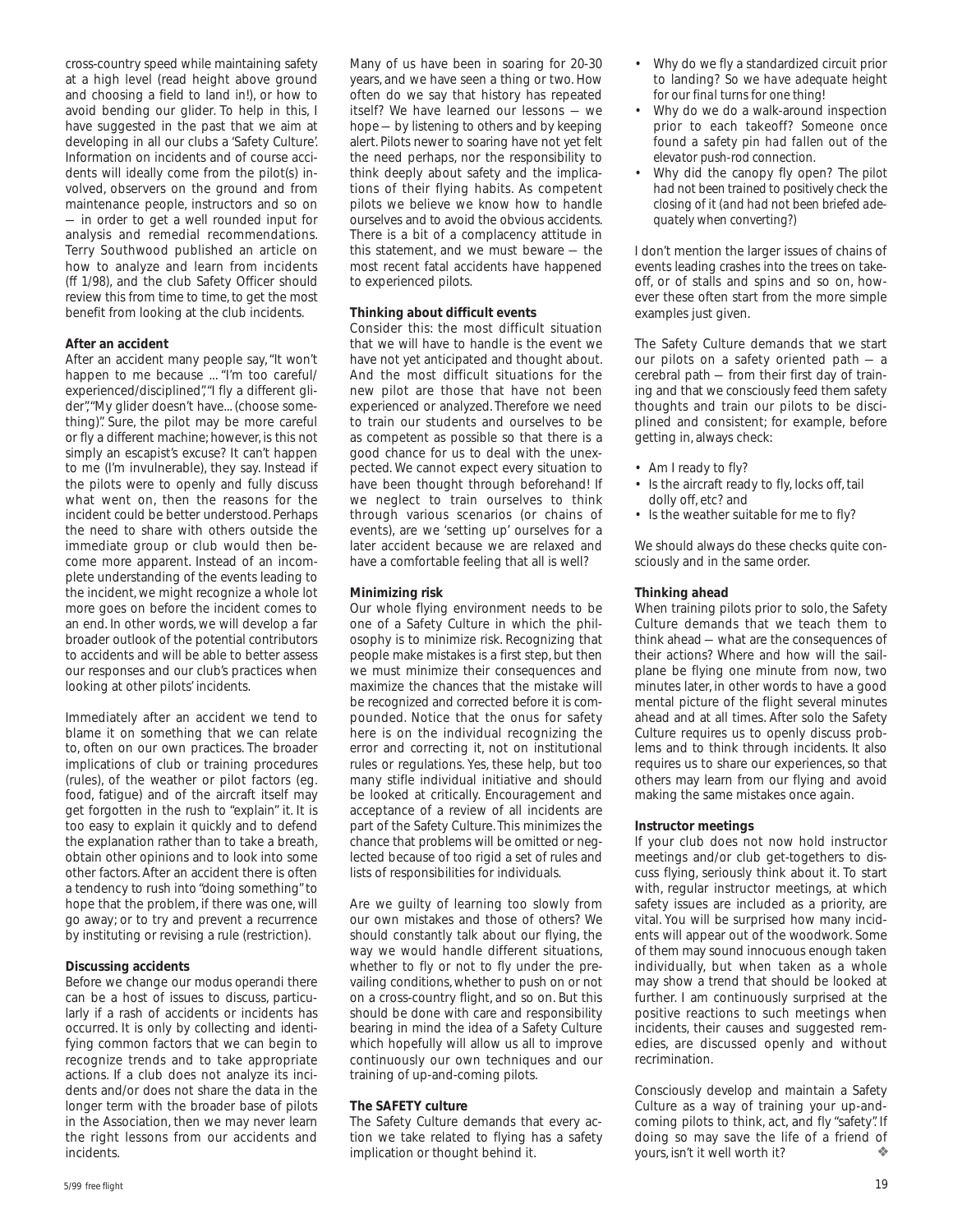### **hangar flying**

### **Sporting committee change**

Earlier this year, Charles Yeates resigned as chairman and George Dunbar took over temporarily. In August, the SAC Board confirmed me to the committee and I will serve as the new chairman. George has retired from the committee, leaving Colin Bantin and Tony Burton as members. Thanks for the good work, George, you have contributed so much over the years, particularly in the details of competition scoring/rules. The soaring community is certainly indebted to you. It's an honour to follow in your footsteps.

I want to thank the SAC leadership for their confidence and also for the clear direction that came with the mandate. In my opinion effective communication with the general membership, and with competition pilots in particular, is essential for the Sporting committee to do its job. The SAC Roundtable, *free flight* and the Advanced Soaring e-mail talk line will be the media to discuss the issues we are working on. I hope this will create a broader-based interest in contest rules, team selection, etc. and trigger ample feedback. Without everyone's input, the committee would be working in a vacuum, some would call it the ivory tower. We are looking forward to hearing from you.

The committee has been busy this year. Work done and in progress is (in no special order):

- setting format for and building a Canadian national turnpoint database.
- refining the competition rules as they apply to the use of GPS, and working with Nick Bonnière on the parameters of his flight recorder design.
- redesign of Canadian record forms to mirror the new Sporting Code.
- ongoing discussions on the philosophy and rules for seeding Canadian pilots to a growing list of international soaring competitions.
- consideration of some of the requirements of the Canadian speed-to-goal record category.
- to suggest solutions to the dilemma that due to the proliferation of international soaring events, limited SAC funds make it impossible to support all these events in a meaningful way.
- completion of work on the new FAI Sporting Code by Tony on the IGC rewrite committee.
- development of appropriate rules for entry level competitions to round out cross-country programs and badge flying.

### **Jörg Stieber**

### **New Canadian TP database**

The Sporting committee, on behalf of SAC, will be maintaining an official database of turnpoints in Canada. I am currently assembling this database and the results will be made available at the SAC and CAS web sites.

This database will provide a single source for turnpoints in Canada that can be searched, sorted and filtered as required for any application. It is intended to be the definitive source for up-to-date and accurate turnpoint and related information such as airports and landing fields. For example, turnpoints to be used for an upcoming contest can be identified by the contest organizers from the existing records. I can then update and correct as required, and they can be directly retrieved by contestants from the database. All corrections and changes will be controlled and the latest version from the database can be considered the official list.

A similar initiative is underway by the IGC for a worldwide database. The database is being maintained in a master worksheet of an Excel spreadsheet. The information can be provided in a format suitable for downloading to specific flight recorders or to other

TP databases, as a stand-alone spreadsheet to search, sort and filter yourself, a word processor table for printing out, a commadelimited ASCII file for general use such as loading to a flight recorder, etc.

The entire database (in any format) is rather cumbersome to export, so I can prepare the data as separate smaller files (in XL, Word, or ASCII) depending on your requirements.

So far I have over 500 from Alberta to Quebec, but I need as much new input as I can get. Go to the SAC or CAS web sites to find out what data fields are used for each TP record. This database is only as useful as the accuracy and currency of the data. I will only be the keeper of the data, *not* the originator.

If you want to contribute, modify or correct any data let me know and I will send you what I already have. I will keep track of any changes and notify everyone on the Roundtable or by other means.

**Colin Bantin**

### **Ontario Soaring Association**

As you know, the fall/winter is our busy time of year. This year is no exception. Below is a list of events along with approx. target dates.

- Nov 20 Dinner & fall meeting
- Jan 15 High altitude familiarization
- Feb 12 Women in sport orientation
- Feb 26 Air Cadets orientation
- Mar 11 General meeting/soaring seminars

The dinner and meeting is a chance to meet some of your peers in an informal setting. This has worked especially well in the past with members new to the sport. Venue is the *Muddy York* in Toronto. The meeting should take about 15 minutes after dinner. If you are interested in coming to the dinner (spouses welcome!), please reply via e-mail so that we can make the necessary arrangements.

High altitude orientation involves a trip to a site operating an altitude chamber. A briefing on the effects of lack of oxygen at altitude is followed by a trip in the chamber. We will



## free flight · vol libre

### **bind and protect 12 issues of free flight**

colour choice: Blue Marble & silver foil or Forest Green & gold foil

**\$12.95 + \$3.95** P&H (for 1 or more binders) 8% PST (Ont) & GST – VISA, Mastercard, cheque

### **Parker Albums of Canada**

Box 840, North Bay, ON P1B 8K1 (705) 472-1620, (705) 495-0800 (fax), david@parkeralbums.ca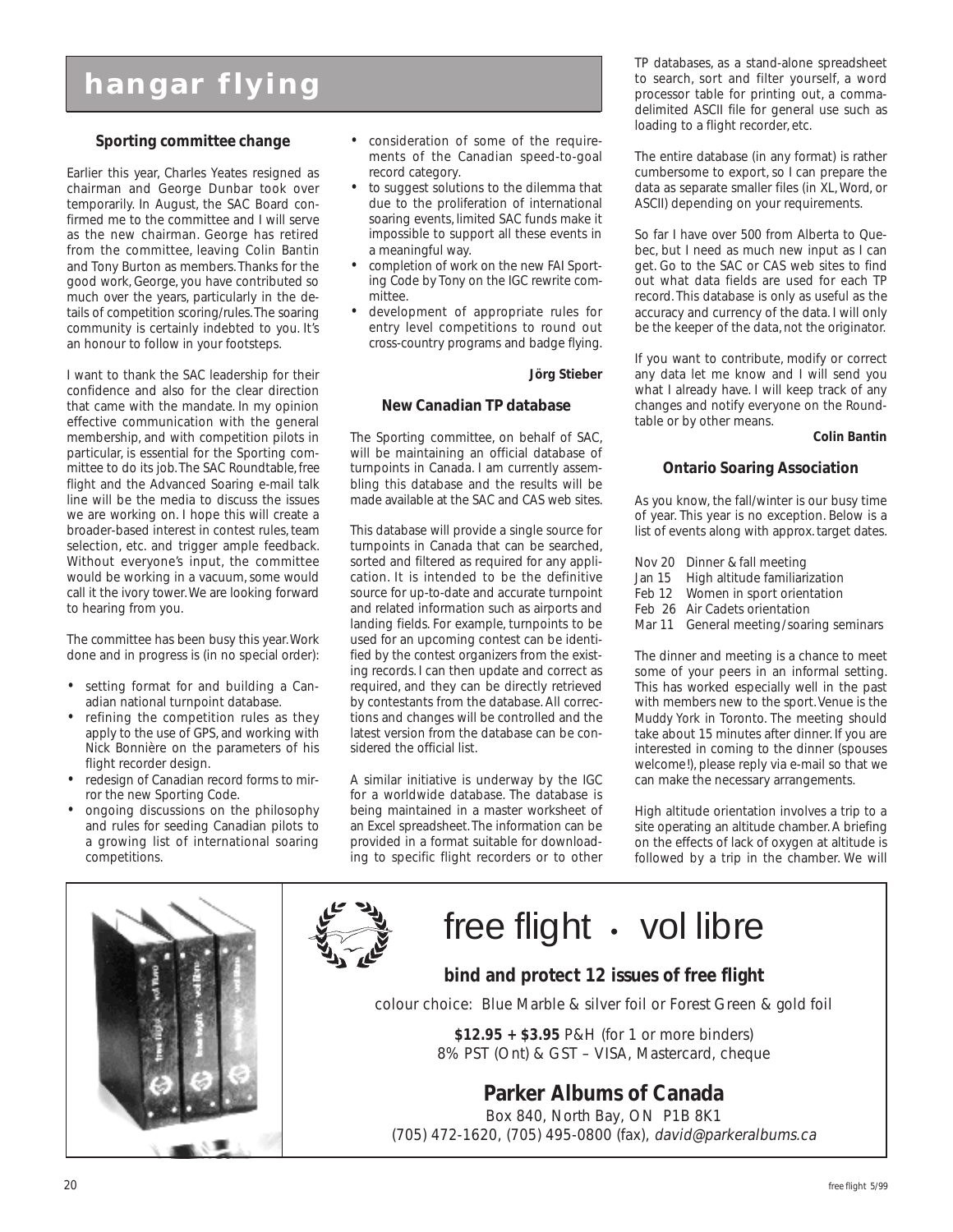most likely be renting a bus for this. Seats for the chamber are first come/first served. If enough people are interested we will try to lay on another trip.

The two orientation sessions allow your club, if interested, to put its best foot forward with two groups under-represented in our sport. "Women in Sport" will be from Universities/ Colleges around Toronto. Air Cadets will be the graduates of the training program, who will be looking to advance in the sport.

The general meeting and soaring seminars again follow a format that has worked well in the past. Here is a good chance to start to get ready for the upcoming season.

The most current info on all of the above can be found at *<www.interlog.com/~kwithrow/ osa.html>* Email: *kwithrow@interlog.com*

#### **Ken Withrow**

### ✝ **Robert Gairnes**

The Montreal Soaring Council and, indeed, Canadian soaring, lost an outstanding individual when Bob Gairns was killed in an accident on September 4. He was making his first flight in his PIK-3c, which he had spent the last few months restoring since purchasing it last year. He took off by aerotow to a height of 2000 feet and some ten minutes later was seen to spin into the ground. Bob had not been active in MSC for a few years but had taken a season's checkflight this spring. I believe that it was his nostalgia for older wooden gliders that prompted him to buy the PIK. I know he expressed concern to me that if he had not bought the glider it may have been scrapped.

MSC records do not go back far enough to show how long Bob had been a member of the club, but I believe he joined in 1956, as I know he was already an active member when I joined in 1957. He had served several terms as a director of MSC, including a term as President. He had also been an editor (possibly the founding editor) of the club's newsletter, *Downwind*, and had also been editor of *free flight*. He crewed on several occasions at World Championships. At one time he was quite an active contest pilot and he had owned several gliders: a Skylark 2, followed by a Libelle 301 and an ASW-20. He also served as an instructor for many years.

Gliding was not Bob's only aviation pursuit, he was very interested in homebuilding and had been a member of EAA for many years. He was a regular visitor to the worldrenowned Oshkosh conventions and made many friends there. To my knowledge over the years at various times he had owned, or had shares in, a number of aircraft including a Tiger Moth which he purchased with Oscar Estebany when the club needed another towplane (it was later purchased by the club); a Stinson L-5, and a Luscombe. I'm sure that there were others! He still owned a Wittman Tailwind, and a Stampe biplane which he bought in France and had a good friend, Ben Price, fly it to England for him. It was then shipped to Canada and, due to his multitudinous other activities, Bob took several years to refurbish it. He flew it for the first time early this year.

Being a true blue Scot, Bob was an enthusiastic Scottish dancer and a regular attendant at the Maxville Highland Games.

Despite all the activities I have mentioned, Bob was a very private person and no one seems to know anything about his family or his earlier life. We do know that he was a graduate engineer and a Quaker who, as a conscientious objector, drove an ambulance in China during the '39-'45 war.

Although a truly frugal Scot, Bob could also be very generous. He always brought a gift when he visited friends, and I have heard that he gave very generous help to the Champlain club when they were raising funds to buy their own field.

Bob was never married and lived alone. We do know that he had many friends and was a prolific letter writer who leaves fond memories with many people.

**Terry Beasley**

### **SAC Trophies update**

It's that time of year, when most potential trophy winning flights have already been flown. Look over your logbook, or remind a friend who has done well this summer, to check for possible trophy eligibility. Trophy forms are available on the documents page of the SAC website *<www.sac.ca>.*

Last year one pilot missed out on the "200" Trophy, not realizing that pilots with less than 200 hours P1 time as of the begining of the soaring season are eligible for the award. The moral of the story seems to be: when in doubt, enter an application or ask the Awards chairman.

One award category of recognition much overlooked by both pilots and instructors is the SAC *Significant Flight Certificate*. The flight doesn't have to be a badge, trophy or record contender to be judged significant, these are rewarded already. In fact, the pilot doesn't even have to be licensed to be eligible. The only criterion is that the flight be judged "significant", considering all related factors, for whatever reason the nominator thinks is especially noteworthy.

For example, a two-hour soaring flight that is achieved by a low-time student flying dual might be seriously considered, as would a near-record-setting flight by a top pilot, or by reason of the location, sailplane flown, or the pilot. Documentation for this category need not be as detailed as that required for trophies, although the committee must be satisfied that the achievement actually occurred as claimed. Send completed trophy forms or significant flight nominations in *now* to:

David McAsey, SAC Awards Chairman #47, 2300 Oakmoor Drive SW Calgary, Alberta T2V 4N7 *<mprsoar@agt.net*> Fax: (403) 281-0589

### **Sheer stupidity in 2 parts**

#1 The authority which runs Berlin's Tempelhof airport now requires sailplanes to have noise emission certification. Sailplanes without this certification have to pay the same landing fees as an aircraft with a take off weight of 24,000 lbs. A German glider pilot thought he would test the system, only to be sent a bill of 276 Marks for his trouble. *Aerokurier*, the German aeroclub's official magazine, has declared this the pinnacle of incompetence, arrogance, and ridiculousness.

#2 Air Navigation Services declared eclipse time is night time. A piece of bungling or a real concern? On 6 August, the German Air Navigation Services announced that at the time of the eclipse on 11 August, the Frankfurt and Munich Flight Information Regions (FIRs) were considered to be night time. This not only covered the actual period of two minutes of totality where the moon is covering the entire sun, but the complete period of the eclipse event between 1000 and 1115 UTC.

The DFS points out that flying at this time requires the pilots to have a night flight licence. Furthermore, this means that there are no gliding flights allowed in the Frankfurt and Munich FIRs at this time while power traffic must file flight plans for flights through their airspace.

### **Canadian sweep US Region 8 Sports class contest**

Canadians took 5 of the top 8 places over four days in Sports class held at Ephrata, WA (site of the combined US Sports and World class comps next year). The top three pilots flew home-builts: Tony Burton (RS-15) with 3742 pts, Mike Thompson (HP-14T) 3665 pts, and Paul Tolson (HP-18mod) 3498 pts.

### **Transponders soon obsolete?**

All the past hand-wringing over a "suitable" transponder for sailplanes may soon be solved by new GPS technology which will render radar-based transponders, TCAS, and perhaps a lot of ATC hassle obsolete. Design and testing is proceeding on a system of GPS receiver, on-board transmitter, and a panel display which would indicate precisely where every aircraft is in one's area. Already, a "fixedbase" system like this operated at the World Gliding Championships. The future capabilities of such a display system with on-board software is remarkable. Stay tuned.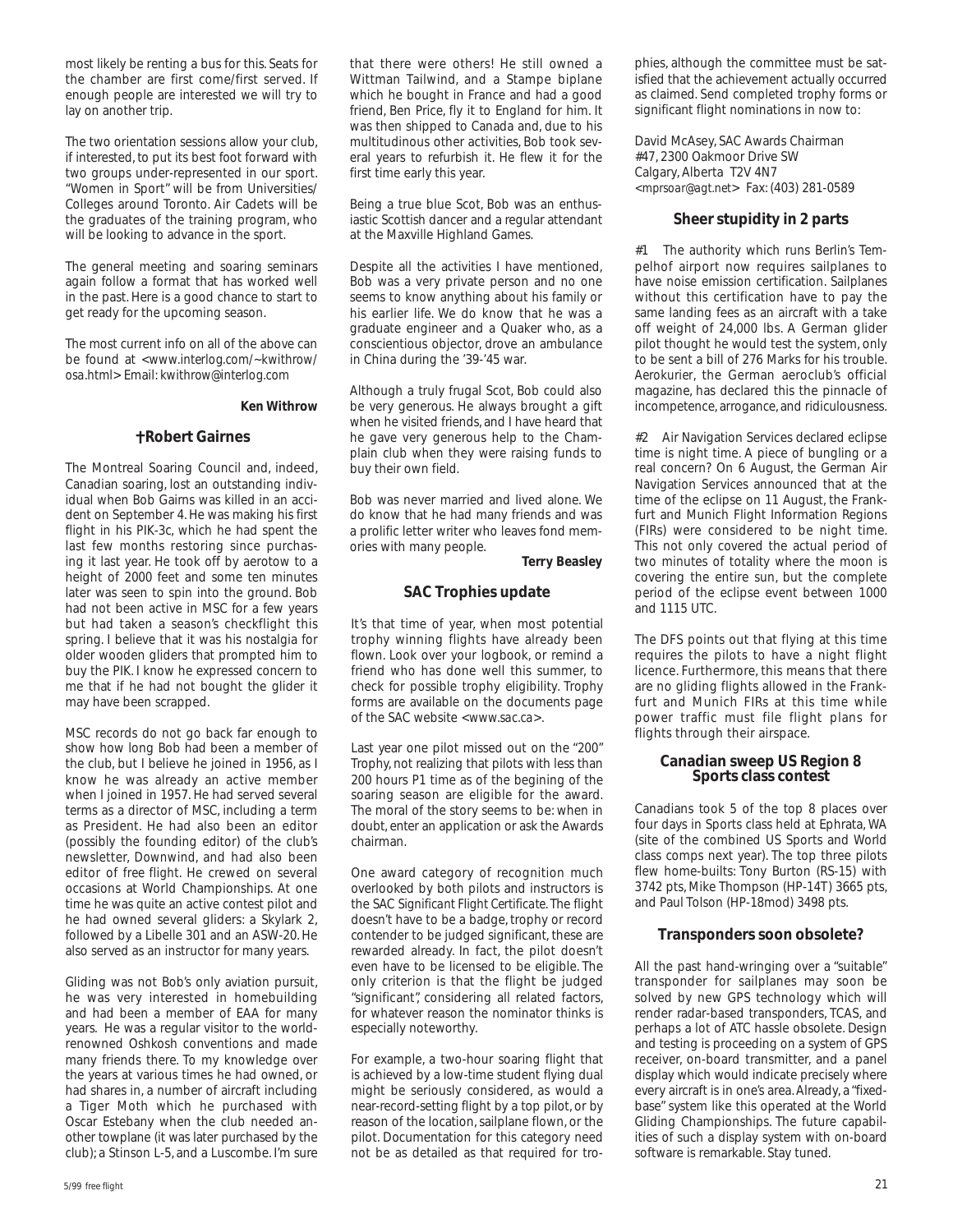cross-country soaring appealing, then the quicker one acquires knowledge the better."

"The clinic provides an ideal forum for gaining information quickly on just about every aspect of the cross-country experience. Because a number of instructors are involved, people can benefit from general sessions, and at the same time receive individual attention to address their own specific needs and concerns. I would say that I learned at least as much in one week as I had in the rest of the season about the theory, as well as many of the practical aspects that are involved in cross-country flight."

"Some of the members of our class this year had also participated last year. After attending the clinic, I can understand why they returned for a second session. I know I will be doing the same next year."

During the CAS clinic, students tagged along behind more experienced instructors, each in their single seat sailplanes except Scott McMaster, who flew back seat in the Grob 103 with a student in front. It was always encouraging to spot the shepherd's glider nearby, like a guardian angel with a good vario. A participant (who has asked we use his nom-de-plume, "the Eagle") wrote:

"I had tried, on my own, to fly out of gliding range from the field and had landed out twice during both days of the SOSA Mud Bowl contest in August. I had become apprehensive about setting out alone, and therefore really enjoyed the encouragement and perceived safety of flying with a shepherd."

In this case, the shepherd was Tony Rywak. Terry McElligott had not done cross-country flying for some time and wanted to review some skills.

"It was fascinating to observe a dry cold front by flying through it. On the Wednesday of the clinic, a dry cold front was forecast to pass by the area midafternoon and we discussed it. The cooler air resulted in lower cloudbases and there was a wind shift. That can affect final glide and the day's working height band. I had flown in this type of condition before but had not given it much thought. This time I was able to identify it as it was occurring."

"Sometimes lift weakens as it nears cloudbase. Why waste time in it? Move on toward the goal. Sometimes we stop and circle in weak lift without considering there may be better lift farther on. Again, why bother? It's counterproductive. Move on toward the goal and seek the stronger thermal we know must be ahead.

In the clinic, we explored an extra dimension of climbing without circling, by weaving around in the bands of energy under the farther seeking lift that way than you would have by stopping to circle. Yes, there's an art to it. It very nearly requires a sixth sense, but it can be done with practice.

If you've been thinking of starting a safe cross-country flying program at your club, the knowledge base in Canadian Advanced Soaring could be very helpful."

There is one postscript worth mentioning. A pilot not involved with the clinic arrived at SOSA at the end of a cross-country attempt

Cross-country? ... from page 16 clouds and dolphin flying. You can fly a lot from another airport. The aircraft arrived at a very low altitude and, after an abbreviated circuit down the wrong side of the runway, turned just over the trees and landed in the middle of the runway. At the very least, two topics covered in the clinic could have lowered this pilot's stress level: final glides and safety margins, and proper use of the radio.

> CAS is there for everyone: email Dave Springford for details at *<springford-d@rmc.ca>*. The link to the CAS website is *<www.sac.ca/cas/ casintro.html>*. Next year, maybe you'll fly at a CAS clinic.

> > **RTON**

### **Come and soar with the bald eagles! PEMBERTON SOARING CENTRE**

Operating daily April to October in Pemberton, BC

- excellent mountain scenery with thermals to 12,500 feet
- camp at the airport, B&B, or stay in Whistler
- area offers a wide variety of summer activities

### **Glider rentals: DG-202, L-13 Blanik, L-33 Solo Instruction: glider pilot courses or book a number of lessons**

For more information, ph (604) 894-5727, fax (604) 894-5776 e-mail: pemsoar@direct.ca

### **the supporter's view** from page 11

there was no sight of gliders. Finding them required driving several hundred yards until we could see over its crown. This revealed two tiny specks (YC & TS) looking very alone at the other end of the 9000 foot runway. Our pilots where totally shocked that both retrieve crews came through the woods from different directions and couldn't understand how or why we didn't come via the airfield gate — ah, sweet mysteries of life.

While the retrieves gave us excitement and scenic views, there were many other special memories. For me, getting to meet fellow crews from other countries was grand. The Americans, several Germans, and especially the Australian and New Zealanders turned Leszno into a magical place. We were able to share stories, jokes (with and about our pilots) that helped keep the spirits up as we awaited the dreaded landout calls. The Polish folks we got to know made us feel very at home and welcome. Poland is a country that has experienced many hardships and yet people retained their dignity and pride through unmentionable times.

Poland and crewing in the World Class comps was both an adventure and immense fun. What a great way to travel, meet super people, to be challenged, grow and learn. While I've a lot to learn yet about being an effective SCUM, Leszno was a satisfying start. ❖

### *MZ SUPPLIES*

**1450 Goth Ave, Gloucester, ON K1T 1E4 (613) 523-2581, fax (613) 523-9322 e-mail:** *mgmzaqua@cmw.ca* **Ulli Werneburg**

**Exclusive Canadian dealer for the following outstanding aviation products:**

**CAMBRIDGE Aero Instruments Top of the line L-NAV and S-NAV flight computers, GPS Flight Recorders and Variometers incl. the new Palm NAV**

**SAGE Variometers Simply the best mechanical variometers in the world.**

### **SCHLEICHER Sailplanes**

**Manufacturers of the: ASW-27, ASW-24, ASH-26, ASH-25, ASW-22, ASK-21, ASK-23 and the new ASW-28 Std class sailplane. One of the fabulous ASW-27s is available Sept. 1999 at reduced price!**

**CONFOR Foam The ideal aviation shock absorbing material for maximum safety & comfort.**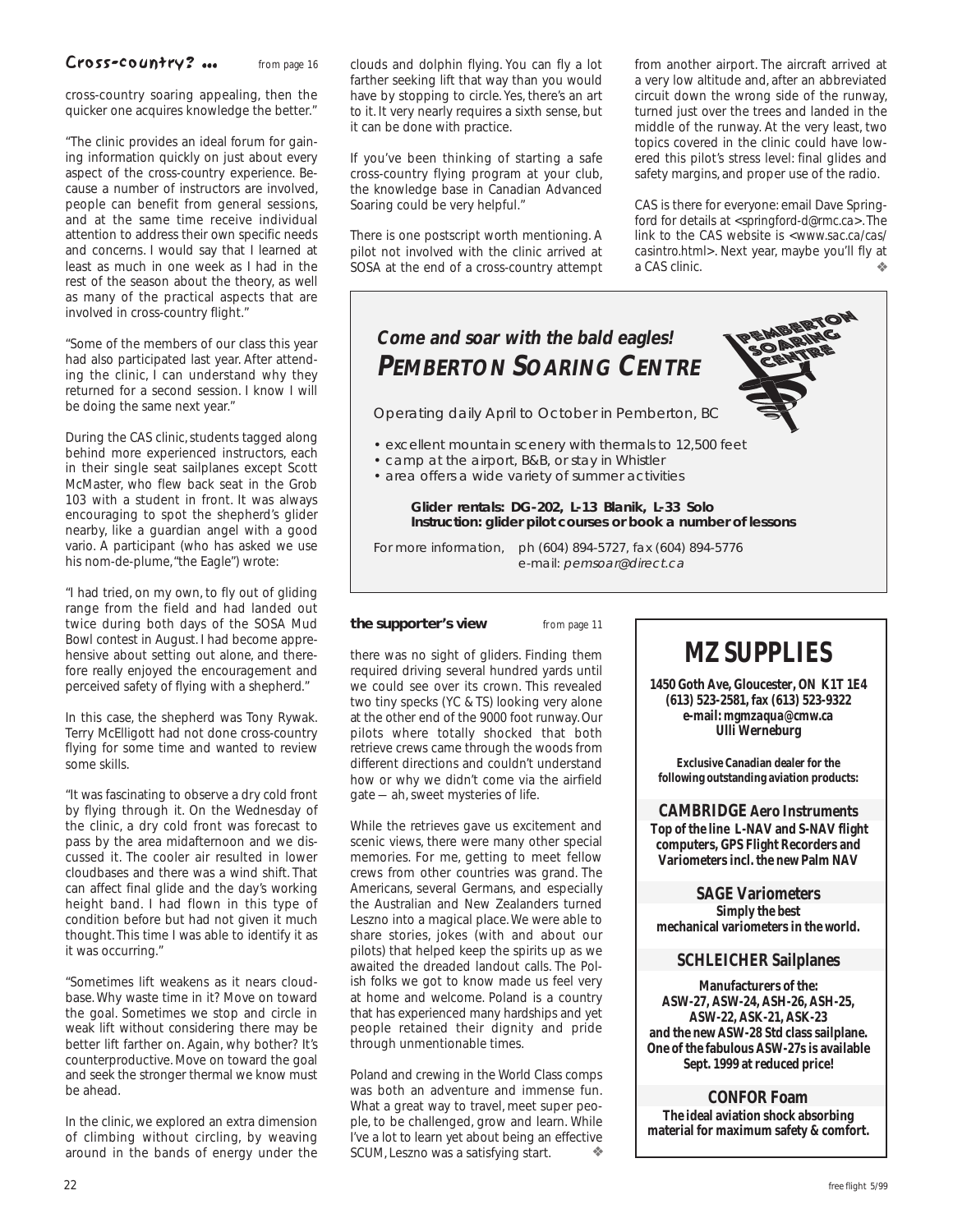

### **SAC Soaring Stuff / Articles de l'Air**

|        |    |                                                                                    | Price<br>Prix | <b>Size</b><br>Taille | Qty<br>Qté | Amount<br>Total | т<br>a<br>$\pmb{\mathsf{x}}$ | October 99                                                                            |
|--------|----|------------------------------------------------------------------------------------|---------------|-----------------------|------------|-----------------|------------------------------|---------------------------------------------------------------------------------------|
|        |    |                                                                                    |               |                       |            |                 |                              |                                                                                       |
|        |    | 1 "SAC University" T-shirt . various colours<br>specify size - M, L, XL            | 15.00         |                       |            |                 | V                            | T-shirt "l'université de l'ACVV" • couleurs diverses<br>précisez la taille - M, G, XG |
|        |    | 2 SAC T- shirt • navy with gold and white crest<br>specify size - M only remaining | 15.00         |                       |            |                 | $\checkmark$                 | ACVV T-shirt • bleu marin avec un écusson<br>or et blanc, précisez la taille - M      |
|        | 3  | SAC golf shirt • navy<br>specify size - M, L, XL                                   | 25.00         |                       |            |                 | V                            | ACVV chemise de golf · bleue marine<br>précisez la taille - M, G, XG                  |
|        |    | 4 SAC sweat shirt • navy<br>specify size - M, L, XL                                | 25.00         |                       |            |                 | ✓                            | ACVV sweat shirt • bleu marin<br>précisez la taille - M, G, XG                        |
|        | 5  | SAC hooded sweat shirt • navy<br>specify size - M, L, XL                           | 35.00         |                       |            |                 | $\checkmark$                 | ACVV sweat shirt à capuchon • bleu marin<br>précisez la taille - M, G, XG             |
|        |    | 6 SAC Beanie • white with blue gliders                                             | 12.00         |                       |            |                 | V                            | ACVV chapeau • blanc avec des planeurs bleus                                          |
|        | 7  | SAC bow tie . blue with white gliders                                              | 20.00         |                       |            |                 | V                            | Nœud papillon · bleu avec des planeurs blancs                                         |
|        | 8  | SAC pen, blue or burgundy with glider                                              | 7.50          |                       |            |                 | V                            | ACVV style bille · bleu ou bourgogne avec planeur                                     |
|        | 9  | Tost ring (5 for \$99)                                                             | 22.00         |                       |            |                 | V                            | Anneau de remorquage Tost (5 pour \$99)                                               |
|        |    | ※ 10 Wall calendar, SSA                                                            | 18.00         |                       |            |                 | ✓                            | Calendrier mural, SSA                                                                 |
|        |    | 卷 11 SAC flag - dark blue with gold logo, 3' x 5'                                  | 85.00         |                       |            |                 | V                            | Drapeau de l'ACVV (3 pieds sur 5), bleu foncé,<br>logo doré                           |
|        |    | <b>Books from international authors</b>                                            |               |                       |            |                 |                              | Livres des auteurs internationaux                                                     |
|        |    | 20 SOARING CROSS-COUNTRY - ed. 2<br>Helmut Reichmann                               | 58.00         |                       |            |                 |                              | SOARING CROSS-COUNTRY - ed. 2<br>Helmut Reichmann                                     |
|        |    | 21 SILENCE ON THE WIND . Helmut Reichmann                                          | 45.00         |                       |            |                 |                              | SILENCE ON THE WIND . Helmut Reichmann                                                |
|        |    | 22 SOARING WITH THE SCHWEIZERS<br><b>Bill Schweizer</b>                            | 30.00         |                       |            |                 |                              | SOARING WITH THE SCHWEIZERS<br><b>Bill Schweizer</b>                                  |
|        |    | 23 UNDERSTANDING GLIDING · Derek Piggott (autog.)                                  | 40.00         |                       |            |                 |                              | UNDERSTANDING GLIDING · Derek Piggott                                                 |
|        |    | 24 SOARING ACCIDENTS THAT ALMOST<br>HAPPENED . Steve Dupont                        | 12.00         |                       |            |                 |                              | SOARING ACCIDENTS THAT ALMOST<br>HAPPENED . Steve Dupont                              |
|        |    | 25 SOARING METEOROLOGY FOR<br><b>FORECASTERS · SSA</b>                             | 16.00         |                       |            |                 |                              | SOARING METEOROLOGY FOR<br><b>FORECASTERS · SSA</b>                                   |
|        |    | 26 WINNING ON THE WIND . George Moffat                                             | 3.50          |                       |            |                 |                              | WINNING ON THE WIND . George Moffat                                                   |
|        |    | 27 FROM THE GROUND UP, ed 27 · Isabel Peppler<br>expanded & revised                | 32.00         |                       |            |                 |                              | FROM THE GROUND UP, ed 27 · Isabel Peppler                                            |
|        |    | SAC crests, pins, cards                                                            |               |                       |            |                 |                              | Ecussons et epingles de l'ACVV                                                        |
|        |    | 40 Crest "SAC.ACVV", embroidered                                                   | 3.50          |                       |            |                 | V                            | Ecusson "SAC.ACVV", brodé                                                             |
|        | 41 | "SAC" lapel pin · enamel                                                           | 3.50          |                       |            |                 | V                            | Epingle "SAC" · email                                                                 |
| ঞ্চ 42 |    | "SAC" lapel pin · pewter                                                           | 6.00          |                       |            |                 | V                            | Epingle "SAC" · étain                                                                 |
|        | 43 | Lapel pin · Glider (white)                                                         | 10.00         |                       |            |                 | V                            | Epingle · Planeur blanc                                                               |
|        |    | 44 Postcards (set of 5 sailplane photographs)                                      | 1.25          |                       |            |                 | V                            | Cinq cartes postales (photos des planeurs)                                            |
|        |    | 45 Postcards (set of 25 sailplane photographs)                                     | 5.00          |                       |            |                 | V                            | Vingt cinq cartes postales (photos des planeurs)                                      |

### **New –** *free flight* **magazine binder**

The SAC office has new binders for *free flight* and they look quite attractive. They are a marbled blue with the SAC logo and the name of the magazine on the spine. Each binder will hold 12 issues. The price is \$12.95 per binder (plus applicable taxes and a \$4.25 shipping charge).

**25 Words or Less** Susan Snell, who maintains the SAC Supplies page of the SAC website, would like to add a *very* short description of each of the books that are for sale above. This is to aid members who are considering a book purchase. Those of you who have read any of the books on the sales list, e-mail Susan a description *<sps@lark.gawd.mb.ca>*. Can *you* do a book review in 25 words or less!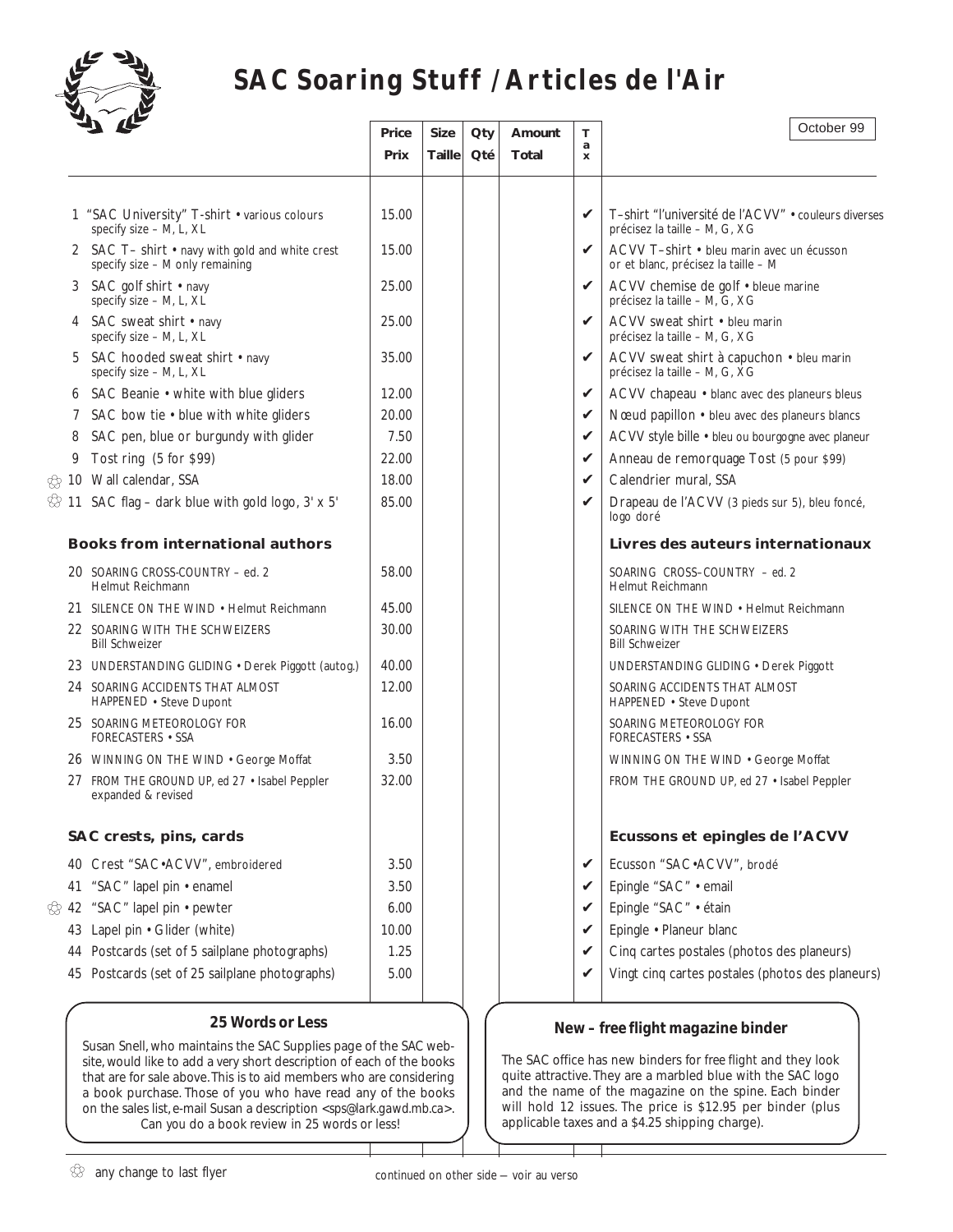|                                                                                                                                                                                                                                                 | Price                                                                                                                                                                                                                                                                                                                                                                                                                                                                                                                                                                                                                   | Size   | Qty | Amount                                        | $\mathsf{T}$<br>a         |                                                                                            |
|-------------------------------------------------------------------------------------------------------------------------------------------------------------------------------------------------------------------------------------------------|-------------------------------------------------------------------------------------------------------------------------------------------------------------------------------------------------------------------------------------------------------------------------------------------------------------------------------------------------------------------------------------------------------------------------------------------------------------------------------------------------------------------------------------------------------------------------------------------------------------------------|--------|-----|-----------------------------------------------|---------------------------|--------------------------------------------------------------------------------------------|
|                                                                                                                                                                                                                                                 | Prix                                                                                                                                                                                                                                                                                                                                                                                                                                                                                                                                                                                                                    | Taille | Qté | Total                                         | $\boldsymbol{\mathsf{x}}$ |                                                                                            |
|                                                                                                                                                                                                                                                 |                                                                                                                                                                                                                                                                                                                                                                                                                                                                                                                                                                                                                         |        |     |                                               |                           |                                                                                            |
| <b>Manuals and flying aids</b>                                                                                                                                                                                                                  |                                                                                                                                                                                                                                                                                                                                                                                                                                                                                                                                                                                                                         |        |     |                                               |                           | Manuels et accessoires de vol                                                              |
| 50 Glider pilot logbook<br>(box of 22 for \$199)                                                                                                                                                                                                | 10.00                                                                                                                                                                                                                                                                                                                                                                                                                                                                                                                                                                                                                   |        |     |                                               | ✓                         | Carnet de vol pour pilote de planeur<br>(boîte de 22 pour $$199$ )                         |
| 51 Student progress book<br>(10 for \$39)                                                                                                                                                                                                       | 4.50                                                                                                                                                                                                                                                                                                                                                                                                                                                                                                                                                                                                                    |        |     |                                               |                           | Carnet de vol d'entraînement de<br>l'élève pilote (français) (10 pour \$39)                |
| 52 French instruction manual                                                                                                                                                                                                                    | 6.00                                                                                                                                                                                                                                                                                                                                                                                                                                                                                                                                                                                                                    |        |     |                                               |                           | Manuel d'instructions de vol à voile<br>rev. jan 80 (français)                             |
| 53 SOAR AND LEARN TO FLY GLIDERS<br>ed. 1993                                                                                                                                                                                                    | 19.95                                                                                                                                                                                                                                                                                                                                                                                                                                                                                                                                                                                                                   |        |     |                                               |                           | Revision française en préparation                                                          |
| 54 Air instruction notes<br>(for instructors) (10 for \$40)                                                                                                                                                                                     | 5.00                                                                                                                                                                                                                                                                                                                                                                                                                                                                                                                                                                                                                    |        |     |                                               |                           | Instructions en vol – notes<br>(pour instructeurs) (français) (10 pour \$40)               |
| 55 CISTRSC-CO (blue) / SWAFT (orange)<br>cockpit checklist (12 for \$12)                                                                                                                                                                        | 1.50                                                                                                                                                                                                                                                                                                                                                                                                                                                                                                                                                                                                                    |        |     |                                               | ✔                         | CISTRSC-CO (bleu) / SWAFT (orange)<br>liste de vérification (12 pour \$12)                 |
| 56 AWARE • Gagnon et al (weather manual)<br>(5 for \$40)                                                                                                                                                                                        | 10.00                                                                                                                                                                                                                                                                                                                                                                                                                                                                                                                                                                                                                   |        |     |                                               |                           | MÉTAVI · Gagnon et al (manuel de la<br>météo) (français)                                   |
| 57 Glider DI booklets<br>(10 for \$25)                                                                                                                                                                                                          | 3.00                                                                                                                                                                                                                                                                                                                                                                                                                                                                                                                                                                                                                    |        |     |                                               |                           |                                                                                            |
| FAI supplies • certificates, badges                                                                                                                                                                                                             | see page 26 for complete list                                                                                                                                                                                                                                                                                                                                                                                                                                                                                                                                                                                           |        |     |                                               |                           | Articles FAI • certificats / insignes                                                      |
| 70 FAI 'A' badge, silver plate pin                                                                                                                                                                                                              | 6.00                                                                                                                                                                                                                                                                                                                                                                                                                                                                                                                                                                                                                    |        |     |                                               | V                         | Insigne FAI 'A', plaqué argent                                                             |
| 71 FAI 'B' badge, silver plate pin                                                                                                                                                                                                              | 3.00                                                                                                                                                                                                                                                                                                                                                                                                                                                                                                                                                                                                                    |        |     |                                               | ✓                         | Insigne FAI 'B', plaqué argent                                                             |
| 72 SAC Bronze badge, pin<br>(available from your club)                                                                                                                                                                                          | 3.00                                                                                                                                                                                                                                                                                                                                                                                                                                                                                                                                                                                                                    |        |     |                                               | V                         | Insigne ACVV bronze<br>(disponible au club)                                                |
| 74 FAI 'C' badge, cloth, 3" dia.                                                                                                                                                                                                                | 6.00                                                                                                                                                                                                                                                                                                                                                                                                                                                                                                                                                                                                                    |        |     |                                               | ✓                         | Insigne FAI 'C', écusson de tissu, 3" dia.                                                 |
| 75 FAI Silver badge, cloth, 3" dia.                                                                                                                                                                                                             | 12.00                                                                                                                                                                                                                                                                                                                                                                                                                                                                                                                                                                                                                   |        |     |                                               | V                         | Insigne FAI argent, écusson de tissu, 3" dia.                                              |
| 76 FAI Gold badge, cloth, 3" dia.                                                                                                                                                                                                               | 12.00                                                                                                                                                                                                                                                                                                                                                                                                                                                                                                                                                                                                                   |        |     |                                               | $\checkmark$              | Insigne FAI or, écusson de tissu, 3" dia.                                                  |
| Flight Declaration form<br>77                                                                                                                                                                                                                   | n/c                                                                                                                                                                                                                                                                                                                                                                                                                                                                                                                                                                                                                     |        |     |                                               | ✓                         | Formulaire de déclaration de vol                                                           |
| (available from your club)                                                                                                                                                                                                                      |                                                                                                                                                                                                                                                                                                                                                                                                                                                                                                                                                                                                                         |        |     |                                               |                           | (disponible au club)                                                                       |
|                                                                                                                                                                                                                                                 | $\begin{tabular}{c} Total & \underline{\hspace{1cm}} & \underline{\hspace{1cm}} & \underline{\hspace{1cm}} & \underline{\hspace{1cm}} & \underline{\hspace{1cm}} \\ \underline{\hspace{1cm}} & \underline{\hspace{1cm}} & \underline{\hspace{1cm}} & \underline{\hspace{1cm}} & \underline{\hspace{1cm}} \\ \underline{\hspace{1cm}} & \underline{\hspace{1cm}} & \underline{\hspace{1cm}} & \underline{\hspace{1cm}} & \underline{\hspace{1cm}} \\ \underline{\hspace{1cm}} & \underline{\hspace{1cm}} & \underline{\hspace{1cm}} & \underline{\hspace{1cm}} & \underline{\hspace{1cm}} \\ \underline{\hspace{1cm}} &$ |        |     |                                               |                           |                                                                                            |
|                                                                                                                                                                                                                                                 | 8% Tax ______                                                                                                                                                                                                                                                                                                                                                                                                                                                                                                                                                                                                           |        |     | add \$5 per order for<br>postage and handling |                           | Total                                                                                      |
| Please enclose payment with order (cheque preferred but VISA is accepted). Prices include<br>GST. Ontario residents, add 8% sales tax for items having a ✔ in the "Tax" column. Do not<br>forget to indicate the clothing size you want.        |                                                                                                                                                                                                                                                                                                                                                                                                                                                                                                                                                                                                                         |        |     |                                               |                           |                                                                                            |
| Votre paiement dévrait accompagner la commande. La TPS est incluse dans les prix. Ne pas<br>oublier de mentionner la taille des chemises. La paiement peut se faire de préférence par<br>cheque et éventuellement avec la carte de crédit VISA. |                                                                                                                                                                                                                                                                                                                                                                                                                                                                                                                                                                                                                         |        |     |                                               |                           | <b>SOARING ASSOCIATION</b><br>OF CANADA<br><b>ASSOCIATION CANADIENNE</b><br>de VOL à VOILE |
| Name / Nom                                                                                                                                                                                                                                      |                                                                                                                                                                                                                                                                                                                                                                                                                                                                                                                                                                                                                         |        |     |                                               |                           |                                                                                            |
|                                                                                                                                                                                                                                                 |                                                                                                                                                                                                                                                                                                                                                                                                                                                                                                                                                                                                                         |        |     |                                               |                           | 101 - 1090 Ambleside Drive                                                                 |
| Address / Adresse                                                                                                                                                                                                                               |                                                                                                                                                                                                                                                                                                                                                                                                                                                                                                                                                                                                                         |        |     |                                               |                           | Ottawa, ON K2B 8G7                                                                         |

E-mail

Postal Code postal phone / téléphone

tel (613) 829-0536

fax (613) 829-9497 email *sac@comnet.ca*

✁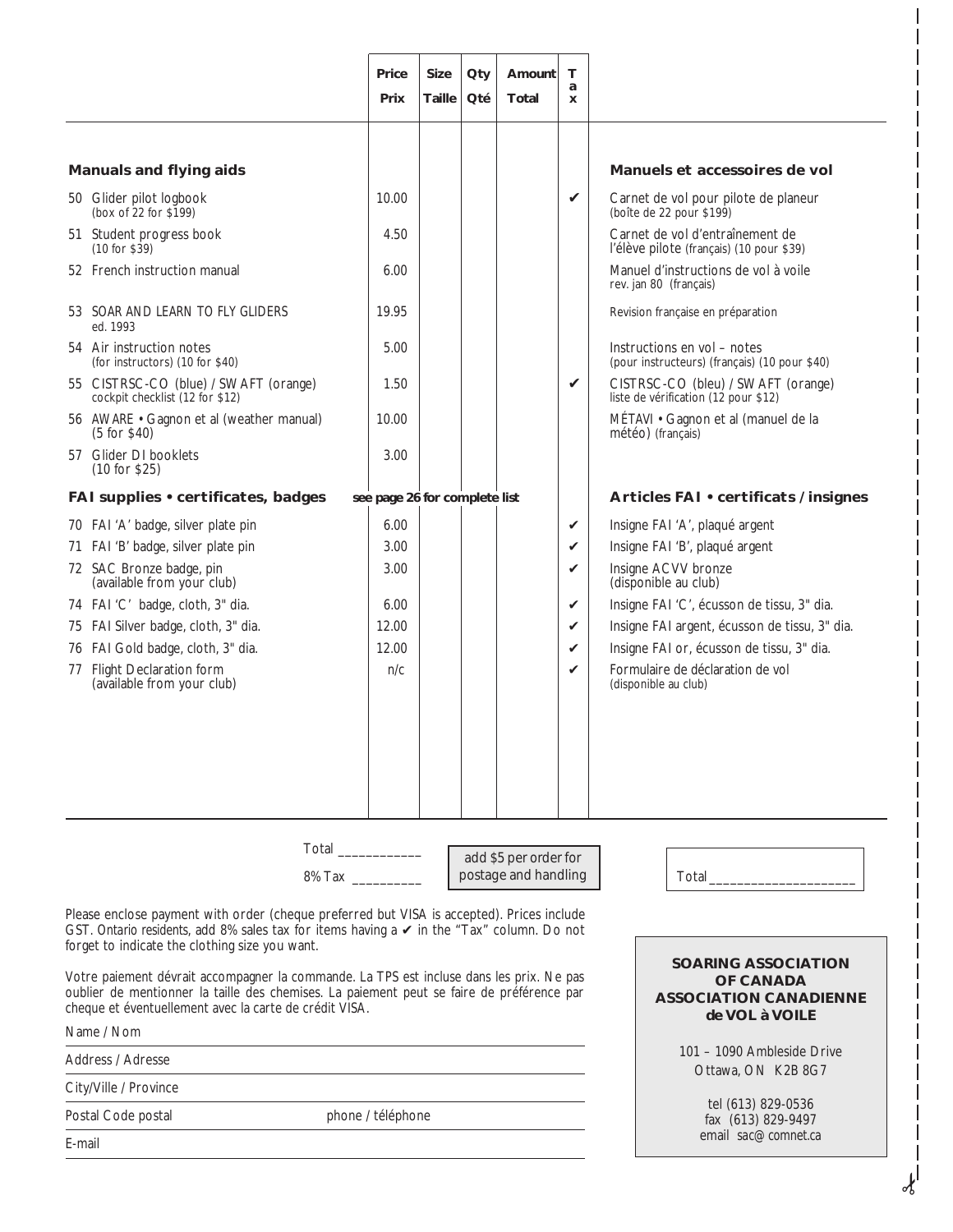### **26th world gliding ...** from page 9

### **A retrieve the German way, 9 Aug – Day 5**

Right from the start we knew that it would be a retrieve day. The pilots had announced many times that they were low and would land out here or there but kept going and going. When we finally received the word that Ed Hollestelle had landed out, we were ready to go. By that time it was almost 8 pm.

We had a stretch of Autobahn to travel, but after only two kilometres on it, we hit one of their famous "Staus" (traffic jams). It took more than one hour to drive twenty kilometres! It was not going very well. It got dark and after getting off the Autobahn on the little country road, we were in the part of the country that used to be East Germany.

You could definitely tell the difference. The signs were smaller, the roads were not good, and by that time many people were in bed already. When we finally got to the village where Ed was supposed to be, we hit major construction and could not get to the other end of the village where Ed had been waiting since 7:30. Kurt scouted around with his car to find a way out — turning a trailer around in a street just one lane wide was not something I wanted to do. Fortunately some nice ladies showed up and one even spoke a little English. After we explained what we needed to do and where Ed was, they were willing to show us the way around this roadblock. First we decided to make sure that Ed was where he said he was and made a quick phone call to the mobile he had with him. Our flashlight came in handy. The phone booth was pitch dark and most of the stuff inside was broken and dilapidated. Yes, he was still there on the side of the road. The ladies went ahead and after five minutes of left, right, left and around they showed us the way and there he was … hungry and thirsty.

It was 11:00 and nobody had thought of offering him anything to eat or drink. The field was a big just-cut wheat field. What made the farmer not too pleased with Ed was that he interfered with his baling so he had told Ed to get out of the way. Just as we were ready to take the plane apart, Kurt remembered that he left his wallet in the phone booth. So he left in a hurry to try to find his way back. (It worked out okay, but it took a while and he never found his way back to us again.) As Ed and I were putting the airplane away, he realized he had just missed a big rock as we stumbled over it in the dark. We left a note for Kurt on a post, just in case he did come back, then went back to the airport in Bayreuth.

We weren't the only ones that arrived at 1am on the airfield. The whole Standard and 15m class had landed out, some even in the Czech Republic. There was still a party going on at the airfield, but all we wanted was something to eat and a bed. ❖

**Nick has lunch in the shade before launch.**

*photo not available for pdf file*

**Flying in the mud ...** from page 14

and to share their thoughts over a very good dinner.

Overall, after two very full days, it was clear that the Mud Bowl was an ideal first introduction to the arena of contest flying. The rules, scoring, and general approach of the organizers and pilots was casual enough to keep things quite relaxed, while at the same time allowing those who flew to feel that they had gained some very valuable experience and insights into what being in a competition actually involves.

I for one made a number of discoveries about contest flying, including the fact that you should not use one GPS for navigation and a second GPS to drive your flight recorder (as I mistakenly did). You'll end up missing the "beer can" on your data logger trace at each turnpoint virtually every time. In addition, I discovered that it is not good to fly near the start gate until you are ready to start. Your GPS may record any trip through this area as a start, even though you do not actually announce your start and go out on course until much later (in my case, 1 hour and 10 minutes later, which ended up being quite a significant penalty.) While these types of "oops's" are obviously not wonderful, it would seem to be far better to have them identified and corrected in a fun contest such as the Mud Bowl.

Otherwise, I found the entire experience extremely interesting and educational, and far less imposing than I had initially thought it might be. I would personally recommend next year's Mud Bowl (or similar contests such as the May Fly at the Gatineau Gliding Club) to pilots at almost every level who have an interest in broadening their knowledge of cross-country flying, while enjoying some good fun and entertaining camaraderie all at the same time. ❖

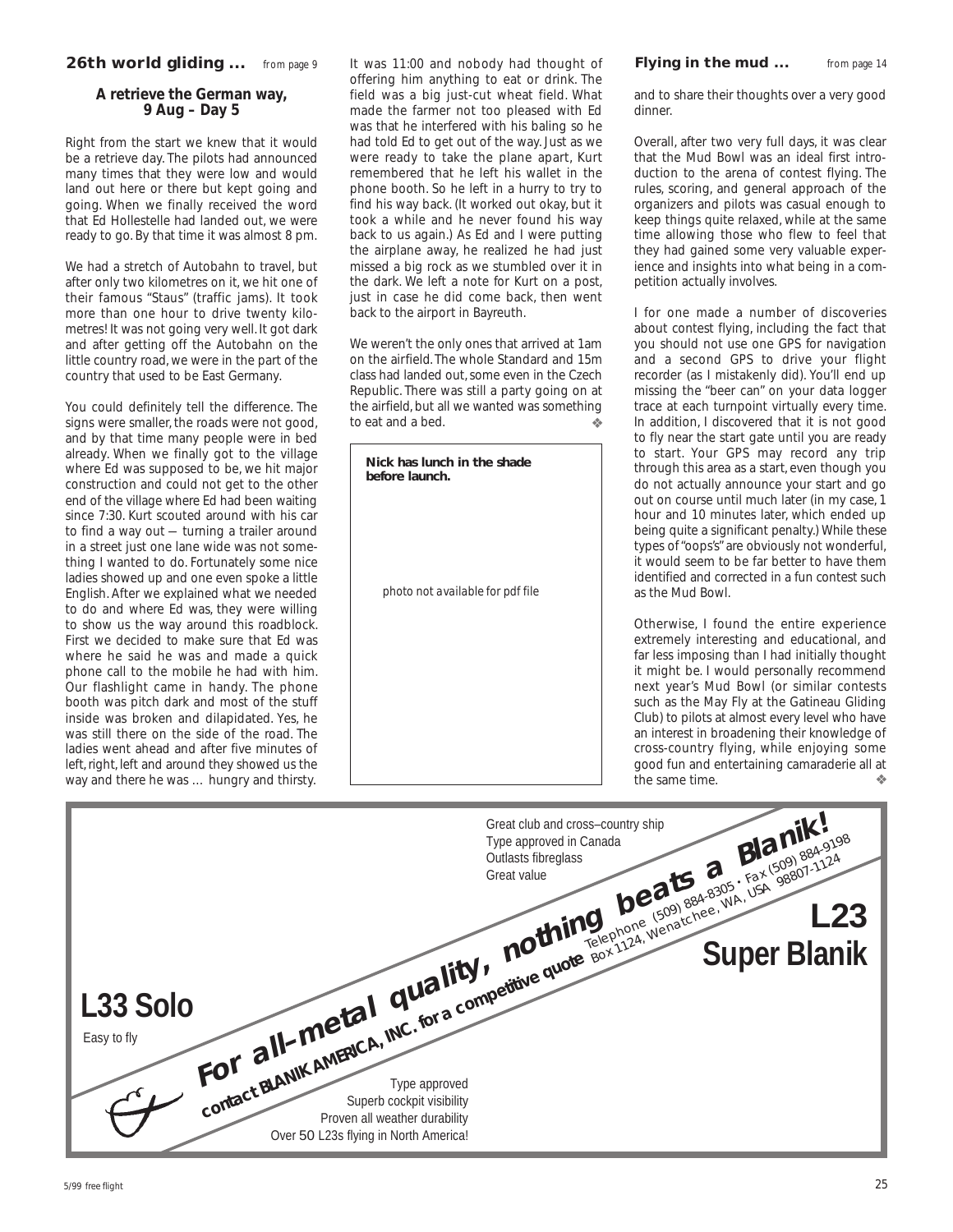### **FAI badges Walter Weir**

3 Sumac Court, Burketon, RR2, Blackstock, ON L0B 1B0 (905) 263-4374, *<waltweir@inforamp.net>*

The following badge legs were recorded in the Canadian Soaring Register during the period 11 July to 9 Sept 1999.

| <b>DIAMOND BADGE</b><br>92 Pierre Parent<br>93<br>Rodney Crutcher                          | <b>ASTRA</b><br>Cu Nim           | World #6364<br>World #6367       |                                            |                                             |
|--------------------------------------------------------------------------------------------|----------------------------------|----------------------------------|--------------------------------------------|---------------------------------------------|
| <b>GOLD BADGE</b><br>285 Attila Kardos                                                     | Vancouver                        |                                  |                                            |                                             |
| <b>SILVER BADGE</b><br>913<br>David Ridding<br>914<br>William O'Brian<br>915<br>Ray Wood   | York<br>Quebec<br>SOSA           |                                  |                                            |                                             |
| <b>DIAMOND DISTANCE</b>                                                                    | (500 km flight)                  |                                  |                                            |                                             |
| Pierre Parent<br>Rodney Crutcher<br><b>Richard Willems</b>                                 | ASTRA<br>Cu Nim<br>Air Sailing   | 517.2 km<br>506.5 km<br>504.9 km | G102 Astir<br>Ventus<br><b>ASW-19B</b>     | Ephrata, WA<br>Invermere, BC<br>Belwood, ON |
| <b>DIAMOND GOAL</b>                                                                        | (300 km goal flight)             |                                  |                                            |                                             |
| Stephen Benedek<br>Attila Kardos                                                           | SOSA<br>Vancouver                | 302.6 km<br>302.3 km             | Std Jantar<br>Std Jantar                   | Rockton, ON<br>Invermere, BC                |
| <b>GOLD DISTANCE</b>                                                                       | (300 km flight)                  |                                  |                                            |                                             |
| Stephen Benedek<br>Attila Kardos                                                           | SOSA<br>Vancouver                | 302.6 km<br>302.3 km             | Std Jantar<br>Std Jantar                   | Rockton, ON<br>Invermere, BC                |
| <b>SILVER DISTANCE</b>                                                                     | (50 km flight)                   |                                  |                                            |                                             |
| David Ridding<br>Ray Wood                                                                  | York<br>SOSA                     | 62.1 km<br>62.2 km               | Skylark 2B<br>$1 - 26$                     | Arthur E, ON<br>Rockton, ON                 |
| <b>DIAMOND ALTITUDE</b><br><b>Harald Schnetzler</b>                                        | (5000 m gain)<br>Vancouver       | 6280 m                           | Laister LP-4                               | Minden, NV                                  |
|                                                                                            |                                  |                                  |                                            |                                             |
| GOLD ALTITUDE (3000 m gain)<br><b>Harald Schnetzler</b>                                    | Vancouver                        | 6280 m                           | Laister LP-4                               | Minden, NV                                  |
| SILVER ALTITUDE (1000 m gain)<br><b>Harald Schnetzler</b><br>William O'Brian<br>James Snow | Vancouver<br>Quebec<br>Vancouver | 6280 m<br>1300 m<br>1200 m       | Laister LP-4<br>Blanik L-13<br>Blanik L-13 | Minden, NV<br>St Raymond, QC<br>Hope, BC    |

### **SAC SUPPLIES FOR CERTIFICATES AND BADGES ARTICLES ACVV POUR CERTIFICATS ET INSIGNES**

| 1  | FAI 'A' badge, silver plate pin                                           | \$6.00  |
|----|---------------------------------------------------------------------------|---------|
| 2  | FAI 'B' badge, silver plate pin                                           | \$6.00  |
| 3  | SAC BRONZE badge pin <i>(available from your club)</i><br>$(12$ for \$55) | \$6.00  |
| 4  | FAI 'C' badge, cloth, 3" dia.                                             | \$6.00  |
| 5  | FAI SILVER badge, cloth 3" dia.                                           | \$12.00 |
| 6  | FAI GOLD badge, cloth 3" dia.                                             | \$12.00 |
|    | FAI 'C' badge, silver plate pin                                           | \$5.00  |
| 8  | FAI SILVER badge, pin                                                     | \$45.00 |
| 9  | FAI GOLD badge, gold plate pin                                            | \$45.00 |
|    | Items 7-12 ordered through FAI awards chairman - see Committees list      |         |
|    | Items 10, 11 not stocked – external purchase approval given               |         |
| 10 | FAI GOLD badge 10k or 14k pin                                             |         |
| 11 | FAI DIAMOND badge, 10k or 14k pin and diamonds                            |         |
| 12 | FAI Gliding Certificate (personal record of badge achievements)           | \$10.00 |
|    | Processing fee for each FAI application form submitted                    | \$15.00 |
| 13 | FAI badge application (download from SAC website forms page)              | n/c     |
| 14 | Official Observer application (download from SAC website forms page)      | n/r     |

15 SAC Flight Trophies application *(download from SAC website forms page)* n/c

- 
- 16 FAI Records application *(download from SAC website forms page)* n/c Formulaire de demande pour records FAI<br>17 Flight Declaration *(download from SAC website forms page)* n/c Formulaire de déclaration de vol par feuille 17 Flight Declaration *(download from SAC website forms page)*
- 

Please enclose payment with order; price includes postage. GST not required. Ontario residents, add 8% sales tax. Items 1–6 and 13–18 available from SAC office. Check with your club first if you are looking for forms.

| Ray Wood<br>Jean-Claude Corbeil<br>Claude Monteith<br><b>Francis Ringwald</b> | <b>SOSA</b><br>Outardes<br>Outardes<br>Outardes | 1190 m<br>1160 m<br>1050 m<br>1390 m | $1 - 26$<br>Blanik L-13<br>Blanik L-13<br>Blanik L-13 | Rockton, ON<br>Bromont, QC<br>Bromont, QC<br>Bromont, QC |  |  |  |  |
|-------------------------------------------------------------------------------|-------------------------------------------------|--------------------------------------|-------------------------------------------------------|----------------------------------------------------------|--|--|--|--|
| <b>SILVER DURATION</b>                                                        | (5 hour flight)                                 |                                      |                                                       |                                                          |  |  |  |  |
| James Snow                                                                    | Vancouver                                       | 5:10h                                | Blanik L-13                                           | Hope, BC                                                 |  |  |  |  |
| Ray Wood                                                                      | SOSA                                            | 5:15h                                | $1-26$                                                | Rockton, ON                                              |  |  |  |  |
| C BADGE (1 hour flight)                                                       |                                                 |                                      |                                                       |                                                          |  |  |  |  |
| 2625 Ellen Papenburg                                                          | York                                            | 1:21h                                | $1-26$                                                | Arthur E. ON                                             |  |  |  |  |
| 2626 Marguerite Varin                                                         | <b>MSC</b>                                      | 1:05h                                | Krosno                                                | Hawkesbury, ON                                           |  |  |  |  |
| 2627 James Snow                                                               | Vancouver                                       | 5:10h                                | Blanik L-13                                           | Hope, BC                                                 |  |  |  |  |
| 2628 Lina Dib                                                                 | <b>MSC</b>                                      | 2:51 h                               | Krosno                                                | Hawkesbury, ON                                           |  |  |  |  |
| 2629 Claude Monteith                                                          | Outardes                                        | 1:50h                                | Blanik L-13                                           | Bromont, QC                                              |  |  |  |  |
| 2630 Francis Ringwald                                                         | Outardes                                        | 4:22 h                               | Blanik L-13                                           | Bromont, QC                                              |  |  |  |  |

Ray Wood of SOSA did his entire Silver badge in two consecutive weekends in a 1-26! Congratulations, Ray.

### **FINAL NOTICE – Get your badge claim in before 1 December or wait until April for it to be homologated.**



**Now in stock – the Soaring Society of America wall calendar, \$18 + \$5 p&h. Order from the SAC office for a saving over the US price.**

- Insigne FAI 'A', plaqué argent
- Insigne FAI 'B', plaqué argent
- 3 SAC BRONZE badge pin *(available from your club)* (12 for \$55) \$ 6.00 Insigne ACVV BRONZE *(disponible au club)*
- Insigne FAI 'C', écusson en tissu, 3" dia.
- Insigne FAI ARGENT, écusson en tissu, 3" dia.
- Insigne FAI OR, écusson en tissu, 3" dia.
- Insigne FAI 'C', plaqué argent
- **Insigne FAI ARGENT**
- Insigne FAI OR, plaqué or
- Les articles 7–12 sont disponibles au président des prix de la FAI Les articles 10, 11 ne sont pas en stock – permis d'achat externe Insigne FAI OR, 10k ou 14k
- Insigne FAI DIAMAND, 10k ou 14k et diamands
- Certificat FAI de vol à voile (receuil des insignes)
- **Frais de services** pour chaque formulaire de demande soumis
- Formulaire de demande pour insignes
- 
- Formulaire de demande pour observateur officiel<br>Formulaire de demande pour trophées de vol de l'ACCV
- 
- 

Votre paiement dévrait accompagner la commande. La livraison est incluse dans le prix. TPS n'est pas requise. Les résidents de l'Ontario sont priés d'ajouter la taxe de 8%. Les articles 1–6 et 13-18 sont disponibles au bureau de l'ACVV.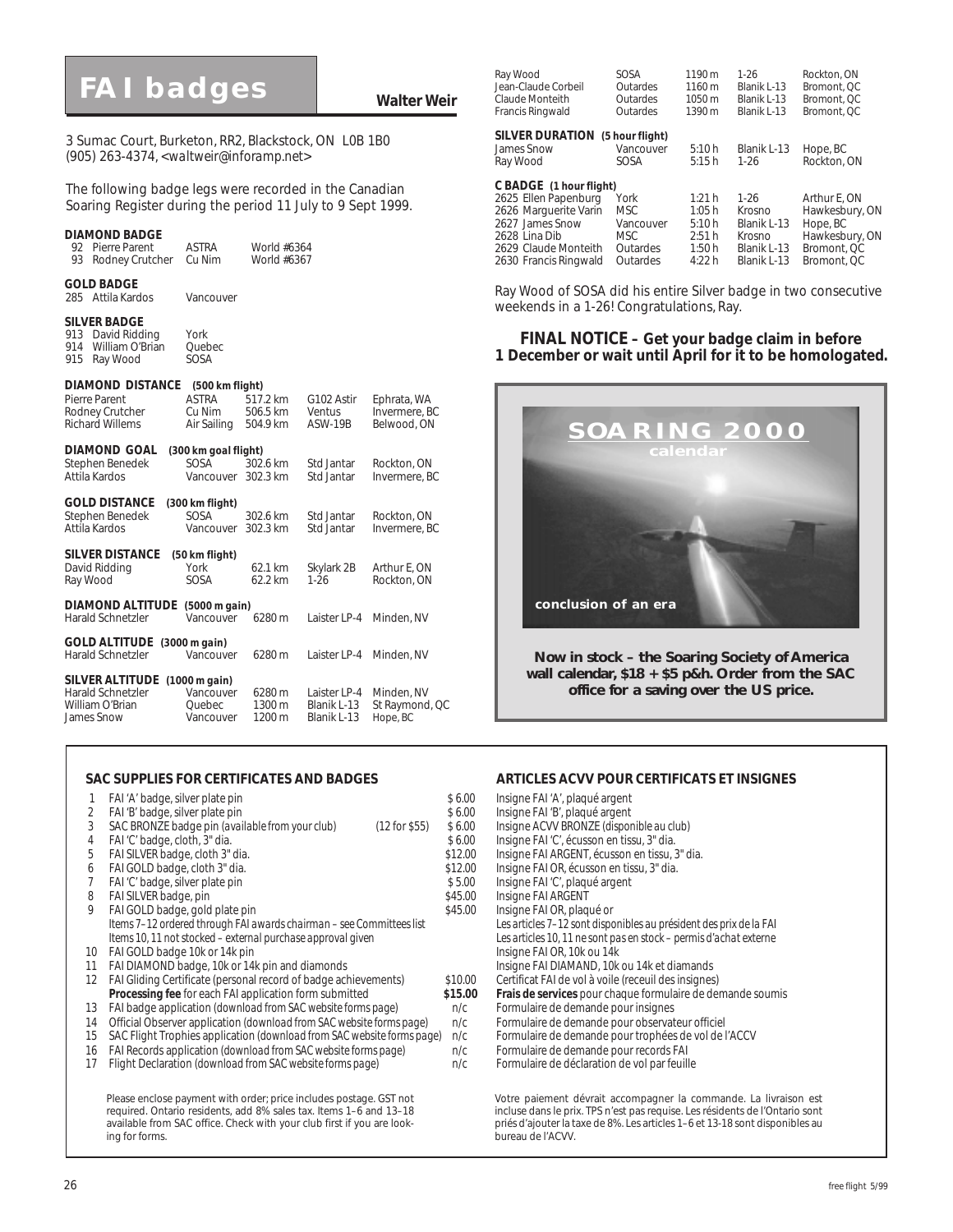



Personal ads are a free service to SAC members (please give me the name of your club). \$10 per insertion for nonmembers. **Send ad to editor**, not the national office, Box 1916, Claresholm, AB T0L 0T0 tel/fax (403) 625-4563, *free-flt@agt.net*

**Ad will run 3 times** unless you renew. Please tell me if your item has been sold sooner. Maximum ad length is 6 lines and subject to some editing as necessary.

### **single seat**

**Skylark 4**, excellent condition, instruments, O2, barograph, parachute, trailer, hangared at GGC. \$11,000. Bill Park (613) 947-1371 *<bill.park@ccrs.nrcan.gc.ca>*

**Monerai-S**, C-GTMY, low hours, professionally built, enlarged tail, centre-stick mod, standard equip. Encl trailer. \$5000 obo. *<barnes\_leigh@connected.bc.ca>* (250) 286-6378.

**Tern**, C-GWKW, 845h, amateur-built in 1978. Always hangared, no accidents, L/D 34:1 @ 54 kts. Basic inst incl Cambridge audio, 720 chan radio, Strong chute. Encl trailer. Several 300 km triangle flights less than 5 hr. More info at *<http://www.accolade.ca/glider/>*. Owner: Wolfgang Weichert, call: Juergen at *<juergen @accolade.ca>* or (613) 746-7685.

**HP16**, C-GAUZ, 534h, basic instruments, Winter audio vario, Tost winch hook, Schreder trailer, selfrigging equip with tow bar & wing wheel, covers. asking \$15,000. All parts for a motor conversion also available, \$2000. Willie Deleurant (416) 755-0359.

**Std. Libelle**, CF-QJS, #86, 862h, radio, computer/ vario, chute, trailer instruments, hangared at Beaver Valley Soaring Club. Asking \$22,000. Phone (519) 599- 6749 or email *<ruthumm@bmts.com>*

**PIK20Bc**, C–GXWD, carbon fibre, 820h, vg cond, new paint, Ball 400 c/w netto & cruise, Edoaire 720 radio, chute, O2, gear warning. Call Lee Coates at (403) 242- 3056 or Denis Bergeron at (403) 526-4560.

**ASW 20**, C-FNVQ, NDH, 1160 h, 372 launches, good cond. Cambridge Nav director/vario/audio. Sage mechanical, back-up audio, radio, Smiley bags, solar panel, O2. Good homebuilt trailer. \$43,000. Peter Foster (905) 584-1920 *<pede.foster@ibm.net>*

**Ventus B**, C-GVRS "26", in excellent condition, 812 hours. Fully instrumented with Ilec computer, Ball vario, Dittel 720 channel radio, O2, Masak winglets and Cobra trailer. Call or e-mail Lee (403) 242-3056, *<coatesl@cadvision.com>* or Rod (403) 240-4374, *<crutcher@med.ucalgary.ca>*

**New SAC Lapel pins** They are quite attractive, in pewter, in the form of the usual SAC logo. The wreath and gulls are raised (three dimensional) and the pin is similar but smaller than the pewter logos on the plaques given out at the AGM. The selling price is \$6. We will continue to sell the old (enamelled) SAC lapel pins – we sell a couple of them a year, so whoever is looking after the SAC office in the future will not have re-order for another 125 years or so. Jim McCollum

### *Solaire Canada*

Ed Hollestelle (519) 461-1464 ph/fx *solairecanada@compuserve.com*

**LX-20B** The new "no frills" IGC-approved<br>GPS flight recorder \$1495 GPS flight recorder **LX-100** Electronic audio vario with averager and 2 response settings *\$495* **ATR57** A new 2-1/4" panel-mounted 760 channel radio ready to install. *\$1395* **ATR720A** 760 chan VHF with mounting tray and wiring harness. *\$1695* **ATR720C** Same as above with LCD display<br>and 10 channel memory. \$1895 and 10 channel memory. **SHM1010** Boom mike and wiring (as installed by most glider manufacturers. *\$175* **Colibri** FAI approved logger (the size of a small package of cigarettes) with navigation and data screen. *\$1395* **LX-5000** The ultimate GPS/final glide computer system with large graphic display, FAI flight recorder, and moving map with airspace and task displays. *\$5995* **DX 50** The newest GPS flight data compu-

ter/recorder, only 2 LCDs. *\$3495*

### **misc**

**EW electronic barograph**, Windows flight soft-ware, cables, and dot matrix printer. \$550 **OK mechanical barograph**, ink or smoke, \$100 Call Mike, *<thompson\_foundry@bc.sympatico.ca>* (604) 534-8863

**Baro**, Winter, smoke, \$200. David (613) 678-6565.

**Baro**, EW-B electronic barograph & data logger, connects to your portable GPS. Steve Burany (SOSA). \$550 (905) 889-5779 or *<steve.burany@utoronto.ca>*

**SZD-55**, **half share** (two 1/4 shares considered), 250h, immac cond, ndh. Extensive instrumentation, clamshell trailer, chute, tail dolly and rigging device. Competitive, with great characteristics (L/D 43:1). Glider flies at SOSA. \$32,000 or \$35,000 depending on if the flight recorder, flight computer and GPS are required by the purchaser or not. Contact Nigel Holmes *<nigel.holmes@sympatico.ca>* (905) 387-1355 For photos and technical detail see the SZD web site, *<http://csrp.tamu.edu/Soaring/SZD.55-1.html>*

*Read the fine print in the Trading Post box above. Often an ad on this page is out of date.*

### **magazines**

**SOARING** — the monthly journal of the Soaring Society of America. Subscriptions US\$43. Credit cards accepted. Box E, Hobbs, NM 88241-7504. (505) 392- 1177, fax 392-8154. *<74521.116@compuserve.com>*

**NEW ZEALAND GLIDING KIWI** — the monthly journal of the New Zealand Gliding Association. US\$32/year (seamail). Private Bag, Tauranga, NZ. *<john@roake.gen.nz>*

**SAILPLANE & GLIDING** — the only authoritative British magazine devoted entirely to gliding. Bimonthly. BGA, Kimberley House, Vaughan Way, Leicester, LE1 4SG, England. £17.50 per annum. fax 0116 251-5939 *<bga@gliding.co.uk>*

**AUSTRALIAN GLIDING / SKYSAILOR** — bimonthly journal of the Gliding and the Hang Gliding Federations of Australia. \$A40.50 surface mail, air \$A55. Payable by Bankcard, Visa, Mastercard. Box 1650, GPO, Adelaide, South Australia 5001. fax (03) 9379- 5519. *<AdminOfficer@gfa.org.au>*

**MOTORGLIDING INTERNATIONAL** — bimonthly jointly published by the Soaring Society of America and the British Gliding Association. \$US34 per annum, (505) 392-8154. *<info@ssa.org>*

### **suppliers**

**Canadian Soaring Supplies** Borgelt instruments and soaring software. Svein Hubinette, 343-150 Rue Berlioz, Ile des Sœurs, QC H3E 1K3, (514) 765-9951 *<svein@videotron.net>*

**Barograph calibration,** most makes and models, Walter Chmela (416) 223-6487

**Flying High** Parachute sales, repairs, repacking, custom containers. Al MacDonald (403) 687-2225.

**LD-200**, variometer, hi-performance pressure transducer based varios with audio. No bottle required. Peter Masak (610) 738-9792, *masak@ix.netcom.com*

**MZ Supplies** Dealer for Schleicher sailplanes and parts, CONFOR foam, Becker radios, most German instruments. Ulli Werneburg,1450 Goth Ave, Gloucester, ON K1T 1E4 *<mgmzaqua@ cmw.ca>* ph/fax (613) 523-2581

**Solaire Canada** SZD-55-1, Krosno, PW-5, trailers, GPS, instruments and other sailplane stuff. Ed Hollestelle, ph/fax (519) 461-1464, *<solairecanada @compuserve.com>*

**XU Aviation** Glider repairs in all materials. Chris Eaves (519) 452-7999, fax (519) 452-0075, *<xu-aviation@ sympatico.ca>*

**XU Aviation Ltd.**

major and minor repair and inspection in: • steel tube, and wood and fabric • stressed skin aluminum

• composites

**Chris Eaves, XU Aviation Ltd. 2450 Aviation Lane, London, ON N5V 3Z9**

ph (519) 452-7999, fax (519) 452-0075 e-mail: xu-aviation@sympatico.ca TC Approved Maintenance Organization 24-88